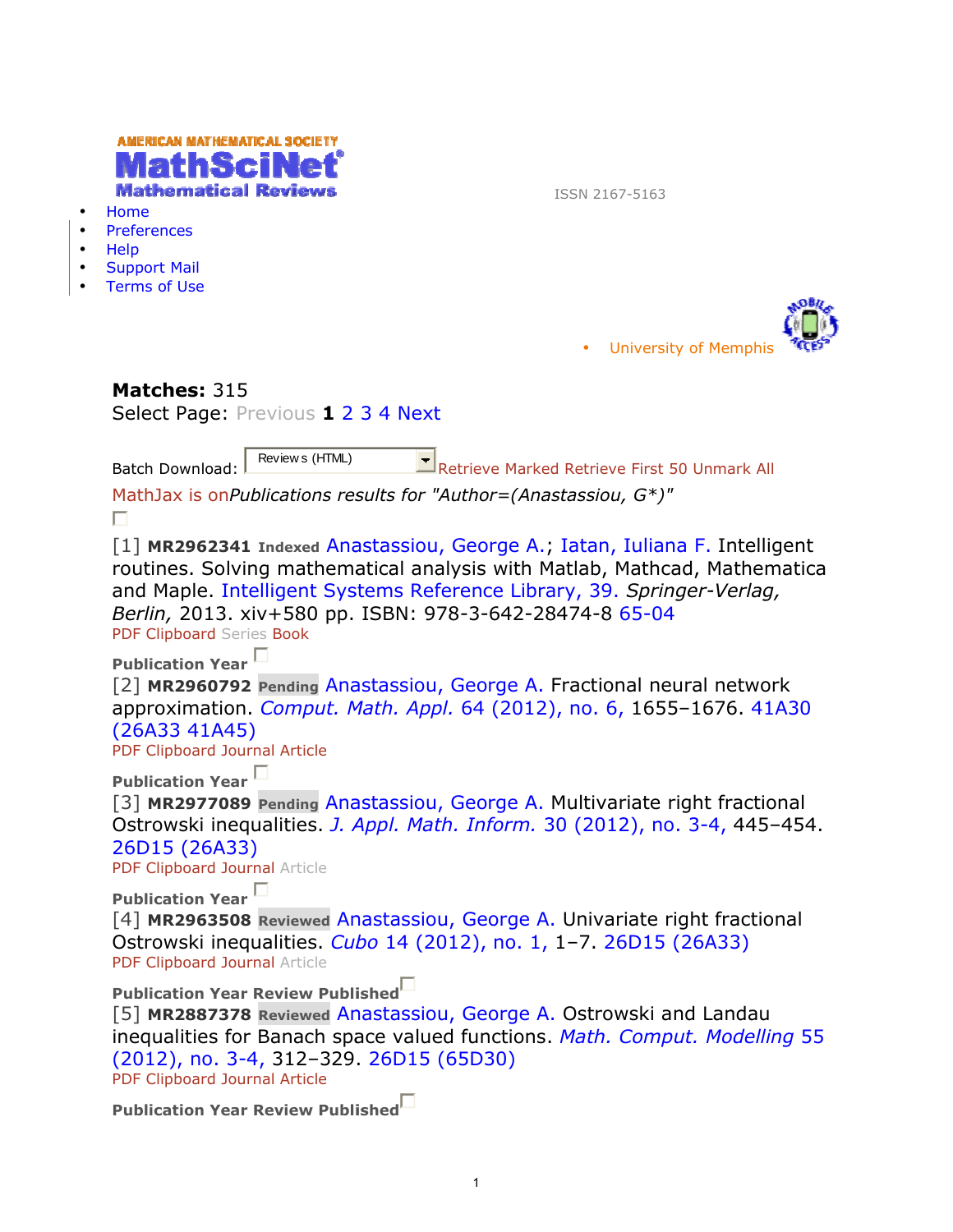[6] **MR2911247 Reviewed** Anastassiou, George A. Multivariate inequalities based on Sobolev representations. *Appl. Anal.* 91 (2012), no. 5, 993–1017. 26D10 (26D15)

PDF Clipboard Journal Article

# **Publication Year Review Published**

[7] **MR2932972 Reviewed** Anastassiou, George A. Multivariate Voronovskaya type asymptotic expansions for normalized bell and squashing type neural network operators. *Neural Parallel Sci. Comput.* 20 (2012), no. 1, 1–9. (Reviewer: Mircea D. Fărcaş) 41A60 (41A25 41A36) PDF Clipboard Journal Article

**Publication Year Review Published**

[8] **MR2933155 Reviewed** Anastassiou, George A. Landau type inequalities on time scales. *J. Comput. Anal. Appl.* 14 (2012), no. 6, 1130–1138. (Reviewer: Jiang Zhu) 26E70 (26D10) PDF Clipboard Journal Article

**Publication Year Review Published**

[9] **MR2933149 Reviewed** Anastassiou, George A.; Mezei, Razvan A. L p convergence with rates of general singular integral operators. *J. Comput. Anal. Appl.* 14 (2012), no. 6, 1067–1083. 41A35 (26D15 42B25 45P05) PDF Clipboard Journal Article

**Publication Year Review Published**

[10] **MR2932318 Reviewed** Anastassiou, George A. Opial-type inequalities for functions and their ordinary and balanced fractional derivatives. *J. Comput. Anal. Appl.* 14 (2012), no. 5, 862–879. (Reviewer: B. P. Parashar) 26A33 (26D10 26D15)

PDF Clipboard Journal Article

**Publication Year Review Published**

[11] **MR2933423 Indexed** Anastassiou, George A. L p -left Caputo fractional Landau inequalities. *J. Comput. Anal. Appl.* 14 (2012), no. 4, 738–744. 26A33 (26D15)

PDF Clipboard Journal Article

**Publication Year** 

[12] **MR2933419 Reviewed** Anastassiou, George A. Univariate mixed Caputo fractional Ostrowski inequalities. *J. Comput. Anal. Appl.* 14 (2012), no. 4, 706–713. (Reviewer: R. K. Raina) 26A33 (26D15 41A17 65D30) PDF Clipboard Journal Article

**Publication Year Review Published**

[13] **MR2933417 Reviewed** Anastassiou, George A. Univariate sigmoidal neural network approximation. *J. Comput. Anal. Appl.* 14 (2012), no. 4, 659–690. 41A30

PDF Clipboard Journal Article

|  |  |  | Publication Year Review Published |
|--|--|--|-----------------------------------|
|--|--|--|-----------------------------------|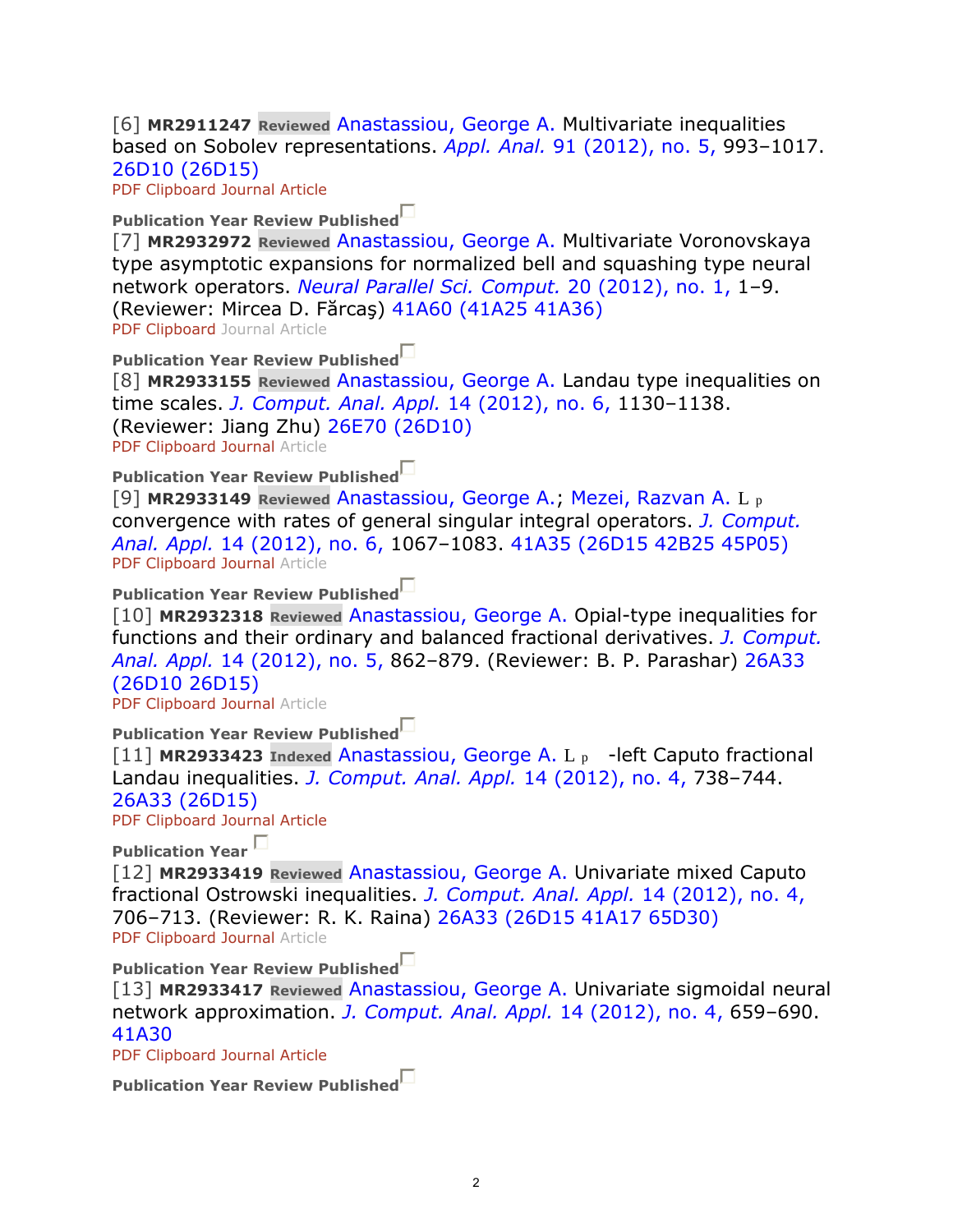[14] **MR2933076 Reviewed** Anastassiou, George A.; Mezei, Razvan A. Convergence of complex general singular integral operators. *J. Concr. Appl. Math.* 10 (2012), no. 3-4, 259–283. (Reviewer: Mingju Liu) 41A35 (26A33 26D15 45P05)

PDF Clipboard Journal Article

**Publication Year Review Published**

[15] **MR2933074 Reviewed** Anastassiou, George A. Multivariate complex general singular integral operators simultaneous approximation. *J. Concr. Appl. Math.* 10 (2012), no. 3-4, 233–244. (Reviewer: Razvan A. Mezei) 41A28 (41A35)

PDF Clipboard Journal Article

**Publication Year Review Published**

[16] **MR2933072 Indexed** Anastassiou, G.; Salahuddin; Ahmad, M. K. Fuzziffied random generalized nonlinear variational like inequalities. [Fuzzified random generalized nonlinear variational like inequalities] *J. Concr. Appl. Math.* 10 (2012), no. 3-4, 186–206. 49J40 (47J20) PDF Clipboard Journal Article

**Publication Year** 

[17] **MR2933070 Indexed** Anastassiou, George A. Elements of right delta fractional calculus on time scales. *J. Concr. Appl. Math.* 10 (2012), no. 3-4, 159–167. 26A33 (26E70)

PDF Clipboard Journal Article

**Publication Year** 

[18] **MR2932151 Pending** Anastassiou, George A.; Gal, Sorin G. Quantitative estimates in the overconvergence of some multivariate singular integrals. *J. Appl. Funct. Anal.* 7 (2012), no. 1-2, 42–53. 32E30 (32A55 41A35 41A63) PDF Clipboard Journal Article

**Publication Year** 

[19] **MR2879102 Indexed** Anastassiou, George A.; Mezei, Razvan A. Quantitative approximation by fractional smooth general singular operators. *Appl. Math. Comput.* 218 (2012), no. 11, 6200–6213. 41A25 (26A33 41A35 42B25)

PDF Clipboard Journal Article

**Publication Year** 

[20] **MR2896737 Reviewed** Anastassiou, George A. Univariate inequalities based on Sobolev representations. *Stud. Univ. Babeş-Bolyai Math.* 56 (2011), no. 4, [ISSN 1252-1938 on back cover], 19–47. (Reviewer: Cristinel Mortici) 26D10 (26D15 52A41 94A17)

PDF Clipboard Journal Article

**Publication Year Review Published**

[21] **MR2901805 Reviewed** Anastassiou, George A. Right nabla discrete fractional calculus. *Int. J. Difference Equ.* 6 (2011), no. 2, 91–104. 39A12 (26A33 26E70)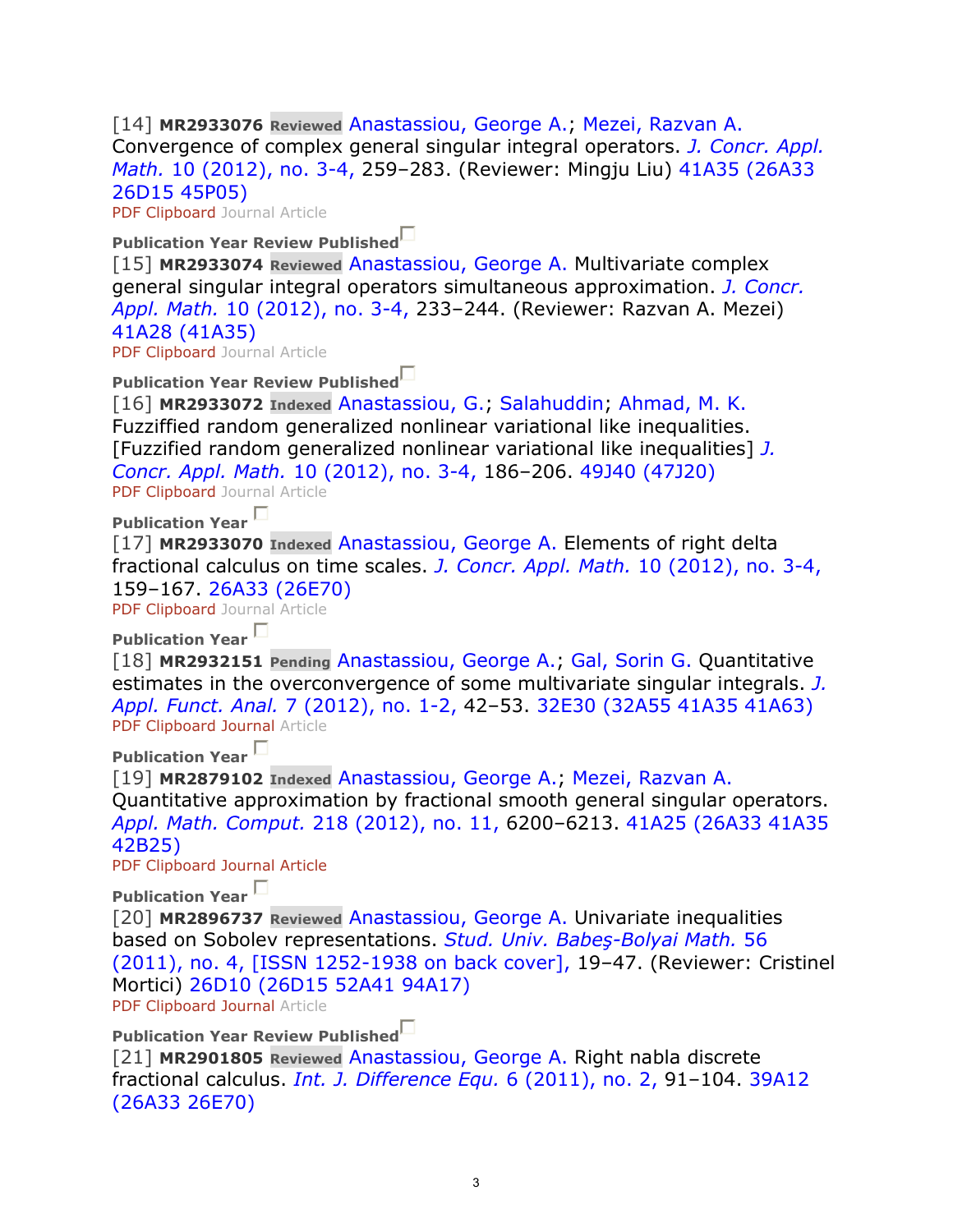#### PDF Clipboard Journal Article

**Publication Year Review Published**

[22] **MR2905444 Indexed** Anastassiou, George A. Right Caputo fractional Landau inequalities. *Sarajevo J. Math.* 7(20) (2011), no. 2, 177–183. 26D10 (26A33)

PDF Clipboard Journal Article

**Publication Year** 

[23] **MR2905440 Reviewed** Anastassiou, George A. Intelligent mathematics: computational analysis. Intelligent Systems Reference Library, 5. *Springer-Verlag, Berlin,* 2011. xviii+802 pp. ISBN: 978-3-642-17097-3 (Reviewer: A. Bultheel) 65-02 (41A35 42C40)

PDF Clipboard Series Book

**Publication Year Review Published**

[24] **MR2895407 Reviewed** Anastassiou, George A. Intelligent systems: approximation by artificial neural networks. Intelligent Systems Reference Library, 19. *Springer-Verlag, Berlin,* 2011. viii+107 pp. ISBN: 978-3-642- 21430-1 41-02 (41A36 68T05)

PDF Clipboard Series Book

**Publication Year Review Published**

[25] **MR2894783 Reviewed** Anastassiou, George A.; Duman, Oktay Towards intelligent modeling: statistical approximation theory. Intelligent Systems Reference Library, 14. *Springer-Verlag, Berlin,* 2011. xvi+234 pp. ISBN: 978-3-642-19825-0 (Reviewer: Cihan Orhan) 41-02 (32A55 32E30 40A35 41A36)

PDF Clipboard Series Book

**Publication Year Review Published**

[26] **MR2867475 Indexed** Anastassiou, George A. Multivariate radial mixed Caputo fractional Ostrowski inequalities. *Indian J. Math.* 53 (2011), no. 2, 393–405. 26D15 (26A33)

PDF Clipboard Journal Article

**Publication Year** 

[27] **MR2884685 Reviewed** Anastassiou, George A. Right delta discrete fractionality. *Dynam. Systems Appl.* 20 (2011), no. 4, 531–540. (Reviewer: Rui A. C. Ferreira) 26E70 (26D15 34A08 34N05 39A12) PDF Clipboard Journal Article

**Publication Year Review Published**

[28] **MR2854989 Indexed** Anastassiou, George A. General uniform approximation theory by multivariate singular integral operators. *Ann. Polon. Math.* 103 (2011), no. 1, 15–25. 41A35 (26A15 42B25) PDF Clipboard Journal Article

**Publication Year**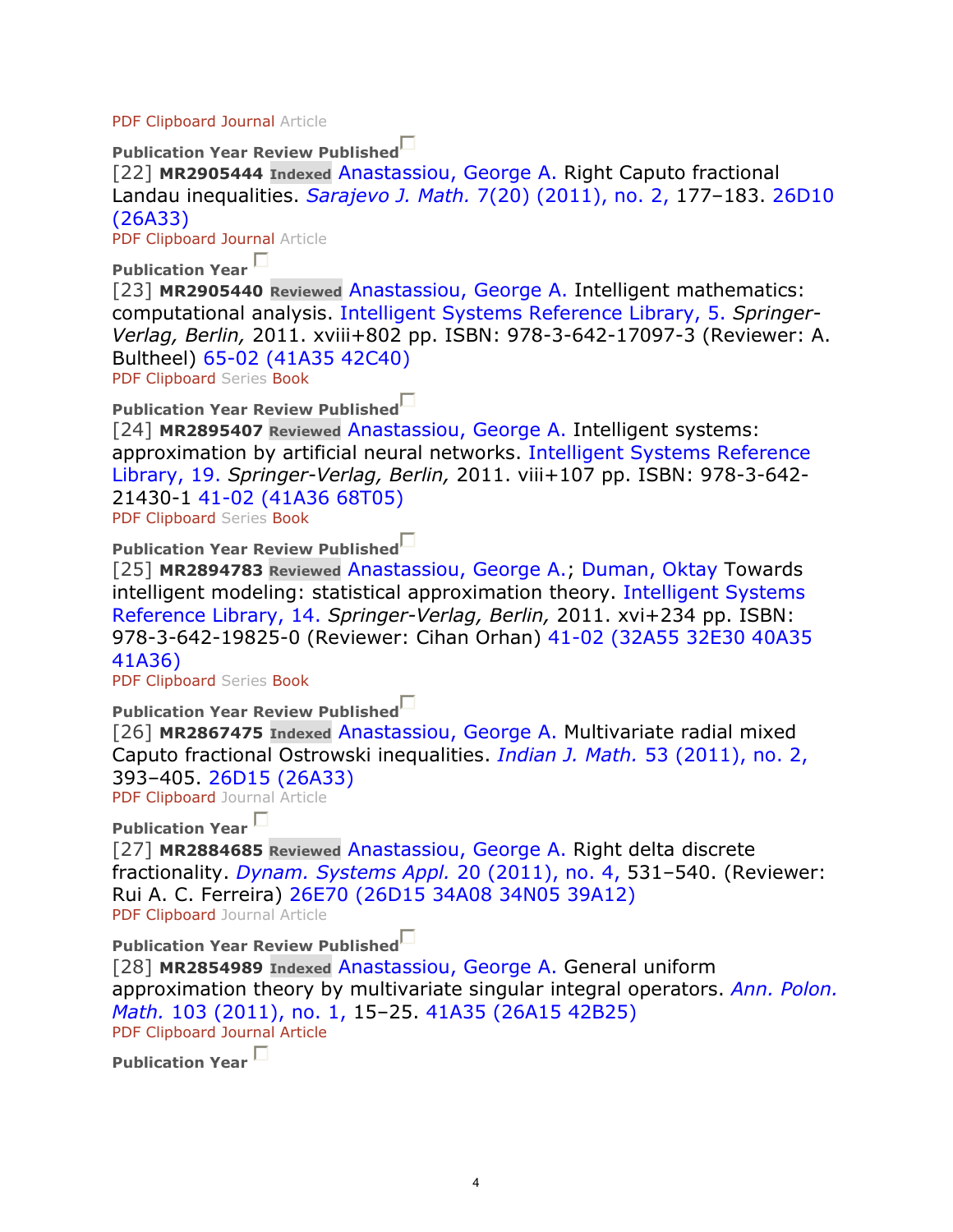[29] **MR2852112 Reviewed** Anastassiou, George A. Representations and Ostrowski type inequalities on time scales. *Comput. Math. Appl.* 62 (2011), no. 10, 3933–3958. 26E70 (26D15 41A55 65D30) PDF Clipboard Journal Article

#### **Publication Year Review Published**

[30] **MR2841853 Reviewed** Anastassiou, George A. Fractional representation formulae and right fractional inequalities. *Math. Comput. Modelling* 54 (2011), no. 11-12, 3098–3115. (Reviewer: Djamila Seba) 26D15 (26A33) PDF Clipboard Journal Article

**Publication Year Review Published**

[31] **MR2859082 Indexed** Anastassiou, George A. Higher order multivariate fuzzy approximation by multivariate fuzzy wavelet type and neural network operators. *J. Fuzzy Math.* 19 (2011), no. 3, 601–618. 42C40 (26E50 41A17 41A35 68T05)

PDF Clipboard Journal Article

**Publication Year** 

[32] MR2859081 *Indexed Anastasiou, George A. Fuzzy global smoothness and* fuzzy uniform convergence of fuzzy singular integral operators. *J. Fuzzy Math.* 19 (2011), no. 3, 591–600. 42B30 (26E50 28E10 41A17 41A35) PDF Clipboard Journal Article

**Publication Year** 

[33] **MR2859080 Indexed** Anastassiou, George A. Fuzzy fractional calculus and Ostrowski inequality. *J. Fuzzy Math.* 19 (2011), no. 3, 577–590. 26A33 (26D15 26E50)

PDF Clipboard Journal Article

**Publication Year** 

[34] **MR2826159 Reviewed** Anastassiou, George A. Hilbert-Pachpatte-type inequalities for semigroups, cosine and sine operator functions. *Appl. Math. Lett.* 24 (2011), no. 12, 2172–2180. (Reviewer: Ruhollah Jahanipur) 47D03 (26D10 47D09)

PDF Clipboard Journal Article

**Publication Year Review Published**

[35] **MR2826158 Reviewed** Anastassiou, George A. Multivariate Lyapunov inequalities. *Appl. Math. Lett.* 24 (2011), no. 12, 2167–2171. 35R30 (26D15 34A40 35G15)

PDF Clipboard Journal Article

**Publication Year Review Published**

[36] **MR2847848 Indexed** Anastassiou, George A.; Demirci, Kamil; Karakus, Sevda A -summability and fuzzy trigonometric Korovkin-type approximation. *J. Fuzzy Math.* 19 (2011), no. 2, 453–462. 41A36 (40C05) PDF Clipboard Journal Article

**Publication Year**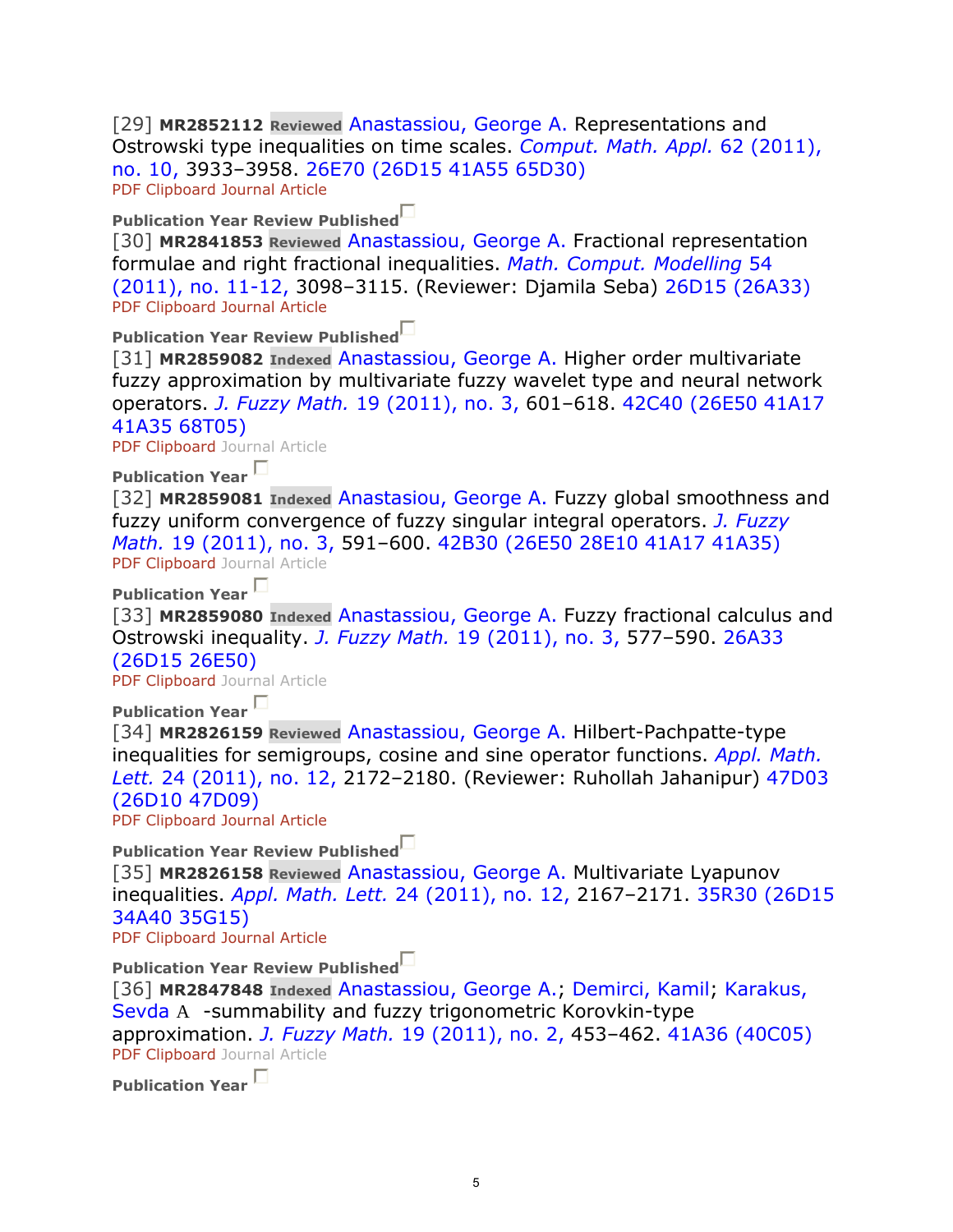[37] **MR2847847 Indexed** Anastassiou, George A.; Demirci, Kamil; Karakus, Sevda A -summability and fuzzy Korovkin-type approximation. *J. Fuzzy Math.* 19 (2011), no. 2, 443–452. 41A36 (26E50 40C05)

PDF Clipboard Journal Article

**Publication Year** 

[38] **MR2819286 Reviewed** Anastassiou, George A. Mixed Caputo fractional Landau inequalities. *Nonlinear Anal.* 74 (2011), no. 16, 5440–5445. (Reviewer: Emil Popescu) 26A33 (26D10 26D15) PDF Clipboard Journal Article

**Publication Year Review Published**

[39] **MR2838876 Reviewed** Anastassiou, George A. Shell mixed fractional Ostrowski inequalities. *Commun. Appl. Anal.* 15 (2011), no. 1, 101–111. (Reviewer: B. P. Parashar) 26D15 (26A33)

PDF Clipboard Journal Article

**Publication Year Review Published**

[40] **MR2801891 Indexed** Anastassiou, George A.; Mezei, Razvan A. General theory of global smoothness and approximation by smooth singular operators. *Math. Comput. Modelling* 54 (2011), no. 1-2, 344–358. 41A28 (41A17 42B20 45P05)

PDF Clipboard Journal Article

**Publication Year** 

[41] **MR2815348 Reviewed** Anastassiou, George A. Advances on fractional inequalities. Springer Briefs in Mathematics. *Springer, New York,* 2011. x+121 pp. ISBN: 978-1-4614-0702-7 26-02 (26A33 26D15) PDF Clipboard Series Book

**Publication Year Review Published**

[42] **MR2809591 Reviewed** Anastassiou, George A. Approximation by multivariate singular integrals. Springer Briefs in Mathematics. *Springer, New York,* 2011. x+79 pp. ISBN: 978-1-4614-0588-7 41-02 (41A35 41A63) PDF Clipboard Series Book

**Publication Year Review Published**

[43] **MR2815122 Reviewed** Anastassiou, George A. q -fractional inequalities. *Cubo* 13 (2011), no. 1, 61–71. (Reviewer: S. L. Kalla) 26A33 (26D15 33D99)

PDF Clipboard Journal Article

**Publication Year Review Published**

[44] **MR2760028 Reviewed** Anastassiou, George A. Inequalities based on Sobolev representations. Springer Briefs in Mathematics. *Springer, New York,* 2011. x+65 pp. ISBN: 978-1-4614-0200-8 26-02 (26D10 26D15 46E35)

PDF Clipboard Series Book

|  |  |  | Publication Year Review Published |
|--|--|--|-----------------------------------|
|--|--|--|-----------------------------------|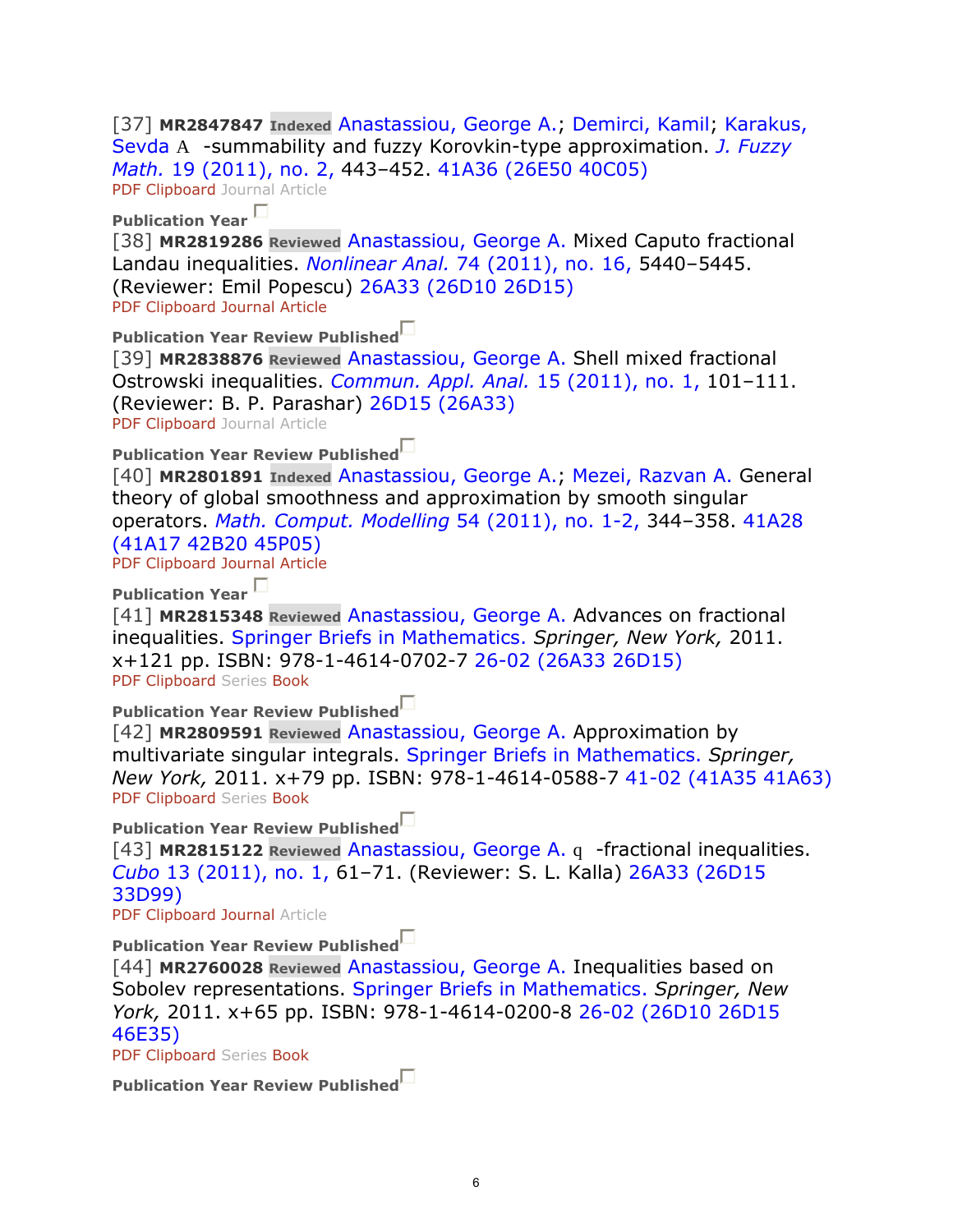[45] **MR2784173 Reviewed** Anastassiou, George A. Left Caputo fractional ∥⋅∥ <sup>∞</sup> -Landau inequalities. *Appl. Math. Lett.* 24 (2011), no. 7, 1149–1154. (Reviewer: Rui A. C. Ferreira) 26A33 (26D10) PDF Clipboard Journal Article

# **Publication Year Review Published**

[46] **MR2760219 Reviewed** Anastassiou, George A.; Duman, Oktay Statistical L p -convergence of double smooth Picard singular integral operators. *J. Comput. Anal. Appl.* 13 (2011), no. 1, 167–187. (Reviewer: B. S. Rubin) 41A35 (40A35 41A36 45P05 60F99)

PDF Clipboard Journal Article

## **Publication Year Review Published**

[47] **MR2760217 Indexed** Anastassiou, George A.; Gal, Sorin G. Approximation properties of some multicomplex singular integrals in the unit polydisk. *J. Comput. Anal. Appl.* 13 (2011), no. 1, 127–156. 41A35 (30E10 30E20 32A55 32E30)

PDF Clipboard Journal Article

**Publication Year** 

[48] **MR2760212 Indexed** Anastassiou, George A.; Gal, Sorin G. Quatitative estimates in the overconvergence of some complex multivariate generalized singular integrals in polystrips. *J. Comput. Anal. Appl.* 13 (2011), no. 1, 84– 97. 41A10 (30E10 30E20 32A55)

PDF Clipboard Journal Article

**Publication Year** 

[49] **MR2760210 Reviewed** Anastassiou, G. A.; Mursaleen, M.; Mohiuddine, S. A. Some approximation theorems for functions of two variables through almost convergence of double sequences. *J. Comput. Anal. Appl.* 13 (2011), no. 1, 37–46. (Reviewer: Kamil Demirci) 41A36 (40A05 40A30 41A63) PDF Clipboard Journal Article

**Publication Year Review Published**

[50] **MR2760207 Indexed** Anastassiou, George A.; Gal, Sorin G. Approximation properties of some multivariate generalized singular integrals in the unit polydisk. *J. Comput. Anal. Appl.* 13 (2011), no. 1, 11–19. 41A35 (30E10 30E20 32E30)

PDF Clipboard Journal Article

**Publication Year** 

[51] **MR2776177 Reviewed** Anastassiou, George A. Global smoothness preservation and simultaneous approximation for multivariate general singular integral operators. *Appl. Math. Lett.* 24 (2011), no. 6, 1009–1016. 41A28 (41A17 45E05)

PDF Clipboard Journal Article

**Publication Year Review Published**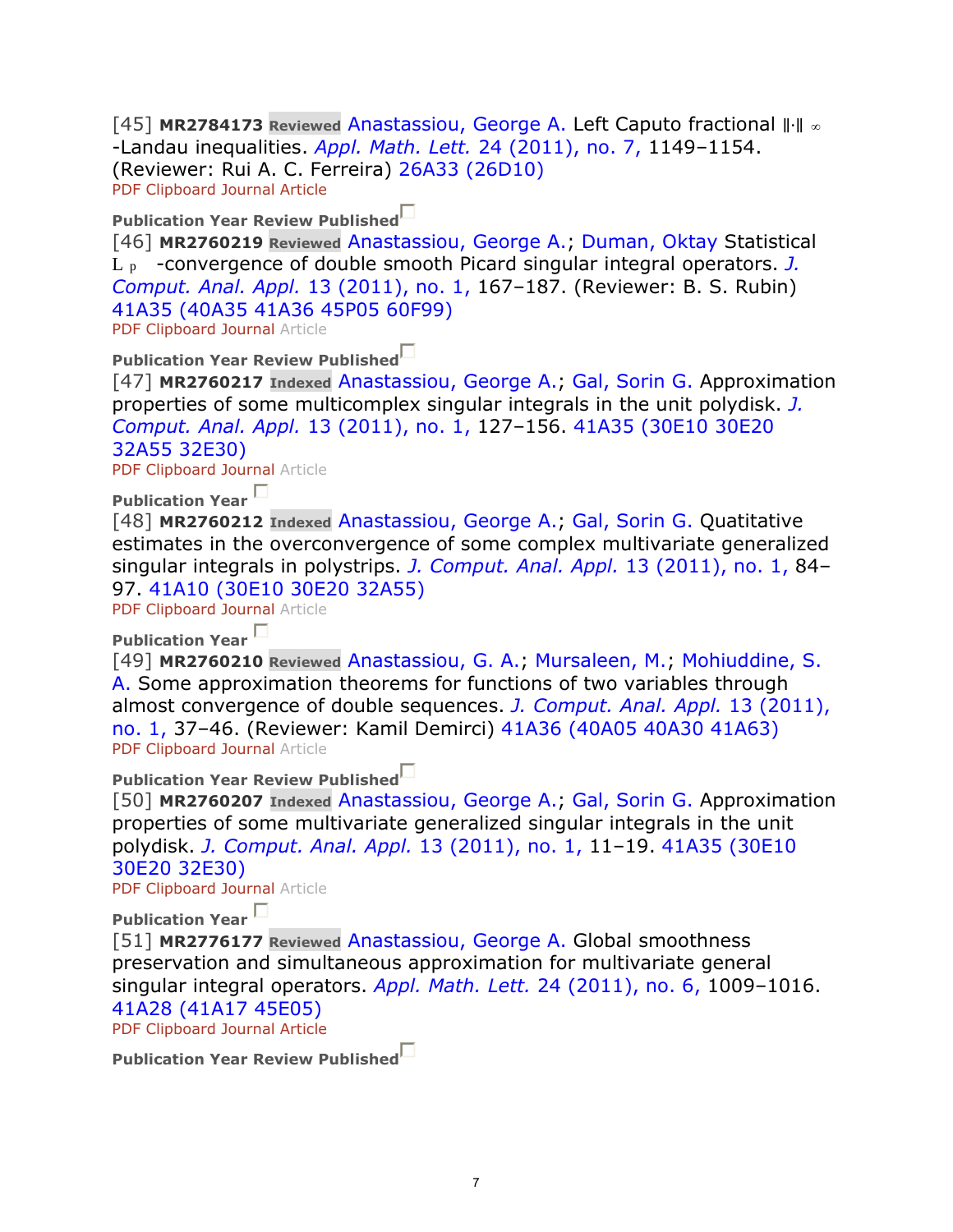[52] **MR2797043 Reviewed** Anastassiou, George A. Nabla time scales inequalities. *Int. J. Dyn. Syst. Differ. Equ.* 3 (2011), no. 1-2, 59–83. 26D15 (26E70)

PDF Clipboard Journal Article

**Publication Year Review Published**

[53] **MR2796929 Reviewed** Anastassiou, George A.; Mezei, Razvan A. Applications and Lipschitz results of approximation by smooth Poisson-Cauchy type singular integrals. *J. Concr. Appl. Math.* 9 (2011), no. 2, 112– 145. (Reviewer: Emil C. Popa) 41A35 (26D15 41A28 45P05) PDF Clipboard Journal Article

**Publication Year Review Published**

[54] **MR2769482 Reviewed** Anastassiou, George A. Univariate hyperbolic tangent neural network approximation. *Math. Comput. Modelling* 53 (2011), no. 5-6, 1111–1132. 41A05 (30E10 41A17)

PDF Clipboard Journal Article

**Publication Year Review Published**

[55] **MR2770485 Reviewed** Anastassiou, George A. Multivariate hyperbolic tangent neural network approximation. *Comput. Math. Appl.* 61 (2011), no. 4, 809–821. 41A63 (41A17)

PDF Clipboard Journal Article

**Publication Year Review Published**

[56] **MR2749723 Reviewed** Anastassiou, George A.; Duman, Oktay Statistical approximation by double complex Gauss-Weierstrass integral operators. *Appl. Math. Lett.* 24 (2011), no. 4, 438–443. (Reviewer: Octavian Agratini) 41A36 (32A26 40A35)

PDF Clipboard Journal Article

**Publication Year Review Published**

[57] **MR2560628 Reviewed** Anastassiou, George A. Advanced inequalities. Series on Concrete and Applicable Mathematics, 11. *World Scientific Publishing Co. Pte. Ltd., Hackensack, NJ,* 2011. xii+410 pp. ISBN: 978-981- 4317-62-7; 981-4317-62-4 26-02 (26Dxx 46E30 46E35) PDF Clipboard Series Book

**Publication Year Review Published**

[58] **MR2906655 Reviewed** Anastassiou, George A.; Duman, Oktay Uniform approximation in statistical sense by double Gauss-Weierstrass singular integral operators. *Nonlinear Funct. Anal. Appl.* 15 (2010), no. 3, 487–502. (Reviewer: Weiyi Su) 41A36 (40A35 42B20) PDF Clipboard Journal Article

# **Publication Year Review Published**

[59] **MR2785005 Reviewed** Anastassiou, George A.; Mezei, Razvan A. Voronovskaya type theorems for smooth Picard and Gauss-Weierstrass singular operators. *Stud. Univ. Babeş-Bolyai Math.* 55 (2010), no. 4, 175– 184. (Reviewer: V. S. Pilidi) 41A35 (41A80)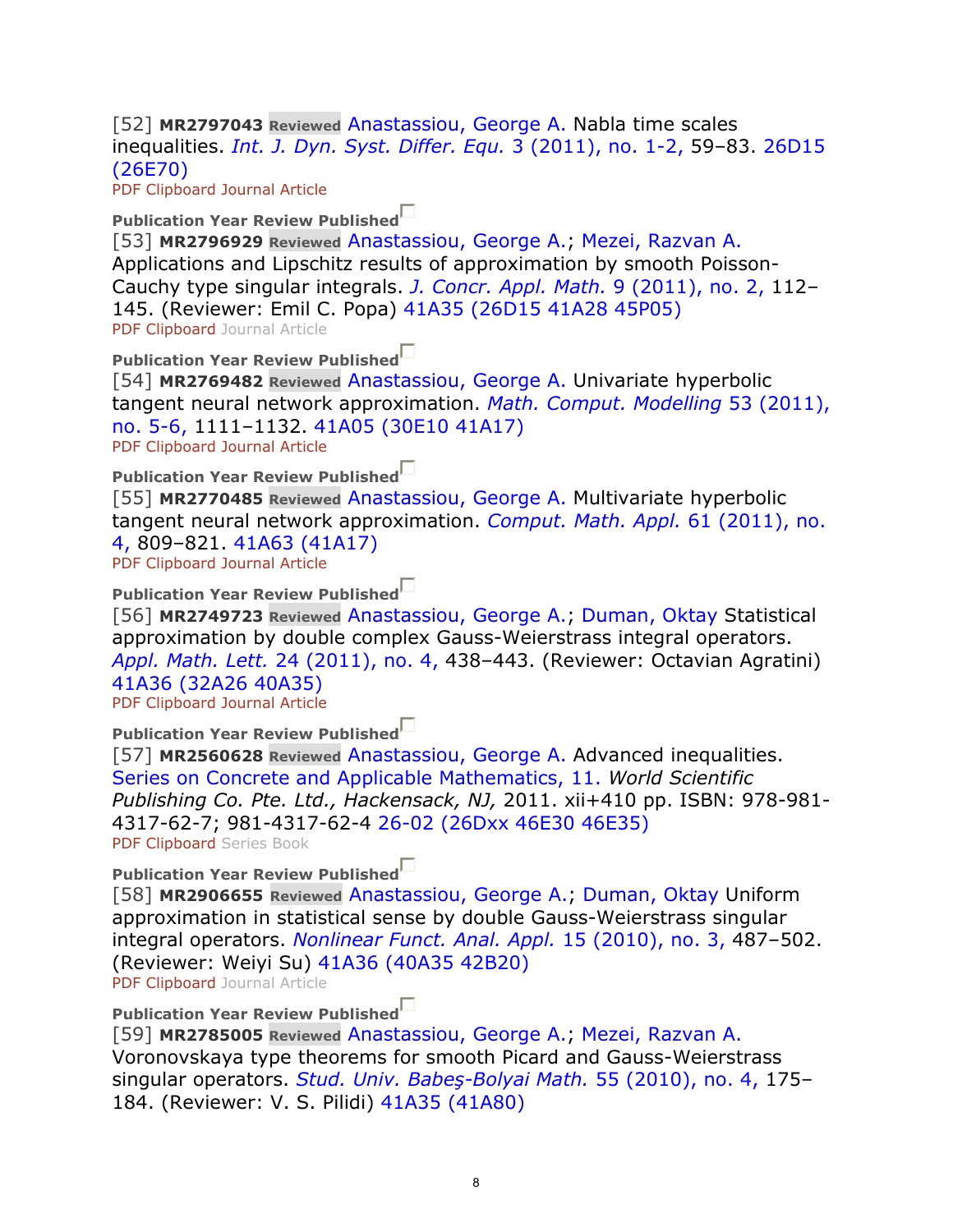PDF Clipboard Journal Article

**Publication Year Review Published**

[60] **MR2771297 Reviewed** Anastassiou, George A. Time scales inequalities. *Int. J. Difference Equ.* 5 (2010), no. 1, 1–23. 26E70 (26D15) PDF Clipboard Journal Article

**Publication Year Review Published**

[61] **MR2739598 Reviewed** Anastassiou, George A.; Duman, Oktay Statistical Korovkin theory for multivariate stochastic processes. *Stoch. Anal. Appl.* 28 (2010), no. 4, 648–661. 41A36 (62L20) PDF Clipboard Journal Article

**Publication Year Review Published**

[62] **MR2759224 Reviewed** Anastassiou, George A. Fuzzy mathematics: approximation theory. Studies in Fuzziness and Soft Computing, 251. *Springer-Verlag, Berlin,* 2010. xii+443 pp. ISBN: 978-3-642-11219-5 (Reviewer: W. J. Kotzé) 41-02 (26E50 40A05 41A36) PDF Clipboard Series Book

**Publication Year Review Published**

[63] **MR2761643 Reviewed** Anastassiou, George A.; Aral, Ali On Gauss-Weierstrass type integral operators. *Demonstratio Math.* 43 (2010), no. 4, 841–849. 41A35 (33D15 39A13) PDF Clipboard Journal Article

**Publication Year Review Published**

[64] **MR2738572 Reviewed** Anastassiou, George A.; Gal, S. G. Approximation by complex Bernstein-Durrmeyer polynomial in compact disks. *Mediterr. J. Math.* 7 (2010), no. 4, 471–482. (Reviewer: Yunus Emre Yildirir) 30E10 (41A10 41A28)

PDF Clipboard Journal Article

**Publication Year Review Published** [65] **MR2738504 Reviewed** Anastassiou, George A. Duality principle of time scales and inequalities. *Appl. Anal.* 89 (2010), no. 12, 1837–1854. (Reviewer: Rui A. C. Ferreira) 26D15 (26E70) PDF Clipboard Journal Article

**Publication Year Review Published**

[66] **MR2759819 Reviewed** Anastassiou, George A.; Mezei, Razvan A. L p convergence with rates of smooth Gauss-Weierstrass singular operators. *Nonlinear Stud.* 17 (2010), no. 4, 373–386. (Reviewer: Y. Sitaraman) 41A35 (26D15 45P05 65D30) PDF Clipboard Journal Article

**Publication Year Review Published**

[67] **MR2732548 Reviewed** Anastassiou, George A.; Duman, Oktay Fractional trigonometric Korovkin theory in statistical sense. *Serdica Math. J.* 36 (2010), no. 2, 121–136. (Reviewer: Ion Raşa) 41A36 (26A33 40A35 41A25) PDF Clipboard Journal Article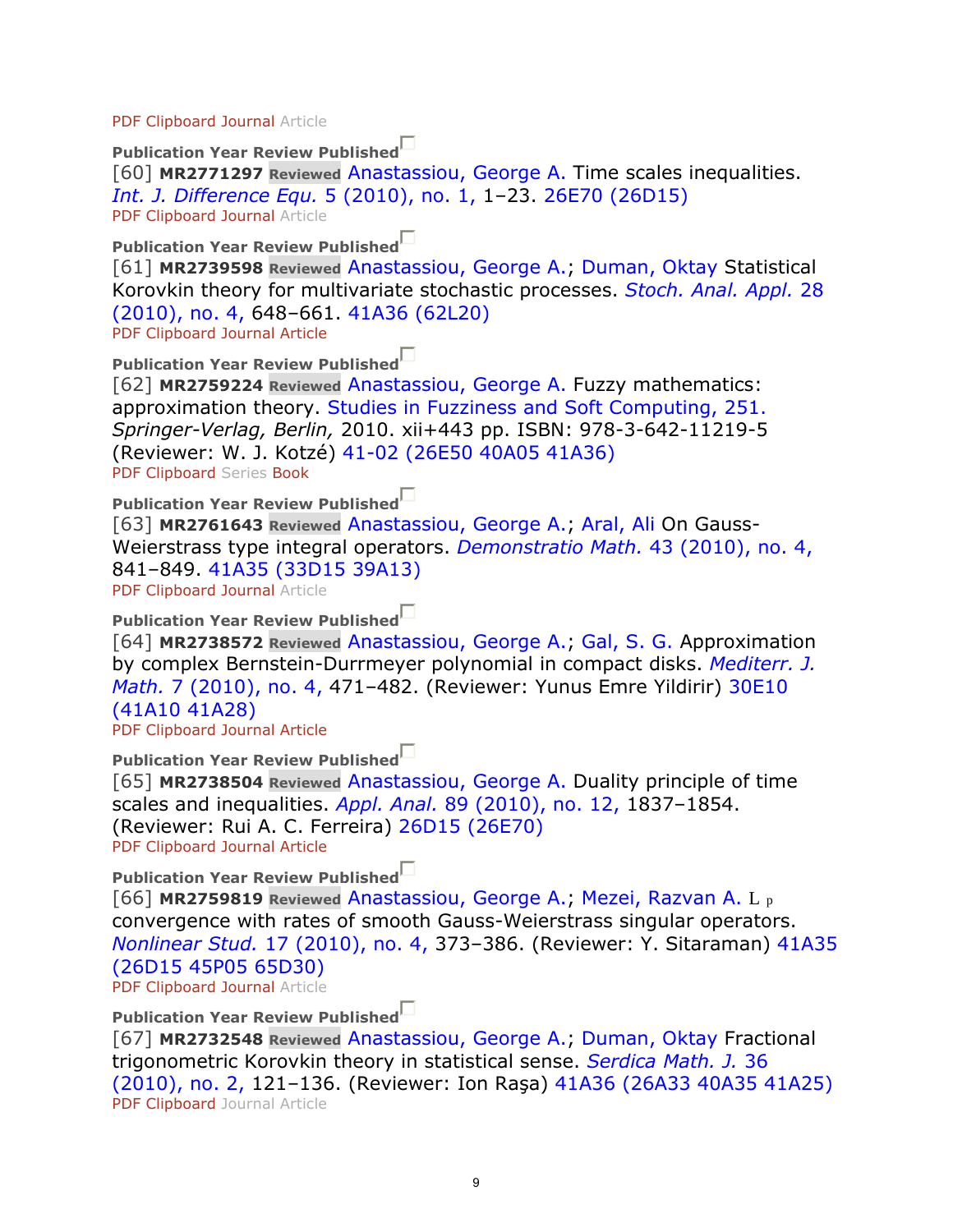**Publication Year Review Published**

[68] **MR2658507 Reviewed** Anastassiou, George A. Principles of delta fractional calculus on time scales and inequalities. *Math. Comput. Modelling* 52 (2010), no. 3-4, 556–566. 26A33 (26D15 26E70)

PDF Clipboard Journal Article

**Publication Year Review Published**

[69] **MR2651461 Reviewed** Anastassiou, George A.; Duman, Oktay Statistical convergence of double-complex Picard integral operators. *Appl. Math. Lett.* 23 (2010), no. 8, 852–858. (Reviewer: Weixing Zheng) 41A36 (30E10 40A35 45P05 47B38)

PDF Clipboard Journal Article

**Publication Year Review Published**

[70] **MR2645955 Reviewed** Anastassiou, George A.; Duman, Oktay Statistical approximation by double Picard singular integral operators. *Stud. Univ. Babeş-Bolyai Math.* 55 (2010), no. 1, 3–20. (Reviewer: Mircea D. Fărcaş) 41A35 (41A36 41A63 62L20)

PDF Clipboard Journal Article

**Publication Year Review Published**

[71] **MR2651890 Reviewed** Anastassiou, George A.; Mezei, Razvan A. Quantitative approximation by fractional smooth Poisson Cauchy singular operators. *Comput. Math. Appl.* 60 (2010), no. 1, 122–133. (Reviewer: Natasha Samko) 41A35 (26A33 45E05 45P05) PDF Clipboard Journal Article

**Publication Year Review Published**

[72] **MR2651850 Reviewed** Anastassiou, George A. Foundations of nabla fractional calculus on time scales and inequalities. *Comput. Math. Appl.* 59 (2010), no. 12, 3750–3762. (Reviewer: Delfim F. M. Torres) 26E70 (26A33) PDF Clipboard Journal Article

**Publication Year Review Published**

[73] **MR2681497 Reviewed** Anastassiou, George A. Transfers of real approximations to vectorial and fuzzy setting. *Indian J. Math.* 52 (2010), no. 2, 331–355. (Reviewer: Ovidiu T. Pop) 41A35 (26E50 41A65 46S40) PDF Clipboard Journal Article

**Publication Year Review Published**

[74] **MR2675024 Indexed** Anastassiou, George A. Uniform real and fuzzy estimates for distances between wavelet type operators at real and fuzzy setting. *J. Appl. Funct. Anal.* 5 (2010), no. 1, 42–72. 26D15 (26E50 41A17 47S40)

PDF Clipboard Journal Article

**Publication Year**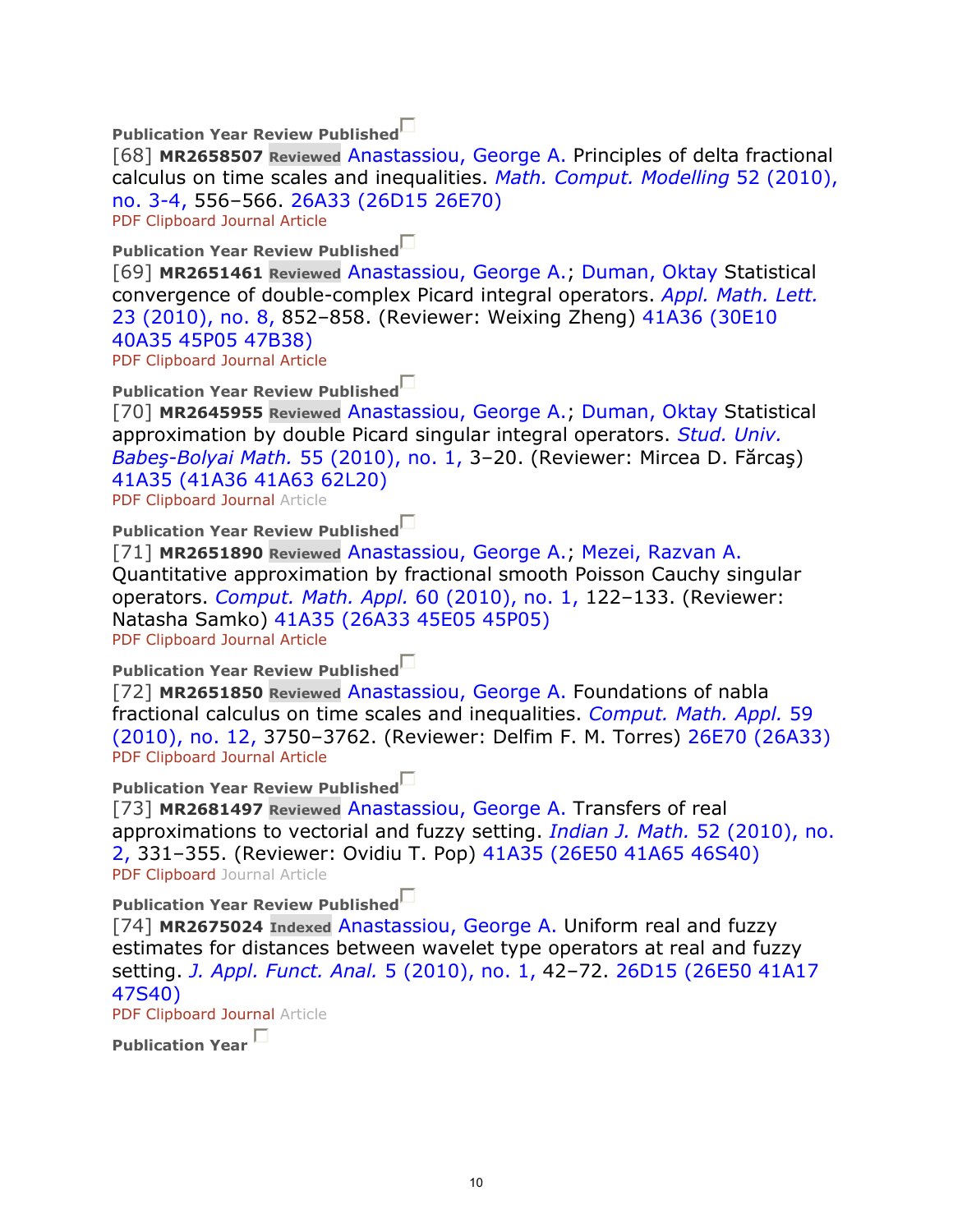[75] **MR2666492 Reviewed** Anastassiou, George A. Basic inequalities, revisited. *Math. Balkanica (N.S.)* 24 (2010), no. 1-2, 59–84. (Reviewer: Başak Karpuz) 26D15

PDF Clipboard Journal Article

### **Publication Year Review Published**

[76] **MR2663565 Reviewed** Anastassiou, George A.; Gal, Sorin G. Explicit quantitative estimates in the overconvergence of Chebyshev and Legendre orthogonal expansions on [−1,1] . *Nonlinear Stud.* 17 (2010), no. 2, 139– 149. 42C05 (33C45 41A60)

PDF Clipboard Journal Article

**Publication Year Review Published**

[77] **MR2661999 Reviewed** Anastassiou, George A. Fractional trigonometric Korovkin theory. *Commun. Appl. Anal.* 14 (2010), no. 1, 39–58. 41A36 (26A33 41A17)

PDF Clipboard Journal Article

**Publication Year Review Published**

[78] **MR2661997 Indexed** Anastassiou, George A.; Gal, Sorin G. Quantitative estimates in the overconvergence of some singular integrals. *Commun. Appl. Anal.* 14 (2010), no. 1, 13–20. 41A35 (41A25 42B25)

PDF Clipboard Journal Article

**Publication Year** 

[79] **MR2650445 Indexed** Anastassiou, George A.; Coroianu, Lucian; Gal, Sorin G. Approximation by a nonlinear Cardaliaguet-Euvrard neural network operator of max-product kind. *J. Comput. Anal. Appl.* 12 (2010), no. 2, 396– 406. 41A35 (41A25 92B20)

PDF Clipboard Journal Article

**Publication Year** 

[80] **MR2650407 Indexed** Anastassiou, George A.; Gal, Sorin G.; Ganzburg, Michael I. A note on shape preserving weighted uniform approximation. *J. Comput. Anal. Appl.* 12 (2010), no. 1-B, 263–267. 41A10 (41A29) PDF Clipboard Journal Article

**Publication Year** 

[81] **MR2594707 Reviewed** Anastassiou, George A. Nabla discrete fractional calculus and nabla inequalities. *Math. Comput. Modelling* 51 (2010), no. 5-6, 562–571. 26A33

PDF Clipboard Journal Article

**Publication Year Review Published**

[82] **MR2595973 Reviewed** Anastassiou, George A.; Duman, Oktay Statistical  $L_{p}$  -approximation by double Gauss-Weierstrass singular integral operators. *Comput. Math. Appl.* 59 (2010), no. 6, 1985–1999. (Reviewer: Vijay Gupta) 41A25 (41A36 45P05 62L20) PDF Clipboard Journal Article

**Publication Year Review Published**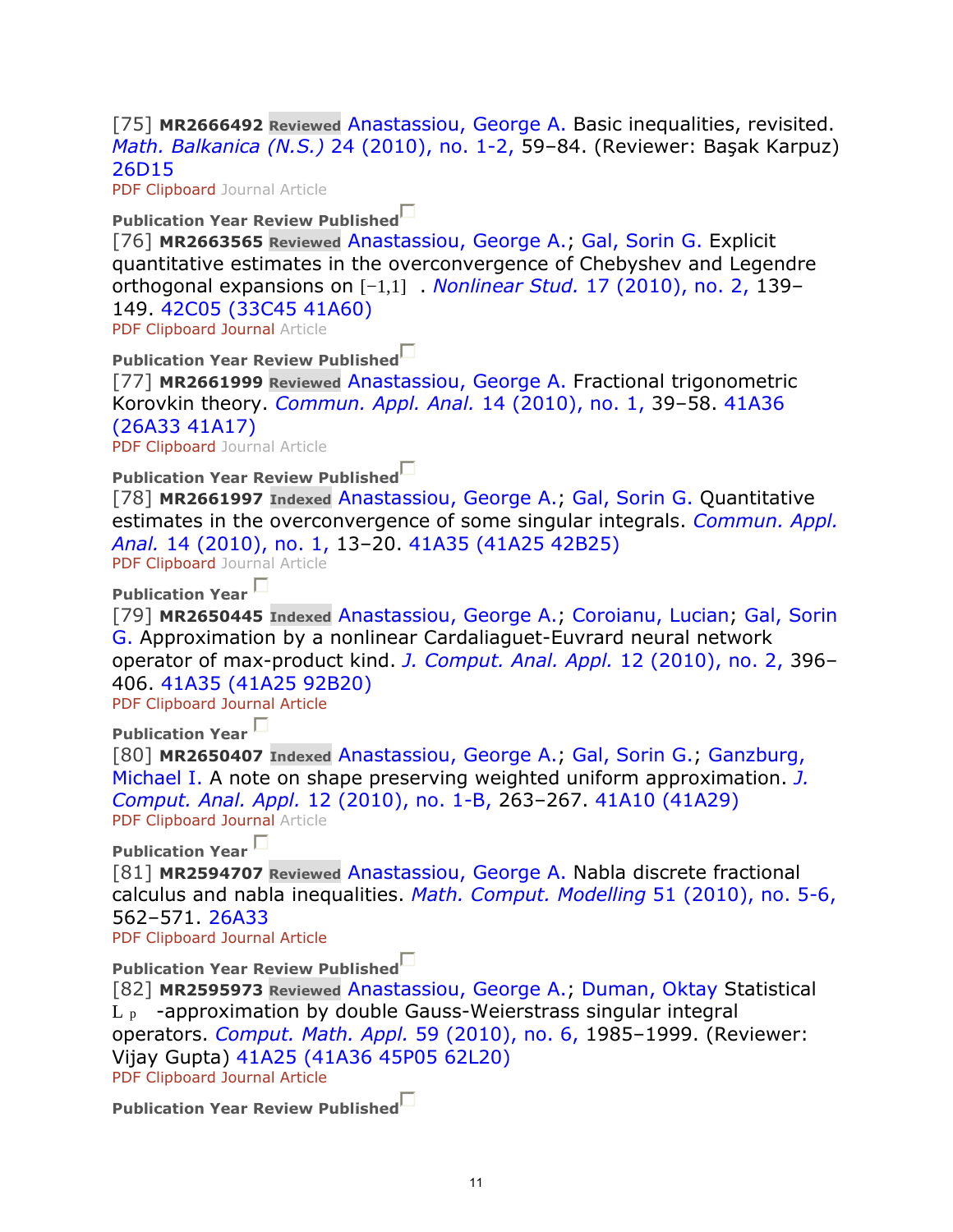[83] **MR2605946 Reviewed** Anastassiou, George A. Caputo fractional multivariate Opial type inequalities on spherical shells. *J. Concr. Appl. Math.* 8 (2010), no. 1, 41–91. 26A33 (26D15) PDF Clipboard Journal Article

### **Publication Year Review Published**

[84] **MR2600498 Reviewed** Anastassiou, George A.; Mezei, Razvan A. A Voronovskaya type theorem for Poisson-Cauchy type singular operators. *J. Math. Anal. Appl.* 366 (2010), no. 2, 525–529. (Reviewer: Weixing Zheng) 41A35 (41A25 42B25)

PDF Clipboard Journal Article

### **Publication Year Review Published**

[85] **MR2555775 Reviewed** Anastassiou, George A. Probabilistic inequalities. Series on Concrete and Applicable Mathematics, 7. *World Scientific Publishing Co. Pte. Ltd., Hackensack, NJ,* 2010. xii+416 pp. ISBN: 978-981- 4280-78-5; 981-4280-78-X 60E15 (26D15) PDF Clipboard Series Book

### **Publication Year Review Published**

[86] **MR2662008 Reviewed** Anastassiou, George A.; Duman, Oktay Fractional Korovkin theory based on statistical convergence. *Serdica Math. J.* 35 (2009), no. 4, 381–396 (2010). 41A36 (26A33 40G15 41A25) PDF Clipboard Journal Article

# **Publication Year Review Published**

[87] **MR2577867 Reviewed** Anastassiou, G.; Hooshmandasl, M. R.; Ghasemi, A.; Moftakharzadeh, F. Montgomery identities for fractional integrals and related fractional inequalities. *JIPAM. J. Inequal. Pure Appl. Math.* 10 (2009), no. 4, Article 97, 6 pp. 26D15 (26A33)

PDF Clipboard Journal Article

### **Publication Year Review Published**

[88] **MR2567751 Reviewed** Anastassiou, George A. Multivariate fractional Taylor's formula revisited. *Sarajevo J. Math.* 5(18) (2009), no. 2, 159–167. (Reviewer: Vanna Zanelli) 26A33 PDF Clipboard Journal Article

# **Publication Year Review Published**

[89] **MR2556916 Reviewed** Anastassiou, George A.; Mezei, Razvan A. Uniform convergence with rates for smooth Poisson-Cauchy-type singular integral operators. *Math. Comput. Modelling* 50 (2009), no. 11-12, 1553–1570. (Reviewer: Olaf Hansen) 45P05 (44A15 45E05) PDF Clipboard Journal Article

# **Publication Year Review Published**

[90] **MR2557415 Indexed** Anastassiou, George A.; Mezei, Razvan A. Global smoothness and uniform convergence of smooth Poisson-Cauchy type singular operators. *Appl. Math. Comput.* 215 (2009), no. 5, 1718–1731. 42B25 (42B30)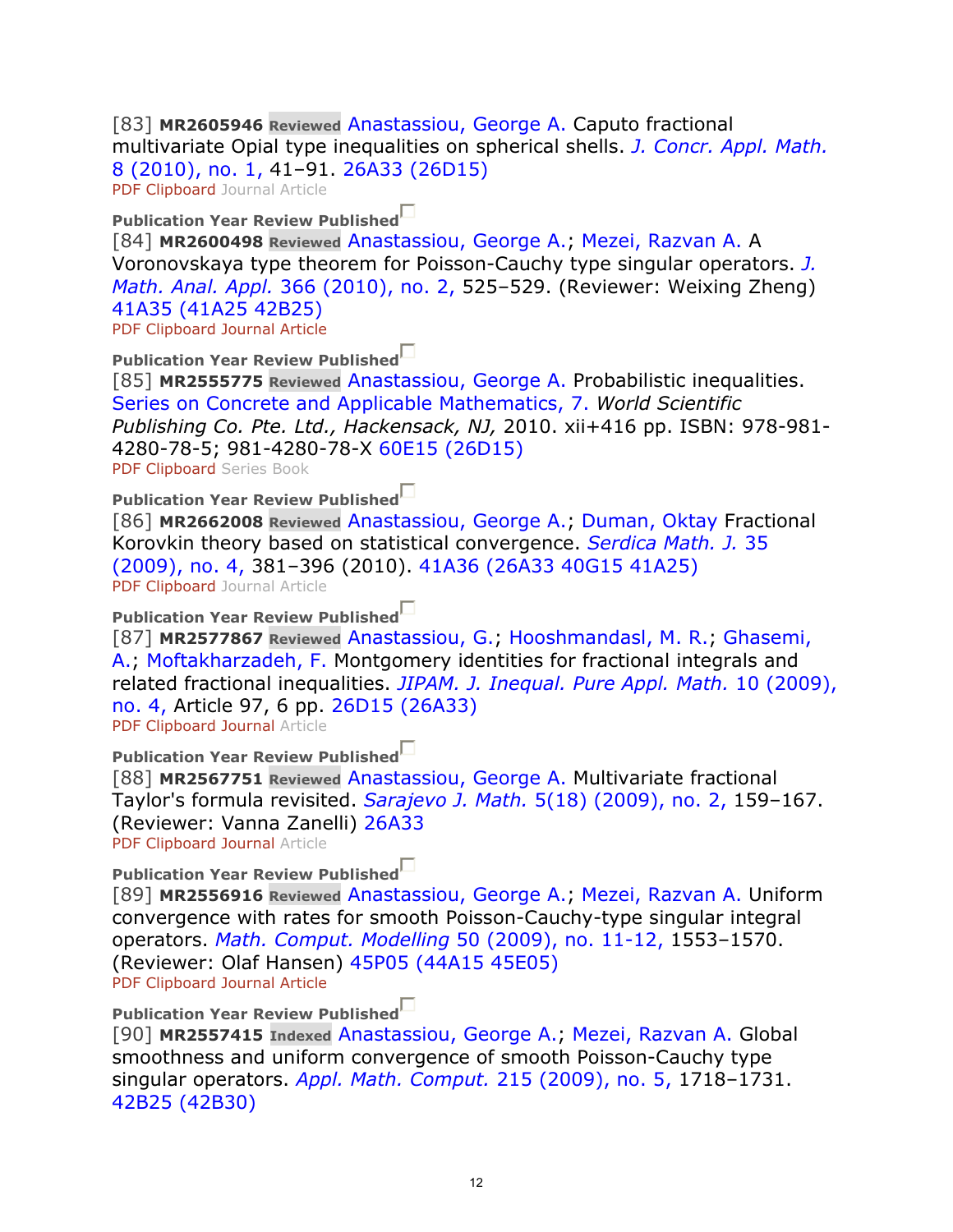#### PDF Clipboard Journal Article

**Publication Year** 

[91] **MR2568091 Reviewed** Anastassiou, George A.; Mezei, Razvan A. Global smoothness and uniform convergence of smooth Gauss-Weierstrass singular operators. *Math. Comput. Modelling* 50 (2009), no. 7-8, 984–998. (Reviewer: Song Ping Zhou) 41A28 (42B25) PDF Clipboard Journal Article

**Publication Year Review Published**

[92] **MR2561472 Reviewed** Anastassiou, George A.; Mezei, Razvan A. Uniform convergence with rates of smooth Gauss-Weierstrass singular integral operators. *Appl. Anal.* 88 (2009), no. 7, 1015–1037. (Reviewer: Weixing Zheng) 41A35 (26D10 41A25 41A44) PDF Clipboard Journal Article

**Publication Year Review Published**

[93] **MR2561413 Indexed** Anastassiou, George A. Caputo fractional Ostrowski type inequalities. *J. Appl. Funct. Anal.* 4 (2009), no. 2, 218–236. 26D15 (26A33)

PDF Clipboard Journal Article

**Publication Year** 

[94] **MR2559875 Reviewed** Anastassiou, George A. Fractional Korovkin theory. *Chaos Solitons Fractals* 42 (2009), no. 4, 2080–2094. (Reviewer: Y. Sitaraman) 41A25 (41A36) PDF Clipboard Journal Article

**Publication Year Review Published**

[95] **MR2547037 Reviewed** Anastassiou, George A. Balanced fractional Opial inequalities. *Chaos Solitons Fractals* 42 (2009), no. 3, 1523–1528. 26D15 (26A33)

PDF Clipboard Journal Article

**Publication Year Review Published**

[96] **MR2554017 Reviewed** Anastassiou, George A.; Gal, Sorin G. Approximation by complex Bernstein-Schurer and Kantorovich-Schurer polynomials in compact disks. *Comput. Math. Appl.* 58 (2009), no. 4, 734– 743. (Reviewer: Dan A. Bărbosu) 41A10 (30E10) PDF Clipboard Journal Article

**Publication Year Review Published**

[97] **MR2543055 Reviewed** Anastassiou, George A. On right fractional calculus. *Chaos Solitons Fractals* 42 (2009), no. 1, 365–376. 26A33 PDF Clipboard Journal Article

**Publication Year Review Published**

[98] **MR2538030 Reviewed** Anastassiou, George A. Poincaré and Sobolev type inequalities for Widder derivatives. *Demonstratio Math.* 42 (2009), no. 2, 283–296. 26D10 PDF Clipboard Journal Article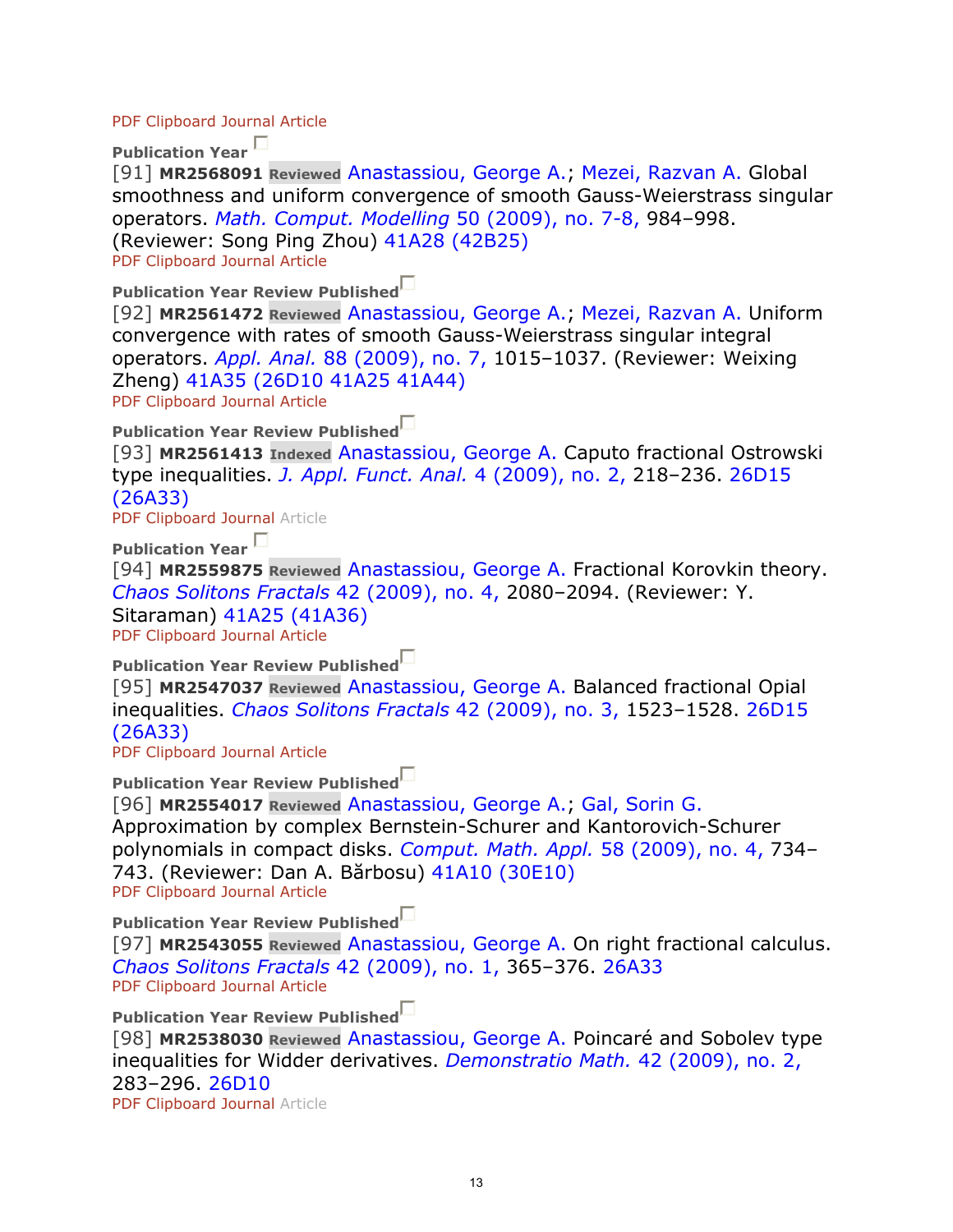**Publication Year Review Published**

[99] **MR2527144 Reviewed** Anastassiou, George A. Riemann-Liouville and Caputo fractional approximation of Csiszar's f -divergence. *Sarajevo J. Math.* 5(17) (2009), no. 1, 3–12. 26A33 (26D15 60E15) PDF Clipboard Journal Article

**Publication Year Review Published**

[100] **MR2527982 Reviewed** Anastassiou, George A.; Duman, Oktay Statistical weighted approximation to derivatives of functions by linear operators. *J. Comput. Anal. Appl.* 11 (2009), no. 1, 20–30. (Reviewer: James R. Angelos) 41A36 (41A25) PDF Clipboard Journal Article

**Publication Year Review PublishedMatches:** 315 Select Page: Previous **1** 2 3 4 Next

> Providence, RI USA  $\left| \frac{1}{2} \right|$ Mirror Sites

© Copyright 2012, American Mathematical Society Privacy Statement

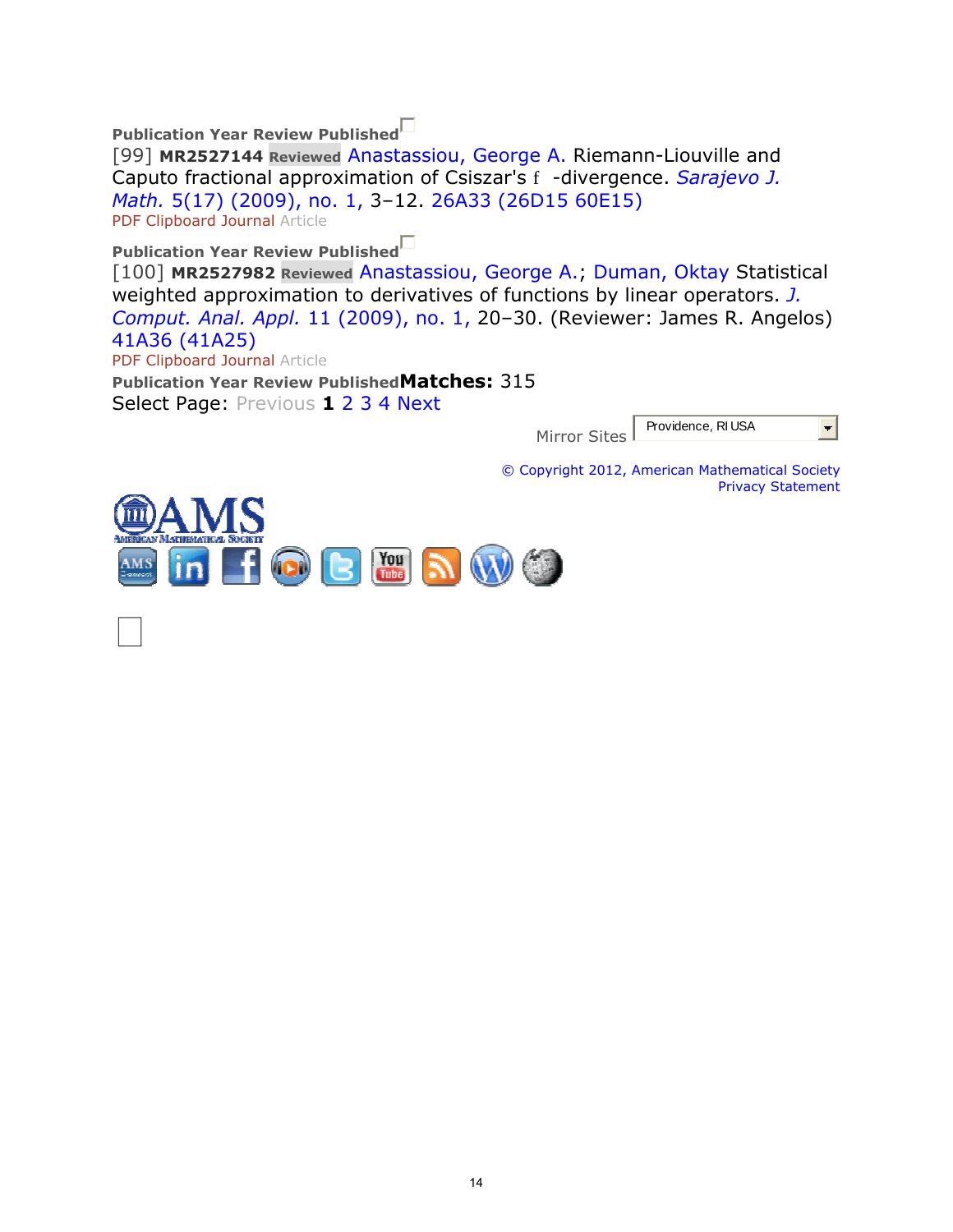| $\bullet$<br>$\bullet$<br>$\bullet$<br>$\bullet$                                                                                                                                                                                                                                                         | AMERICAN MATHEMATICAL SOCIETY<br>athematical Reviews<br>Home<br>Preferences<br>Help<br><b>Support Mail</b><br><b>Terms of Use</b> | ISSN 2167-5163                                                                                                                                                                                                                  |  |  |  |  |
|----------------------------------------------------------------------------------------------------------------------------------------------------------------------------------------------------------------------------------------------------------------------------------------------------------|-----------------------------------------------------------------------------------------------------------------------------------|---------------------------------------------------------------------------------------------------------------------------------------------------------------------------------------------------------------------------------|--|--|--|--|
|                                                                                                                                                                                                                                                                                                          |                                                                                                                                   | <b>University of Memphis</b>                                                                                                                                                                                                    |  |  |  |  |
|                                                                                                                                                                                                                                                                                                          | Matches: 315<br>Select Page: Previous 1 2 3 4 Next                                                                                |                                                                                                                                                                                                                                 |  |  |  |  |
|                                                                                                                                                                                                                                                                                                          | Review s (HTML)<br><b>Batch Download:</b><br>MathJax is onPublications results for "Author=(Anastassiou, $G^*$ )"<br>П            | $\Box$ Retrieve Marked Retrieve First 50 Unmark All                                                                                                                                                                             |  |  |  |  |
| [101] MR2527981 Reviewed Anastassiou, George A.; Duman, Oktay On<br>relaxing the positivity condition of linear operators in statistical Korovkin-<br>type approximations. J. Comput. Anal. Appl. 11 (2009), no. 1, 7-19.<br>(Reviewer: Ogün Doğru) 41A36 (41A25 41A28)<br>PDF Clipboard Journal Article |                                                                                                                                   |                                                                                                                                                                                                                                 |  |  |  |  |
|                                                                                                                                                                                                                                                                                                          | Publication Year Review Published<br>554. 41A36 (26E50 40G99 41A25)<br>PDF Clipboard Journal Article                              | [102] MR2523181 Reviewed Anastassiou, George A., Duman, Oktay High order<br>statistical fuzzy Korovkin theory. Stoch. Anal. Appl. 27 (2009), no. 3, 543-                                                                        |  |  |  |  |
|                                                                                                                                                                                                                                                                                                          | <b>Publication Year Review Published</b><br>PDF Clipboard Journal Article                                                         | [103] MR2523177 Reviewed Anastassiou, George A., Duman, Oktay, Erkuş-<br>Duman, Esra Statistical approximation for stochastic processes. Stoch. Anal.<br>Appl. 27 (2009), no. 3, 460-474. (Reviewer: Han Fu Chen) 62L20 (41A36) |  |  |  |  |
|                                                                                                                                                                                                                                                                                                          | Publication Year Review Published<br>PDF Clipboard Series Book                                                                    | [104] MR2513750 Reviewed Anastassiou, George A. Fractional differentiation<br>inequalities. Springer, Dordrecht, 2009. xiv+675 pp. ISBN: 978-0-387-<br>98127-7 (Reviewer: R. N. Kalia) 26-02 (26A33 26D15 34A40 41A17)          |  |  |  |  |
|                                                                                                                                                                                                                                                                                                          | Publication Year Review Published<br>1539-1550. 26D15 (26A33)<br>PDF Clipboard Journal Article                                    | [105] MR2508364 Reviewed Anastassiou, George A. Hilbert-Pachpatte type<br>fractional integral inequalities. Math. Comput. Modelling 49 (2009), no. 7-8,                                                                         |  |  |  |  |
|                                                                                                                                                                                                                                                                                                          |                                                                                                                                   |                                                                                                                                                                                                                                 |  |  |  |  |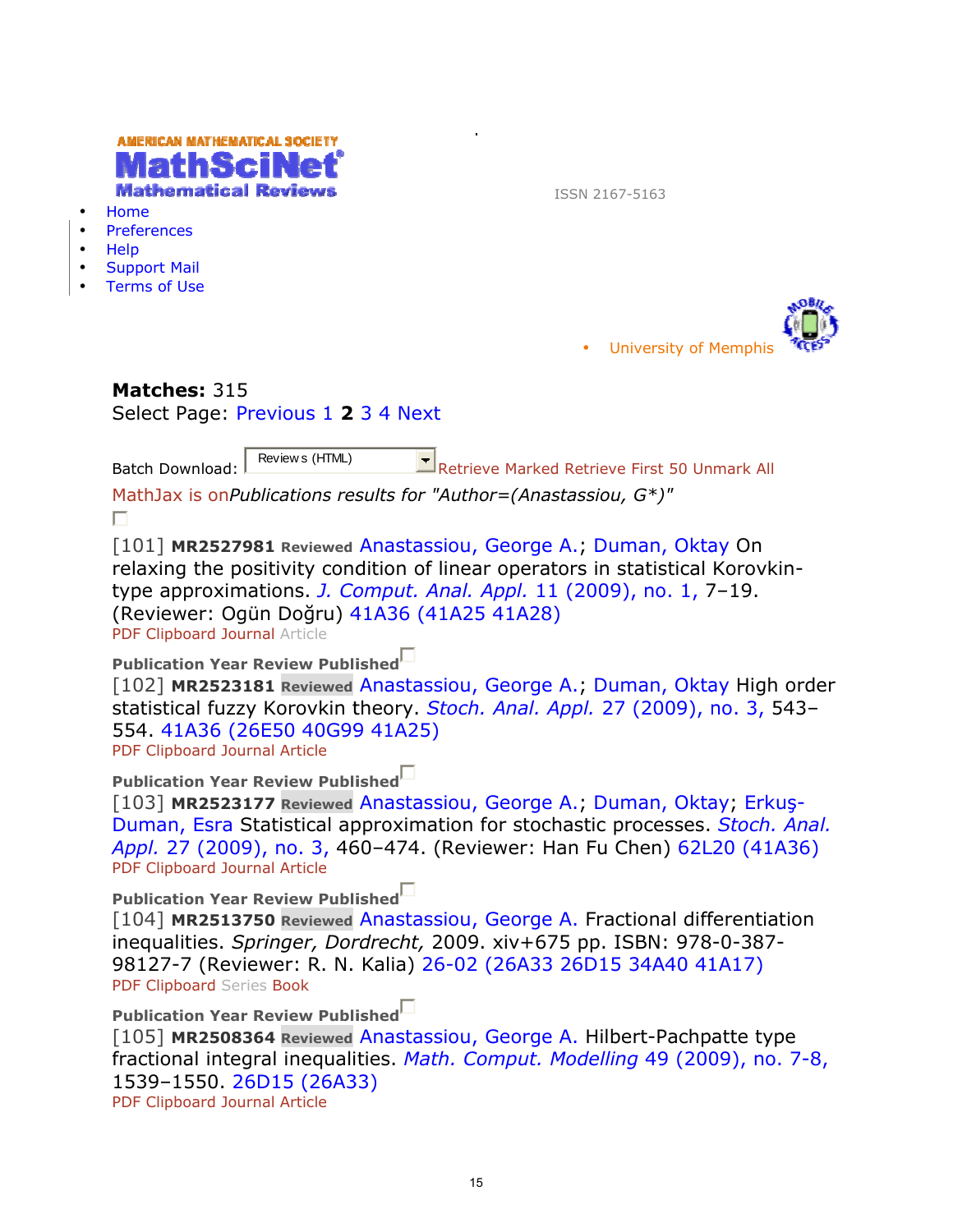**Publication Year Review Published**

[106] **MR2503065 Reviewed** Anastassiou, George A. Distributional Taylor formula. *Nonlinear Anal.* 70 (2009), no. 9, 3195–3202. (Reviewer: Isabel Marrero) 46F12

PDF Clipboard Journal Article

**Publication Year Review Published**

[107] **MR2499797 Reviewed** Anastassiou, George A.; Duman, Oktay Statistical approximation to periodic functions by a general class of linear operators. *J. Concr. Appl. Math.* 7 (2009), no. 3, 200–207. (Reviewer: Marek Beśka) 41A36 (41A25)

PDF Clipboard Journal Article

**Publication Year Review Published**

[108] **MR2498659 Reviewed** Anastassiou, George A.; Aral, Ali Generalized Picard singular integrals. *Comput. Math. Appl.* 57 (2009), no. 5, 821–830. (Reviewer: Mohamed A. Abdou) 42B20 (45P05) PDF Clipboard Journal Article

**Publication Year Review Published** [109] **MR2476062 Reviewed** Anastassiou, George A. Poincaré like inequalities for semigroups, cosine and sine operator functions. *Semigroup Forum* 78 (2009), no. 1, 54–67. 47D06 (26D10 47D09)

PDF Clipboard Journal Article

**Publication Year Review Published**

[110] **MR2494984 Reviewed** Anastassiou, George A. Riemann-Liouville fractional Opial inequalities for several functions with applications. *Commun. Appl. Anal.* 12 (2008), no. 4, 377–398. 26D15 (26A33 34A12) PDF Clipboard Journal Article

**Publication Year Review Published**

[111] **MR2483700 Reviewed** Anastassiou, George A. Fractional Poincaré type inequalities. *Indian J. Math.* 50 (2008), no. 3, 533–571. 26D10 (26A33) PDF Clipboard Journal Article

**Publication Year Review Published**

[112] **MR2478095 Reviewed** Anastassiou, George A. Representations of functions. *Nonlinear Funct. Anal. Appl.* 13 (2008), no. 4, 537–561. (Reviewer: M. Laczkovich) 26B40 PDF Clipboard Journal Article

**Publication Year Review Published**

[113] **MR2467907 Reviewed** Anastassiou, George A. Poincaré type inequalities for linear differential operators. *Cubo* 10 (2008), no. 3, 13–20. (Reviewer: D. Y. Kasture) 34A12 (26D10 34A30)

PDF Clipboard Journal Article

**Publication Year Review Published**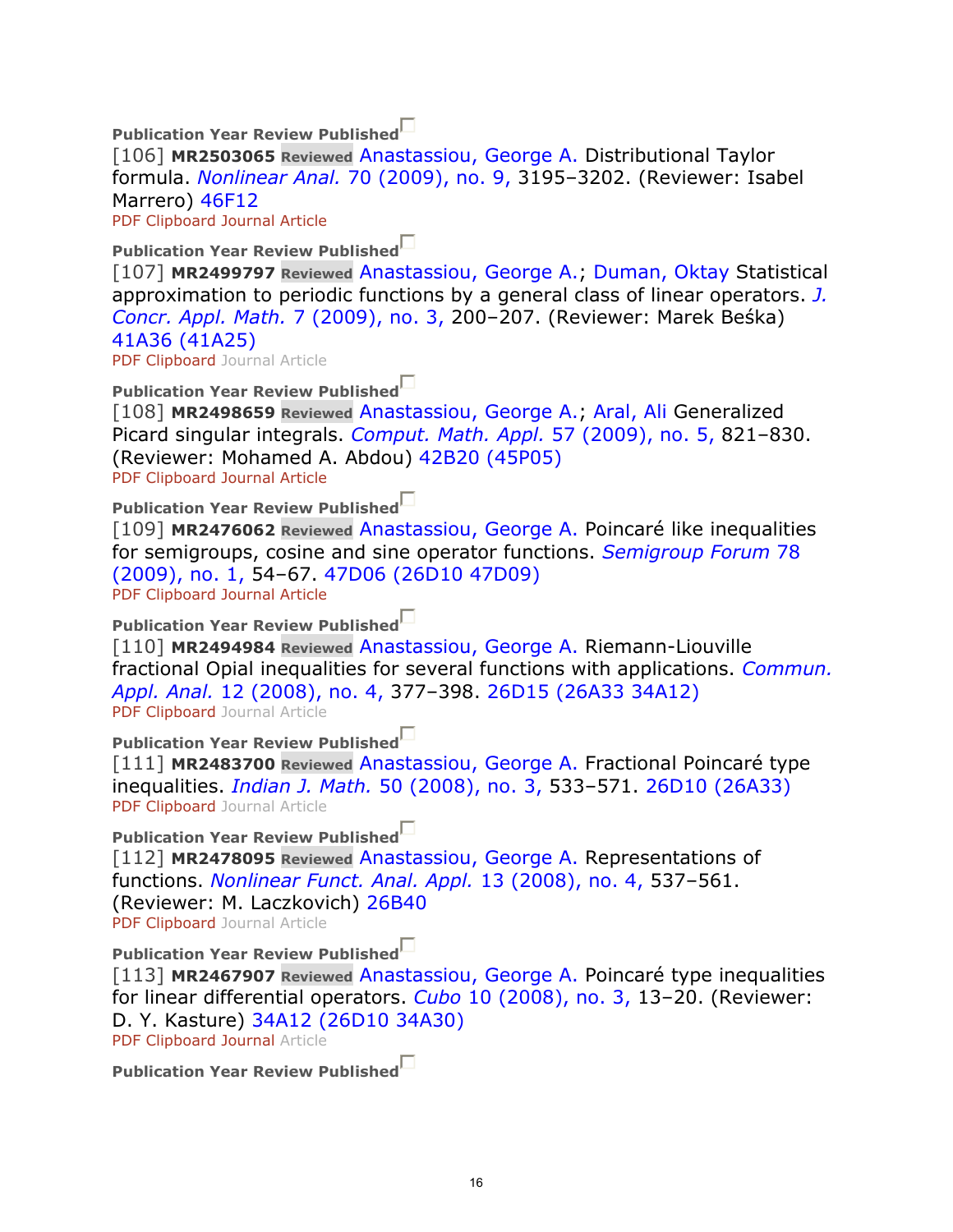[114] **MR2464381 Reviewed** Anastassiou, George A. Grothendieck type inequalities. *Appl. Math. Lett.* 21 (2008), no. 12, 1286–1290. (Reviewer: Jean Van Schaftingen) 46E15 (46B20 46C05 60E15) PDF Clipboard Journal Article

**Publication Year Review Published**

[115] **MR2455796 Indexed** Anastassiou, George A. Ostrowski type inequalities over spherical shells. *Serdica Math. J.* 34 (2008), no. 3, 629–650. 26D15 PDF Clipboard Journal Article

**Publication Year** 

[116] MR2437880 Reviewed Anastassiou, George A. Poincaré and Sobolev type inequalities for vector-valued functions. *Comput. Math. Appl.* 56 (2008), no. 4, 1102–1113. (Reviewer: Pankaj Jain) 26D10 (26D15 46E35 46E40) PDF Clipboard Journal Article

**Publication Year Review Published**

[117] **MR2426966 Reviewed** Anastassiou, George A. Chebyshev-Grüss type inequalities on R N over spherical shells and balls. *Appl. Math. Lett.* 21 (2008), no. 2, 119–127. 26D15 PDF Clipboard Journal Article

**Publication Year Review Published**

[118] **MR2431485 Reviewed** Anastassiou, George A. Multivariate stochastic Korovkin theory given quantitatively. *Math. Comput. Modelling* 48 (2008), no. 3-4, 558–580. (Reviewer: Marek Beśka) 41A36 (41A63 60F25 60H25) PDF Clipboard Journal Article

**Publication Year Review Published**

[119] **MR2431472 Reviewed** Anastassiou, George A. Opial type inequalities involving Riemann-Liouville fractional derivatives of two functions with applications. *Math. Comput. Modelling* 48 (2008), no. 3-4, 344–374. (Reviewer: Anatoly Kilbas) 26D15 (26A33 26D10 34A34) PDF Clipboard Journal Article

**Publication Year Review Published**

[120] **MR2422486 Reviewed** Anastassiou, George A. Quantitative multivariate random Korovkin theory. *An. Univ. Oradea Fasc. Mat.* 15 (2008), 253–264. (Reviewer: Eva Riccomagno) 60H25 (41A35 41A63)

PDF Clipboard Journal Article

**Publication Year Review Published**

[121] **MR2422477 Reviewed** Anastassiou, George A. Generalized Shisha-Mond type inequality. *An. Univ. Oradea Fasc. Mat.* 15 (2008), 141–143. 41A17 (41A25 41A28)

PDF Clipboard Journal Article

**Publication Year Review Published**

[122] **MR2421816 Reviewed** Anastassiou, George A. Reverse Riemann-Liouville fractional Opial inequalities for several functions. *Complex Var. Elliptic Equ.* 53 (2008), no. 6, 523–544. (Reviewer: Zdeněk Šmarda) 26A33 (26D15)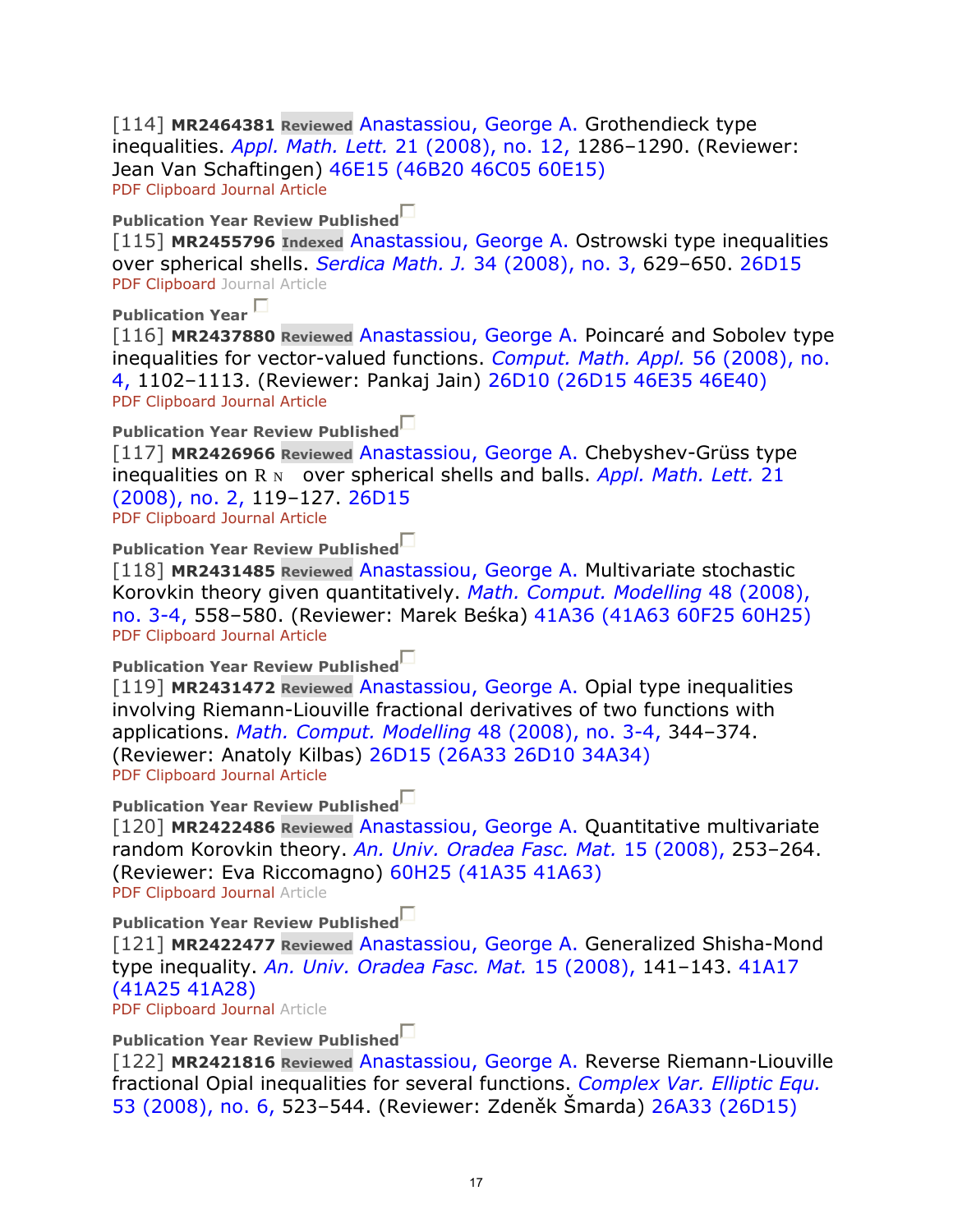PDF Clipboard Journal Article

**Publication Year Review Published**

[123] **MR2418845 Reviewed** Anastassiou, George A. Fractional Sobolev-type inequalities. *Appl. Anal.* 87 (2008), no. 5, 607–624. (Reviewer: Jean Van Schaftingen) 26A33 (26D15 46E35) PDF Clipboard Journal Article

**Publication Year Review Published**

[124] **MR2405838 Reviewed** George, A. Anastassiou Riemann-Liouville fractional multivariate Opial type inequalities on spherical shells. *Bull. Allahabad Math. Soc.* 23 (2008), no. 1, 65–140. (Reviewer: Steven George Krantz) 26A33 (26D10 26D15 46E30)

PDF Clipboard Journal Article

**Publication Year Review Published**

[125] **MR2394956 Reviewed** Anastassiou, George A. Converse fractional Opial inequalities for several functions. *Cubo* 10 (2008), no. 1, 117–142. (Reviewer: Pietro Cerone) 26A33 (26D15)

PDF Clipboard Journal Article

**Publication Year Review Published**

[126] **MR2386345 Reviewed** Anastassiou, George A.; Goldstein, Jerome A. Higher order Ostrowski type inequalities over Euclidean domains. *J. Math. Anal. Appl.* 337 (2008), no. 2, 962–968. (Reviewer: Darko Veljan) 26D15 PDF Clipboard Journal Article

**Publication Year Review Published**

[127] **MR2384180 Reviewed** Anastassiou, George A.; Gal, Sorin G. Geometric and approximation properties of some complex Sikkema and spline operators in the unit disk. *J. Concr. Appl. Math.* 6 (2008), no. 2, 177–188. (Reviewer: Jürgen Müller) 30C55 (30C45 30E10 30H05 41A25 41A35 42A10)

PDF Clipboard Journal Article

**Publication Year Review Published**

[128] **MR2384168 Reviewed** Anastassiou, George A.; Duman, Oktay Statistical fuzzy approximation by fuzzy positive linear operators. *Comput. Math. Appl.* 55 (2008), no. 3, 573–580. 41A99 (40G99 46S40) PDF Clipboard Journal Article

**Publication Year Review Published**

[129] **MR2380400 Reviewed** Duman, Oktay; Anastassiou, George A. On statistical fuzzy trigonometric Korovkin theory. *J. Comput. Anal. Appl.* 10 (2008), no. 3, 333–344. (Reviewer: Elisabetta M. Mangino) 41A36 (26E50 41A25)

PDF Clipboard Journal Article

**Publication Year Review Published**

[130] **MR2376169 Reviewed** Anastassiou, George A.; Duman, Oktay A Baskakov type generalization of statistical Korovkin theory. *J. Math. Anal.*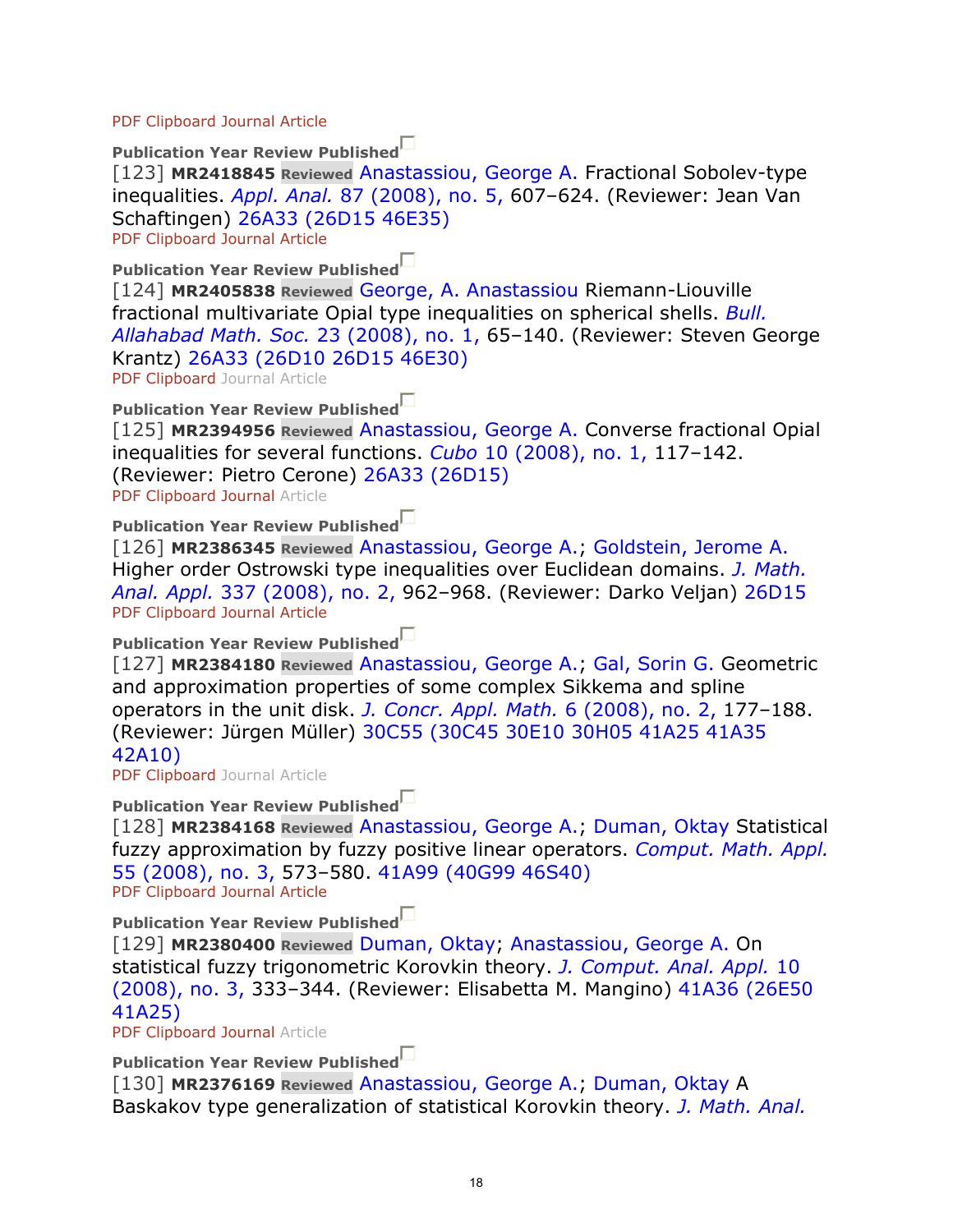*Appl.* 340 (2008), no. 1, 476–486. (Reviewer: Gert Tamberg) 41A36 (40C05) PDF Clipboard Journal Article

**Publication Year Review Published**

[131] **MR2367164 Reviewed** Anastassiou, George A. Opial type inequalities for cosine and sine operator functions. *Semigroup Forum* 76 (2008), no. 1, 149– 158. (Reviewer: Carlos Lizama) 47D09 (26D10) PDF Clipboard Journal Article

**Publication Year Review Published**

[132] **MR2477316 Reviewed** Anastassiou, George A. On Hardy-Opial type inequalities. *J. Math. Anal. Approx. Theory* 2 (2007), no. 1, 1–12. (Reviewer: Mingzhe Gao) 26D15

PDF Clipboard Journal Article

**Publication Year Review Published**

[133] **MR2391977 Reviewed** Anastassiou, George A. Grüss type inequalities for the Stieltjes integral. *Nonlinear Funct. Anal. Appl.* 12 (2007), no. 4, 583– 593. 26D15 (26D20) PDF Clipboard Journal Article

**Publication Year Review Published**

[134] **MR2366260 Reviewed** Anastassiou, George A. Ostrowski type inequalities over balls and shells via a Taylor-Widder formula. *JIPAM. J. Inequal. Pure Appl. Math.* 8 (2007), no. 4, Article 106, 13 pp. (Reviewer: Jean Van Schaftingen) 26D15

PDF Clipboard Journal Article

**Publication Year Review Published**

[135] **MR2367946 Reviewed** Anastassiou, George A. Stochastic Korovkin theory given quantitatively. *Facta Univ. Ser. Math. Inform.* 22 (2007), no. 1, 43– 60. (Reviewer: Javier Cárcamo) 41A36 (41A17 41A25 60E15) PDF Clipboard Journal Article

**Publication Year Review Published**

[136] **MR2364579 Indexed** Anastassiou, George A. Opial type inequalities for Widder derivatives. *Panamer. Math. J.* 17 (2007), no. 4, 59–69. 26D10 PDF Clipboard Journal Article

**Publication Year** 

[137] **MR2360415 Reviewed** Anastassiou, George A. Multivariate Chebyshev-Grüss and comparison of integral means type inequalities via a multivariate Euler type identity. *Demonstratio Math.* 40 (2007), no. 3, 537–558. (Reviewer: Zsolt Páles) 26D15

PDF Clipboard Journal Article

**Publication Year Review Published**

[138] **MR2360986 Reviewed** Anastassiou, George A. Hilbert-Pachpatte type general integral inequalities. *Appl. Anal.* 86 (2007), no. 8, 945–961. (Reviewer: Fozi M. Dannan) 26D10 (26A33 26D15)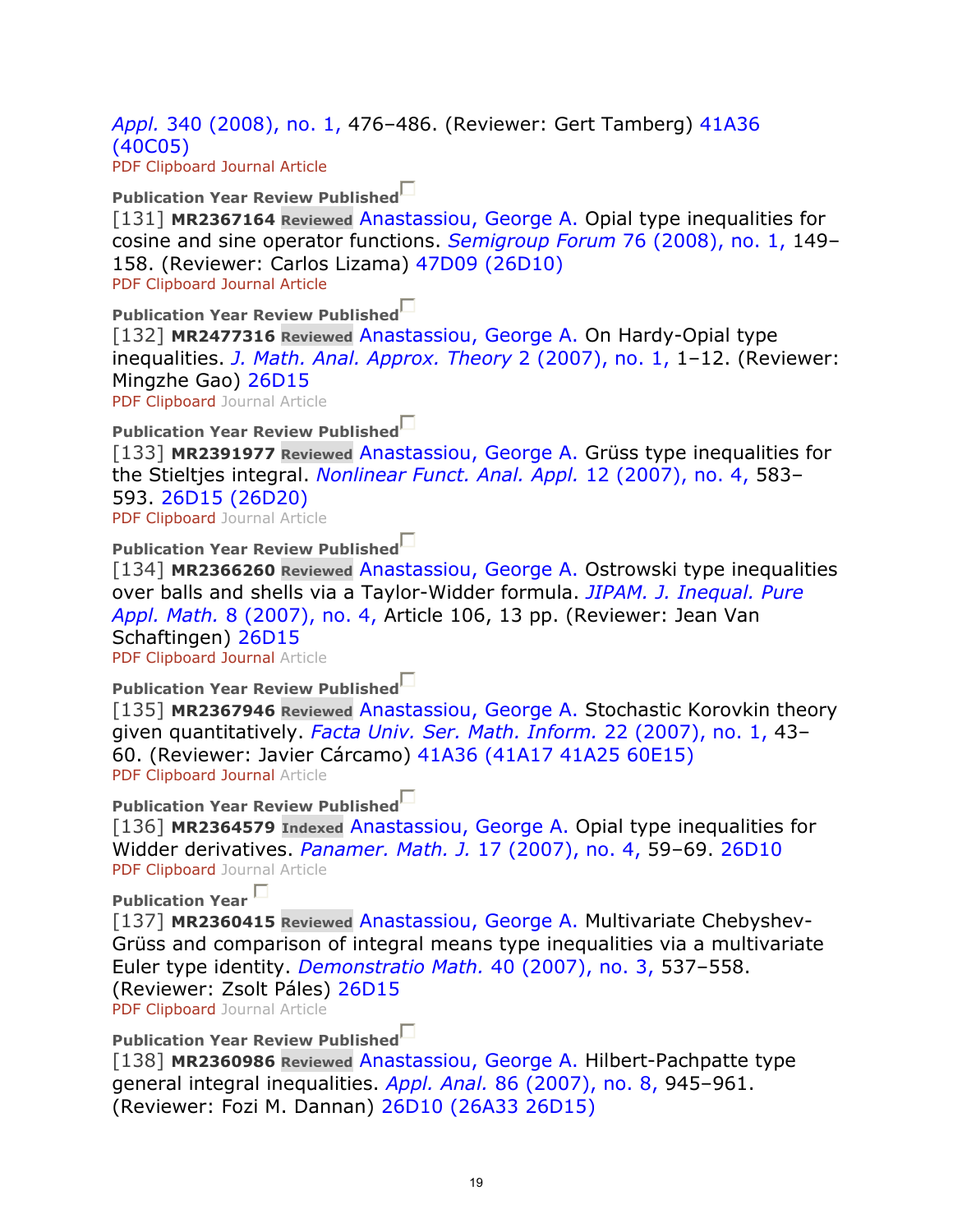PDF Clipboard Journal Article

**Publication Year Review Published**

[139] **MR2353286 Reviewed** Anastassiou, George A. Opial type inequalities for semigroups. *Semigroup Forum* 75 (2007), no. 3, 625–634. (Reviewer: Ivan Gentil) 26D15

PDF Clipboard Journal Article

**Publication Year Review Published**

[140] **MR2338850 Reviewed** Anastassiou, George A. Multivariate fractional Ostrowski type inequalities. *Comput. Math. Appl.* 54 (2007), no. 3, 434–447. 26D15 (26A33)

PDF Clipboard Journal Article

**Publication Year Review Published**

[141] **MR2335523 Indexed** Anastassiou, George Multivariate Euler type identity and optimal multivariate Ostrowski type inequalities. *Adv. Nonlinear Var. Inequal.* 10 (2007), no. 2, 51–104. 26D10 (26D15)

PDF Clipboard Journal Article

**Publication Year** 

[142] **MR2335475 Indexed** Anastassiou, G. A. Chebyshev-Grüss type and comparison of integral means inequalities for the Stieltjes integral. *Panamer. Math. J.* 17 (2007), no. 3, 91–109. 26D15 (26D20)

PDF Clipboard Journal Article

**Publication Year** 

[143] **MR2332773 Reviewed** Anastassiou, George A. Taylor-Widder representation formulae and Ostrowski, Grüss, integral means and Csiszar type inequalities. *Comput. Math. Appl.* 54 (2007), no. 1, 9–23. (Reviewer: Peter A. Hästö) 26E60 (26D15 41A58) PDF Clipboard Journal Article

**Publication Year Review Published**

[144] **MR2318823 Reviewed** Anastassiou, George A.; Goldstein, Jerome A. Ostrowski type inequalities over Euclidean domains. *Atti Accad. Naz. Lincei Cl. Sci. Fis. Mat. Natur. Rend. Lincei (9) Mat. Appl.* 18 (2007), no. 3, 305– 310. (Reviewer: L. Losonczi) 26D15 PDF Clipboard Journal Article

**Publication Year Review Published**

[145] **MR2330382 Reviewed** Anastassiou, George A. Optimal multivariate Ostrowski Euler type inequalities. *Stud. Univ. Babeş-Bolyai Math.* 52 (2007), no. 1, 25–61. (Reviewer: Qiu-Ming Luo) 26D15 PDF Clipboard Journal Article

**Publication Year Review Published**

[146] **MR2329446 Indexed** Anastassiou, George A. Multivariate Fink type identity and multivariate Ostrowski, comparison of means and Grüss type inequalities. *Math. Comput. Modelling* 46 (2007), no. 3-4, 351–374. 26D15 PDF Clipboard Journal Article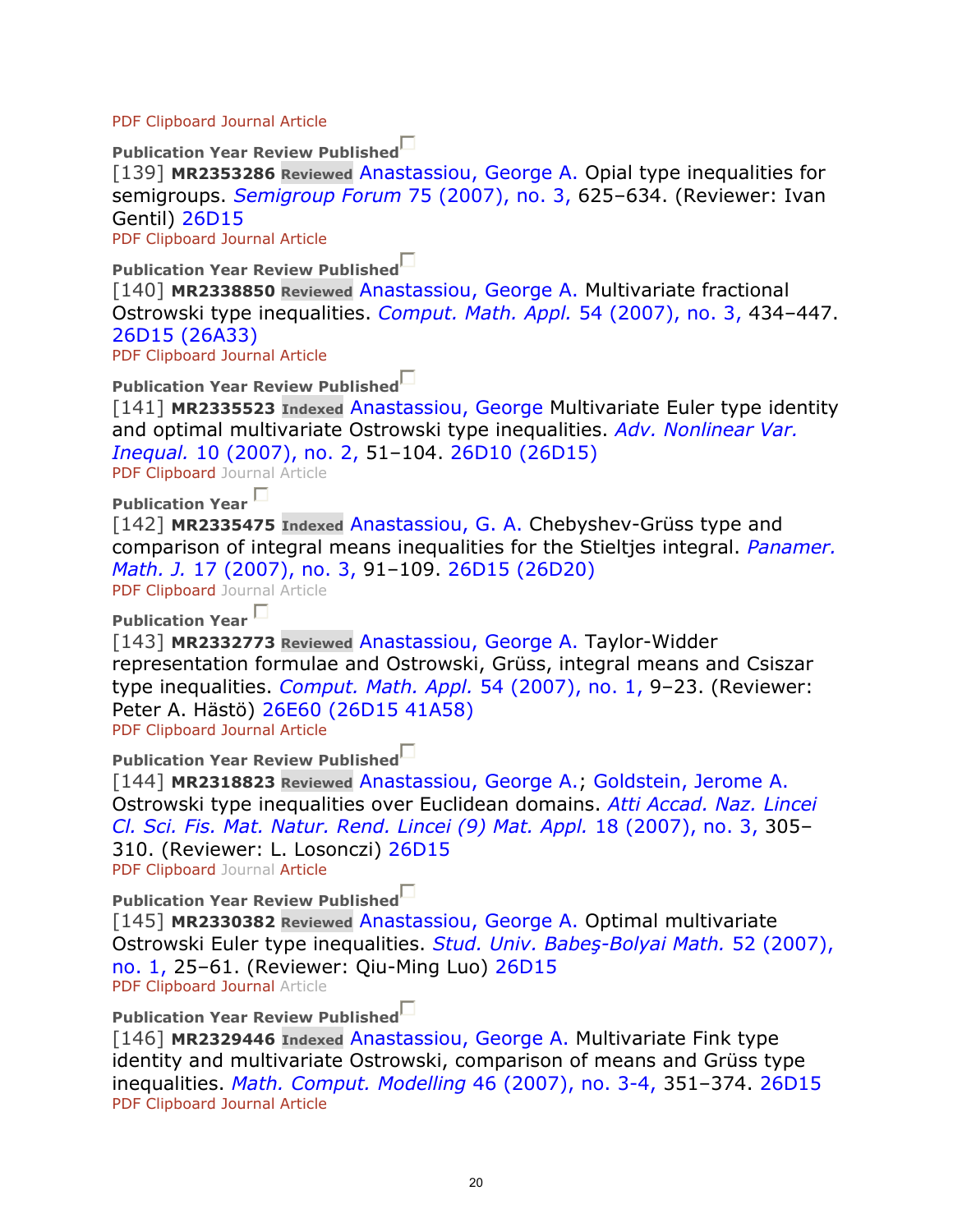**Publication Year** 

[147] **MR2329959 Indexed** Anastassiou, George A. Hilbert-Pachpatte type general multivariate integral inequalities. *Int. J. Appl. Math.* 20 (2007), no. 4, 549–573. 26D15 (26A33)

PDF Clipboard Journal Article

**Publication Year** 

[148] **MR2314403 Indexed** Anastassiou, George A. High order Ostrowski type inequalities. *Appl. Math. Lett.* 20 (2007), no. 6, 616–621. 26D15 PDF Clipboard Journal Article

**Publication Year** 

[149] **MR2308691 Reviewed** Anastassiou, George A. On fuzzy global smoothness preservation. *J. Fuzzy Math.* 15 (2007), no. 1, 219–231. 41A36 PDF Clipboard Journal Article

**Publication Year Review Published**

[150] **MR2308689 Indexed** Anastassiou, George A. Fuzzy Korovkin theorems and inequalities. *J. Fuzzy Math.* 15 (2007), no. 1, 169–205. 41A36 PDF Clipboard Journal Article

**Publication Year** 

[151] **MR2303398 Reviewed** Anastassiou, George A. Chebyshev-Grüss type inequalities via Euler type and Fink identities. *Math. Comput. Modelling* 45 (2007), no. 9-10, 1189–1200. (Reviewer: Aleš Nekvinda) 26D15 PDF Clipboard Journal Article

**Publication Year Review Published**

[152] **MR2294801 Indexed** Anastassiou, George A. Quantitative estimates for distance between fuzzy wavelet type operators. *J. Concr. Appl. Math.* 5 (2007), no. 1, 25–52. 42C40 (41A35)

PDF Clipboard Journal Article

**Publication Year** 

[153] **MR2295118 Reviewed** Anastassiou, George A.; Gal, Sorin G. On the best approximation of vector valued functions by polynomials with coefficients in vector spaces. *Ann. Mat. Pura Appl. (4)* 186 (2007), no. 2, 251–265. (Reviewer: Costică Mustăta) 41A17 (41A27 41A50) PDF Clipboard Journal Article

**Publication Year Review Published**

[154] **MR2286696 Reviewed** Anastassiou, George A. Fuzzy random Korovkin theory and inequalities. *Math. Inequal. Appl.* 10 (2007), no. 1, 63–94. (Reviewer: W. J. Kotzé) 28E10 (26E50 41A25 46S40 47S40) PDF Clipboard Journal Article

**Publication Year Review Published**

[155] **MR2434126 Reviewed** Anastassiou, George A. Optimal approximation of discrete Csiszar f -divergence. *Math. Balkanica (N.S.)* 20 (2006), no. 2, 185–206. 26A33 (26D15 41A17 41A25 60B10 60E15)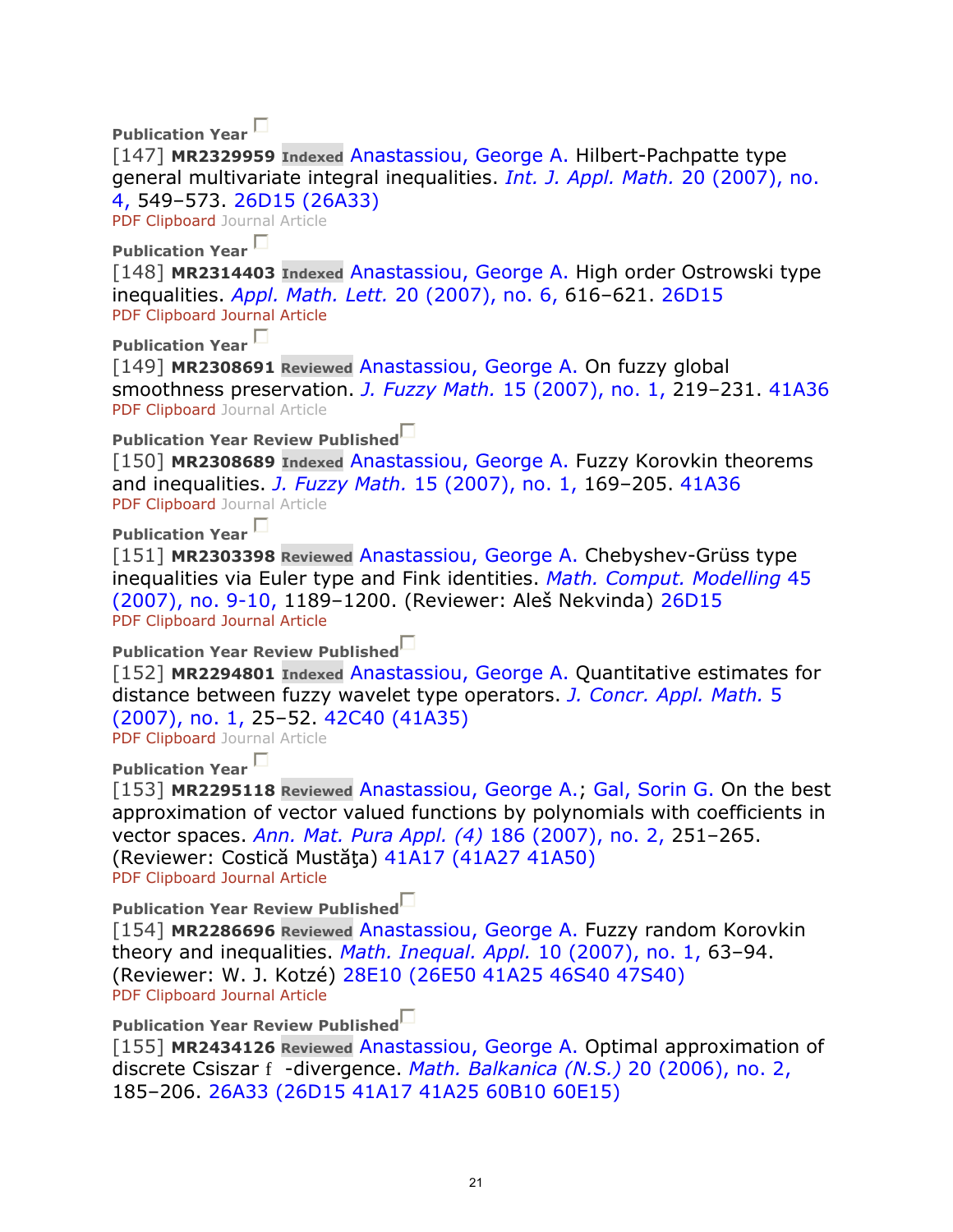PDF Clipboard Journal Article

**Publication Year Review Published**

[156] **MR2307326 Reviewed** Anastassiou, George A. L p convergence with rates of smooth Picard singular operators. *Differential & difference equations and applications,* 31–45, *Hindawi Publ. Corp., New York,* 2006. (Reviewer: Olaf Hansen) 45P05 (45E10 47A58 47G10)

PDF Clipboard Series Chapter

### **Publication Year Review Published**

[157] **MR2305495 Reviewed** Anastassiou, George A.; Gal, S. G. On fuzzy trigonometric Korovkin theory. *Nonlinear Funct. Anal. Appl.* 11 (2006), no. 3, 385–395. 41A36 (46S40)

PDF Clipboard Journal Article

**Publication Year Review Published**

[158] **MR2281967 Reviewed** Anastassiou, George A. Multivariate Euler type identity and Ostrowski type inequalities. *Numerical analysis and approximation theory,* 27–54, *Casa Cărţii de ştiinţă, Cluj-Napoca,* 2006. 26D15 (26B40)

PDF Clipboard Series Chapter

**Publication Year Review Published**

[159] **MR2288759 Indexed** Anastassiou, George A. Higher order fuzzy Korovkin theory via inequalities. *Commun. Appl. Anal.* 10 (2006), no. 2-3, 359–392. 41A36 (26E50 47S40)

PDF Clipboard Journal Article

**Publication Year** 

[160] **MR2268640 Reviewed** Anastassiou, George A. Difference of general integral means. *JIPAM. J. Inequal. Pure Appl. Math.* 7 (2006), no. 5, Article 185, 13 pp. (electronic). 26D15 (28A25) PDF Clipboard Journal Article

**Publication Year Review Published**

[161] **MR2262003 Reviewed** Anastassiou, George A.; Gal, Sorin G. Approximation of vector-valued functions by polynomials with coefficients in normed spaces and applications. *Demonstratio Math.* 39 (2006), no. 3, 539– 552. (Reviewer: S. Cobzaş) 41A65 (46G25)

PDF Clipboard Journal Article

**Publication Year Review Published**

[162] **MR2253424 Reviewed** Anastassiou, George A.; Gal, Sorin G. Geometric and approximation properties of some singular integrals in the unit disk. *J. Inequal. Appl.* **2006,** Art. ID 17231, 19 pp. 42B20 (30C45 30E20) PDF Clipboard Journal Article

**Publication Year Review Published**

[163] **MR2237638 Reviewed** Anastassiou, G. A. Applications of geometric moment theory related to optimal portfolio management. *Comput. Math.*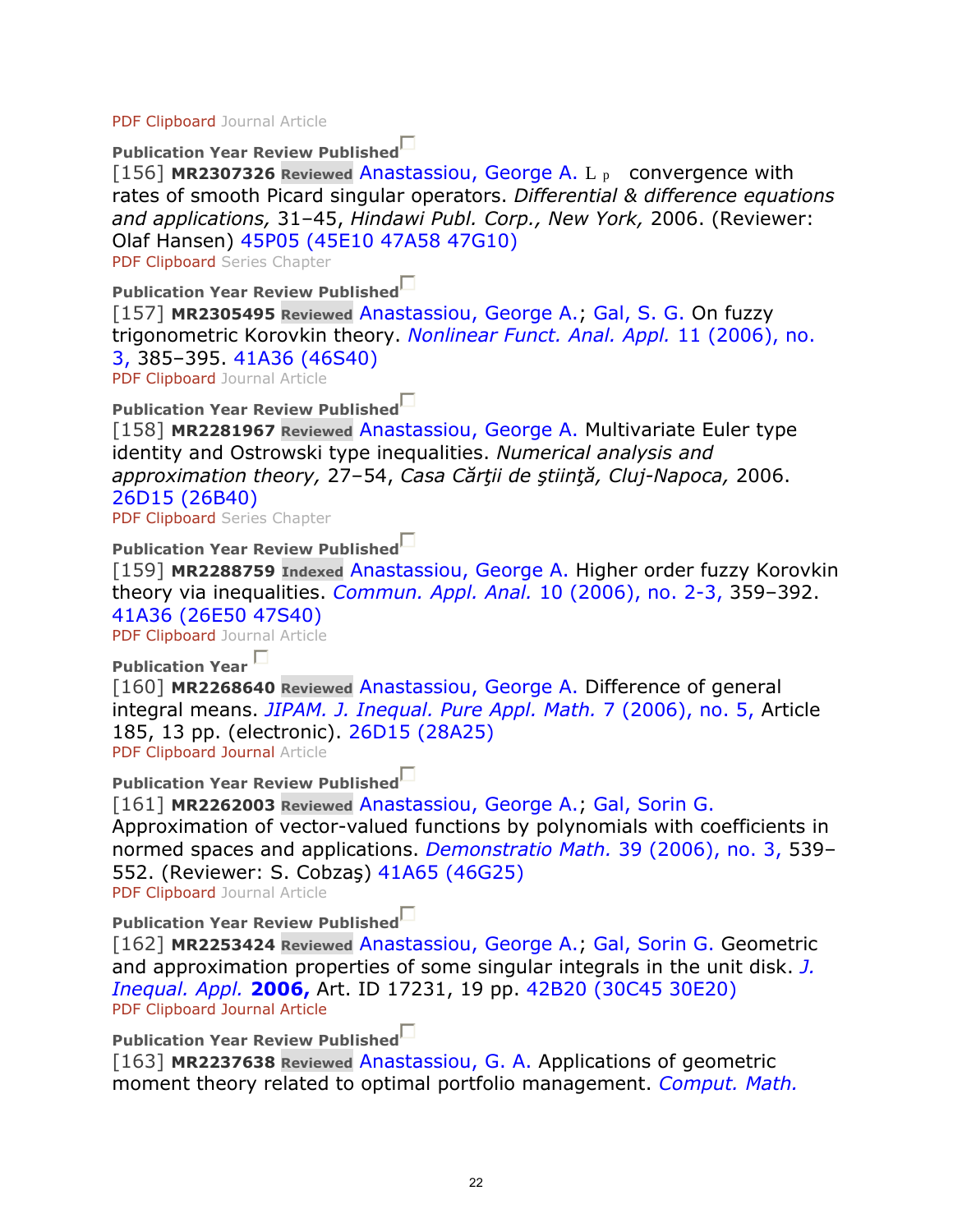### *Appl.* 51 (2006), no. 9-10, 1405–1430. (Reviewer: Hong Xue) 60D05 (91B28)

PDF Clipboard Journal Article

#### **Publication Year Review Published**

[164] **MR2225841 Reviewed** Anastassiou, George A.; Gal, S. G. Geometric and approximation properties of some complex rotation-invariant integral operators in the unit disk. *J. Comput. Anal. Appl.* 8 (2006), no. 4, 357–368. (Reviewer: Fernando Perez-Gonzalez) 30E10 (30C45 30C55 41A55) PDF Clipboard Journal Article

**Publication Year Review Published**

[165] **MR2225839 Reviewed** Anastassiou, George A. Basic convergence with rates of smooth Picard singular integral operators. *J. Comput. Anal. Appl.* 8 (2006), no. 4, 313–334. (Reviewer: Javier Sanz) 41A35 (26D15 41A44) PDF Clipboard Journal Article

### **Publication Year Review Published**

[166] **MR2213076 Reviewed** Anastassiou, George A.; Goldstein, Gisèle Ruiz; Goldstein, Jerome A. Multidimensional weighted Opial inequalities. *Appl. Anal.* 85 (2006), no. 5, 579–591. (Reviewer: A. I. Atanasov) 26D15 PDF Clipboard Journal Article

#### **Publication Year Review Published**

[167] **MR2213168 Indexed** Anastassiou, George A. Csiszar and Ostrowski type inequalities via Euler-type and Fink identities. *Panamer. Math. J.* 16 (2006), no. 2, 77–91. 26B40 (26D10 26D15 60E15 62B10)

PDF Clipboard Journal Article

## **Publication Year**

[168] **MR2206219 Reviewed** Anastassiou, George A.; Gal, S. G. Geometric and approximation properties of a complex Post-Widder operator in the unit disk. *Appl. Math. Lett.* 19 (2006), no. 4, 314–319. 30E10 (30C45 30C55 41A35) PDF Clipboard Journal Article

#### **Publication Year Review Published**

[169] **MR2203564 Reviewed** Anastassiou, George A.; Gal, Sorin G. Geometric and approximation properties of generalized singular integrals in the unit disk. *J. Korean Math. Soc.* 43 (2006), no. 2, 425–443. (Reviewer: D. M. Israfilov) 30E20 (30E10 41A35) PDF Clipboard Journal Article

**Publication Year Review Published**

[170] **MR2186540 Indexed** Anastassiou, George A. Representations and estimates to Csiszar's f -divergence. *Panamer. Math. J.* 16 (2006), no. 1, 83–106. 60B10 (60E15)

PDF Clipboard Journal Article

**Publication Year**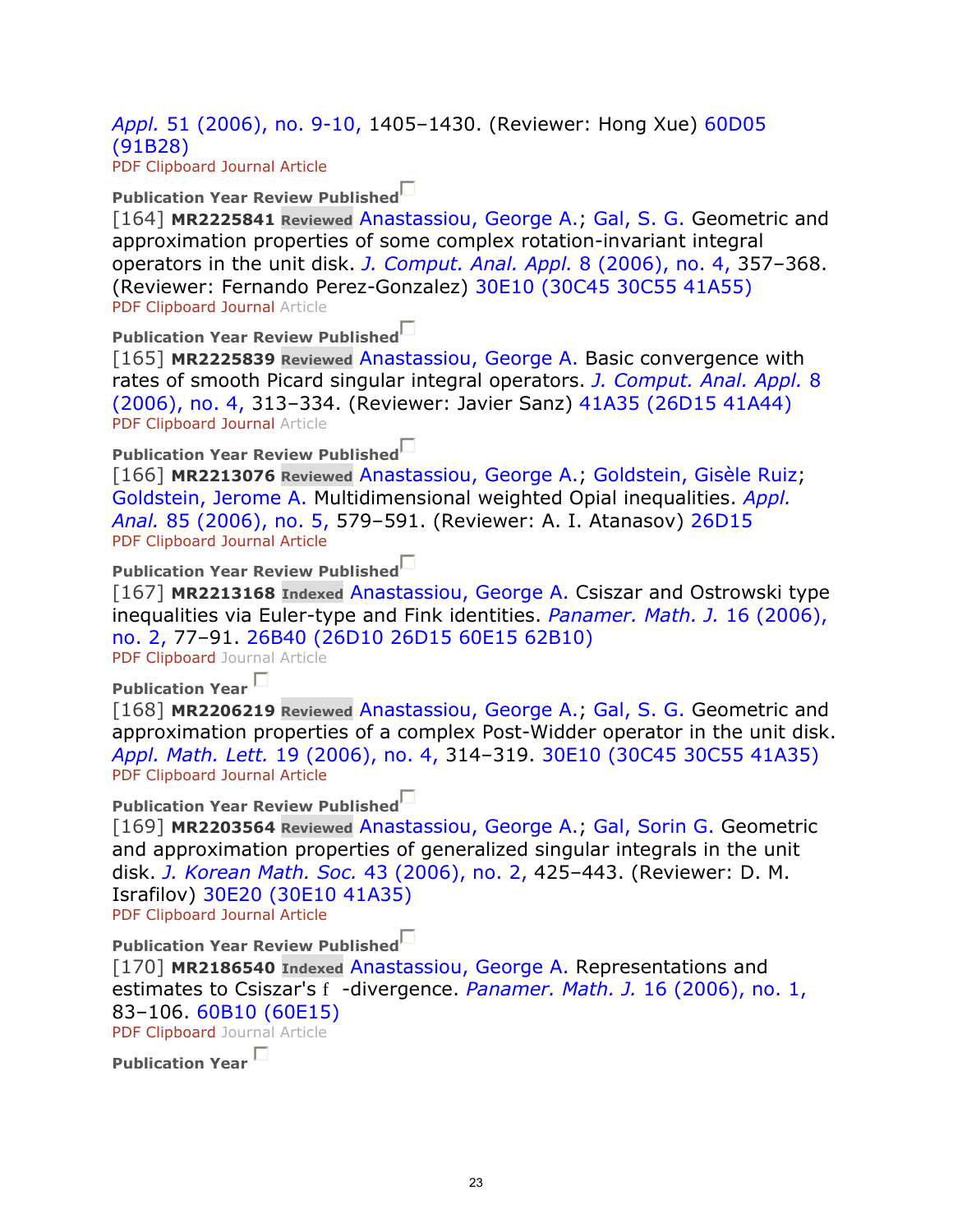[171] **MR2183827 Reviewed** Anastassiou, George A.; Goldstein, Gisèle Ruiz; Goldstein, Jerome A. Uniqueness for evolution in multidimensional time. *Nonlinear Anal.* 64 (2006), no. 1, 33–41. 35L70 PDF Clipboard Journal Article

**Publication Year Review Published**

[172] **MR2247526 Indexed** Anastassiou, George A. On basic fuzzy Korovkin theory. *Studia Univ. Babeş-Bolyai Math.* 50 (2005), no. 4, 3–10. 41A36 PDF Clipboard Journal Article

**Publication Year** 

[173] **MR2220283 Reviewed** Anastassiou, George A. Fractional Opial inequalities for several functions with applications. *J. Comput. Anal. Appl.* 7 (2005), no. 3, 233–259. (Reviewer: Mahmoud M. El-Borai) 26A33 (26D10 34A12)

PDF Clipboard Journal Article

**Publication Year Review Published**

[174] **MR2191043 Reviewed** Anastassiou, George A. Fuzzy Taylor formulae. *Cubo* 7 (2005), no. 3, 1–13. (Reviewer: Adrian Ioan Ban) 26E50 (41A30 41A60)

PDF Clipboard Journal Article

**Publication Year Review Published**

[175] **MR2189896 Indexed** Anastassiou, George A.; Gal, Sorin G. Shape preserving approximation in vector ordered spaces. *Appl. Math. Lett.* 18 (2005), no. 12, 1408–1411. 41A29 (46B20)

PDF Clipboard Journal Article

**Publication Year** 

[176] **MR2186444 Reviewed** Anastassiou, G. A. Global smoothness and uniform convergence of smooth Picard singular operators. *Comput. Math. Appl.* 50 (2005), no. 10-12, 1755–1766. (Reviewer: Giovanni Anello) 45P05 PDF Clipboard Journal Article

**Publication Year Review Published**

[177] **MR2178436 Reviewed** Anastassiou, George A. Fractional and other approximation of Csiszar's f -divergence. *Rend. Circ. Mat. Palermo (2) Suppl.* No. 76 (2005), 197–212. (Reviewer: Peter Eichelsbacher) 60E15 (26A33 26D15 60B10)

PDF Clipboard Journal Article

**Publication Year Review Published**

[178] **MR2126671 Reviewed** Anastassiou, George Basic optimal approximation of Csiszar's f -divergence. *Approximation theory XI: Gatlinburg 2004,* 15– 23, Mod. Methods Math., *Nashboro Press, Brentwood, TN,* 2005. (Reviewer: Peter Eichelsbacher) 60E15 (41A17 62B10)

PDF Clipboard Series Chapter

**Publication Year Review Published**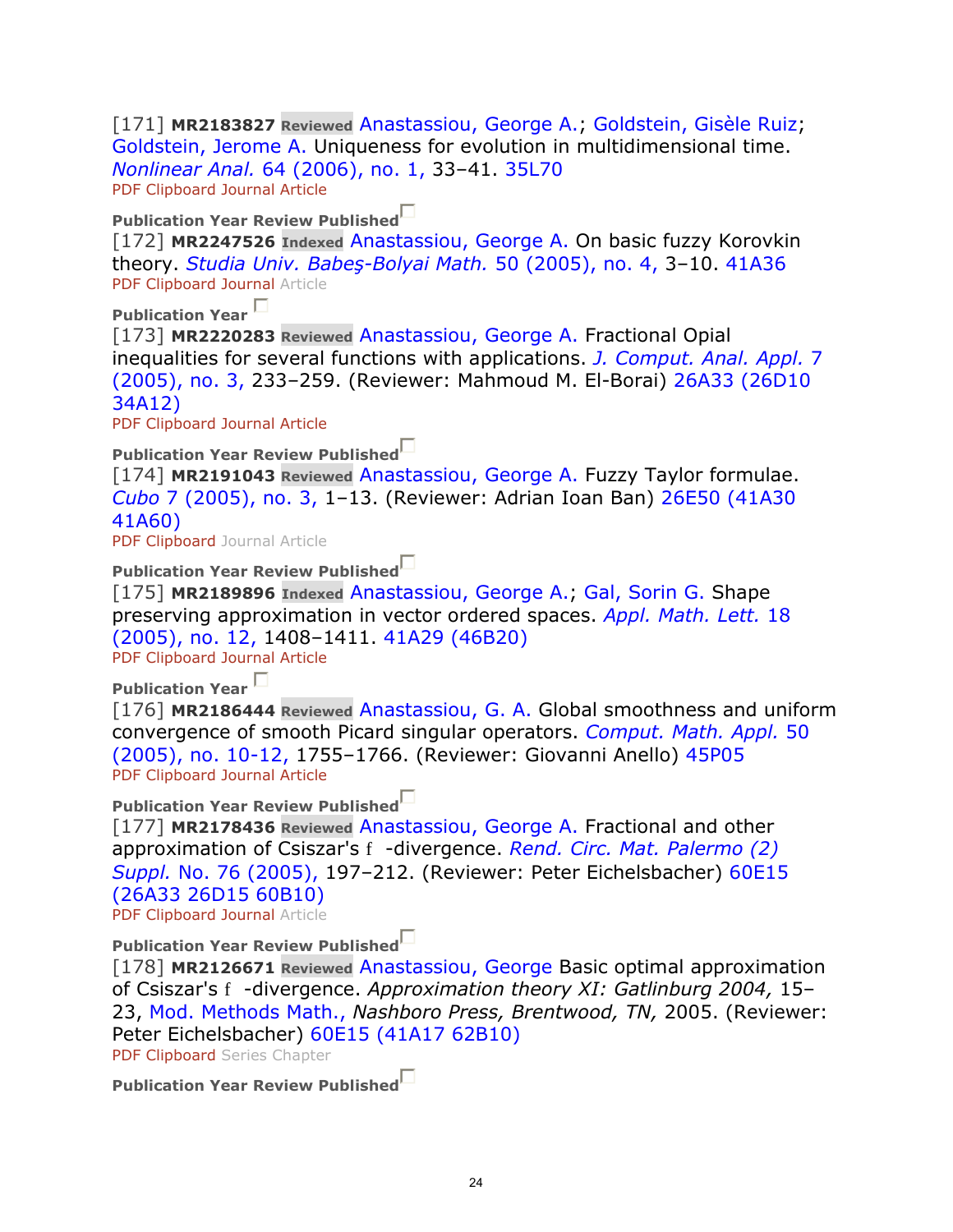[179] **MR2123080 Reviewed** Anastassiou, George A. Higher order optimal approximation of Csiszar's f -divergence. *Nonlinear Anal.* 61 (2005), no. 3, 309–339. (Reviewer: F. Móricz) 60E15 (26B40 41A25 60B10 62B10) PDF Clipboard Journal Article

**Publication Year Review Published**

[180] **MR2127588 Reviewed** Anastassiou, George A. The Csiszar's f divergence as a measure of dependence. *An. Univ. Oradea Fasc. Mat.* 11 (2004), 27–50. (Reviewer: Borislav R. Draganov) 60E15 (26B40 26D15 41A17)

PDF Clipboard Journal Article

**Publication Year Review Published**

[181] **MR2108488 Reviewed** Anastassiou, G. A. High-order fuzzy approximation by fuzzy wavelet type and neural network operators. *Comput. Math. Appl.* 48 (2004), no. 9, 1387–1401. 41A35 (26E50 42C40 47B38) PDF Clipboard Journal Article

**Publication Year Review Published**

[182] **MR2108487 Reviewed** Anastassiou, G. A. Fuzzy approximation by fuzzy convolution type operators. *Comput. Math. Appl.* 48 (2004), no. 9, 1369– 1386. 41A35 (26E50 41A30)

PDF Clipboard Journal Article

**Publication Year Review Published**

[183] **MR2108479 Reviewed** Anastassiou, G. A. Univariate fuzzy-random neural network approximation operators. *Comput. Math. Appl.* 48 (2004), no. 9, 1263–1283. 41A35 (26E50)

PDF Clipboard Journal Article

**Publication Year Review Published**

[184] **MR2108478 Reviewed** Anastassiou, G. A. High-order approximation by multivariate shift-invariant convolution type operators. *Comput. Math. Appl.* 48 (2004), no. 9, 1245–1261. (Reviewer: Geetha S. Rao) 41A35 PDF Clipboard Journal Article

**Publication Year Review Published**

[185] **MR2108477 Indexed** Anastassiou, George A. Preface [Proceedings of the Special Session on Computational Methods in Analysis]. Held at the University of Central Florida, Orlando, FL, November 9–10, 2002. *Comput. Math. Appl.* 48 (2004), no. 9, 1244 p. 41-06 (65-06)

PDF Clipboard Journal Article

**Publication Year** 

[186] **MR2107125 Reviewed** Anastassiou, G. A. Opial type inequalities involving fractional derivatives of two functions and applications. *Comput. Math. Appl.* 48 (2004), no. 10-11, 1701–1731. (Reviewer: Anatoly Kilbas) 26D10 (26A33 26D15 34A12) PDF Clipboard Journal Article

**Publication Year Review Published**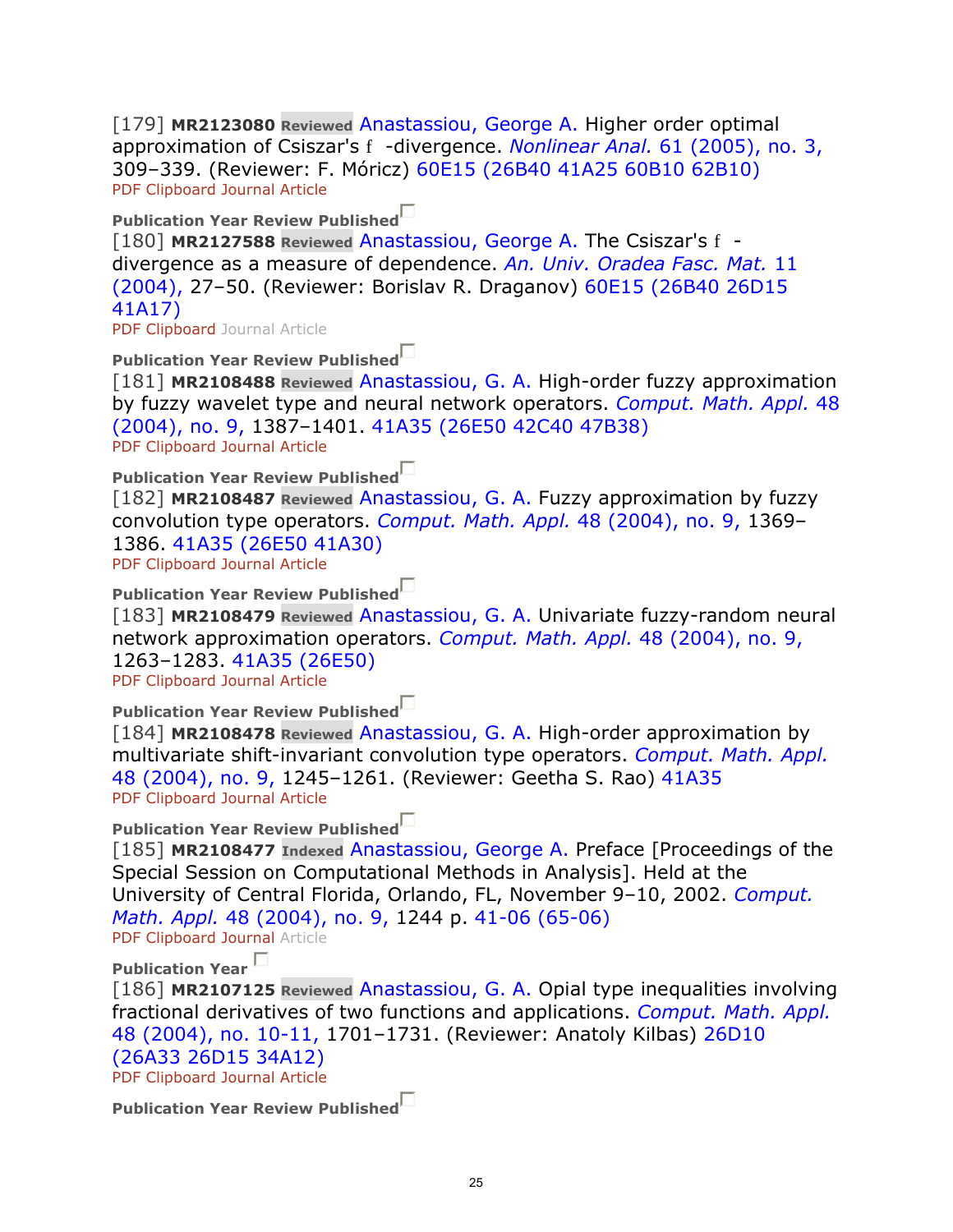[187] **MR2102751 Reviewed** Anastassiou, George A.; Goldstein, Gisèle Ruiz; Goldstein, Jerome A. Multidimensional Opial inequalities for functions vanishing at an interior point. *Atti Accad. Naz. Lincei Cl. Sci. Fis. Mat. Natur. Rend. Lincei (9) Mat. Appl.* 15 (2004), no. 1, 5–15. (Reviewer: Attila Gilányi) 26D15

PDF Clipboard Journal Article

**Publication Year Review Published**

[188] **MR2071540 Reviewed** Anastassiou, George A. Fuzzy wavelet type operators. *Nonlinear Funct. Anal. Appl.* 9 (2004), no. 2, 251–269. (Reviewer: Wolfgang Sander) 26E50 (26D15 41A17 42C40 47S40) PDF Clipboard Journal Article

**Publication Year Review Published**

[189] **MR2096235 Reviewed** Anastassiou, George On Grüss type multivariate integral inequalities. *Math. Balkanica (N.S.)* 17 (2003), no. 1-2, 1–13. (Reviewer: Zsolt Páles) 26D15 (26D10) PDF Clipboard Journal Article

**Publication Year Review Published**

[190] **MR2060215 Indexed** Anastassiou, George A. High order approximation by univariate shift-invariant integral operators. *Nonlinear analysis and*  applications: to V. Lakshmikantham on his 80th birthday. Vol. 1, 2, 141-164, *Kluwer Acad. Publ., Dordrecht,* 2003. 41A36

PDF Clipboard Series Chapter

**Publication Year** 

[191] **MR2022082 Reviewed** Anastassiou, George A. Fuzzy Ostrowski type inequalities. *Comput. Appl. Math.* 22 (2003), no. 2, 279–292. 26E50 (26D15)

PDF Clipboard Journal Article

**Publication Year Review Published**

[192] **MR1985351 Reviewed** Anastassiou, George A. Fractional Ostrowski type inequalities. *Commun. Appl. Anal.* 7 (2003), no. 2-3, 203–208. 26A33 (41A17) PDF Clipboard Journal Article

**Publication Year Review Published**

[193] **MR1957705 Reviewed** Anastassiou, George A. A new expansion formula. *Cubo Mat. Educ.* 5 (2003), no. 1, 25–31. 26A42

PDF Clipboard Journal Article

**Publication Year Review Published**

[194] **MR1998892 Reviewed** Anastassiou, George A.; Papanicolaou, Vassilis G. A new basic sharp integral inequality. *Rev. Roumaine Math. Pures Appl.* 47 (2002), no. 4, 399–402 (2003). 26D10 (26D15) PDF Clipboard Journal Article

**Publication Year Review Published**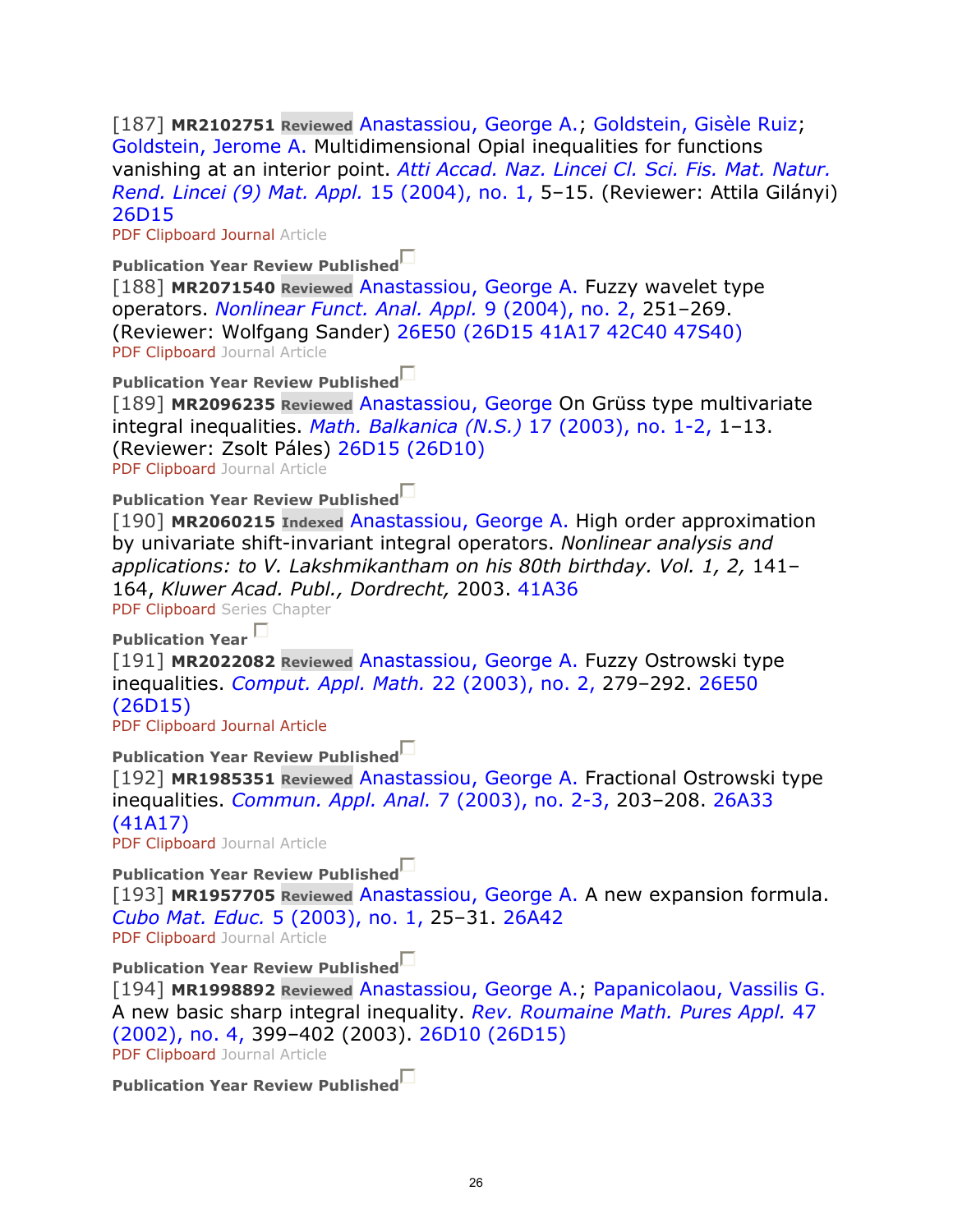[195] **MR1978292 Reviewed** Anastassiou, George A. Integration by parts on the multivariate domain. *An. Univ. Oradea Fasc. Mat.* 9 (2002), 13–32. (Reviewer: Jacek Marek Jędrzejewski) 26B05 PDF Clipboard Journal Article

**Publication Year Review Published**

[196] **MR1957799 Reviewed** Anastassiou, George A.; Gal, Sorin G. On global smoothness preservation in complex approximation. *Ann. Polon. Math.* 79 (2002), no. 3, 199–205. (Reviewer: L. Leindler) 41A25 (30E10) PDF Clipboard Journal Article

**Publication Year Review Published**

[197] **MR1943794 Reviewed** Anastassiou, George A. Probabilistic Ostrowski type inequalities. *Stochastic Anal. Appl.* 20 (2002), no. 6, 1177–1189. (Reviewer: Ling Yau Chan) 60E15 (26D15) PDF Clipboard Journal Article

**Publication Year Review Published**

[198] **MR1933992 Reviewed** Anastassiou, George On H -fuzzy differentiation. Dedicated to the 70th anniversary of Academician Blagovest Sendov. *Math. Balkanica (N.S.)* 16 (2002), no. 1-4, 153–193. (Reviewer: Adrian Ioan Ban) 26E50 (03E72 26A24)

PDF Clipboard Journal Article

**Publication Year Review Published**

[199] **MR1941673 Reviewed** Anastassiou, G. A. Multidimensional Ostrowski inequalities, revisited. *Acta Math. Hungar.* 97 (2002), no. 4, 339–353. (Reviewer: Darko Veljan) 26D10 (26D15)

PDF Clipboard Journal Article

**Publication Year Review Published**

[200] **MR1926561 Reviewed** Anastassiou, George A. Rate of convergence of fuzzy neural network operators, univariate case. *J. Fuzzy Math.* 10 (2002), no. 3, 755–780. (Reviewer: Adrian Ioan Ban) 26E50 (26A15 41A25 92B20) PDF Clipboard Journal Article

**Publication Year Review PublishedMatches:** 315 Select Page: Previous 1 **2** 3 4 Next

> Providence, RI USA  $\vert \cdot \vert$ Mirror Sites

© Copyright 2012, American Mathematical Society Privacy Statement

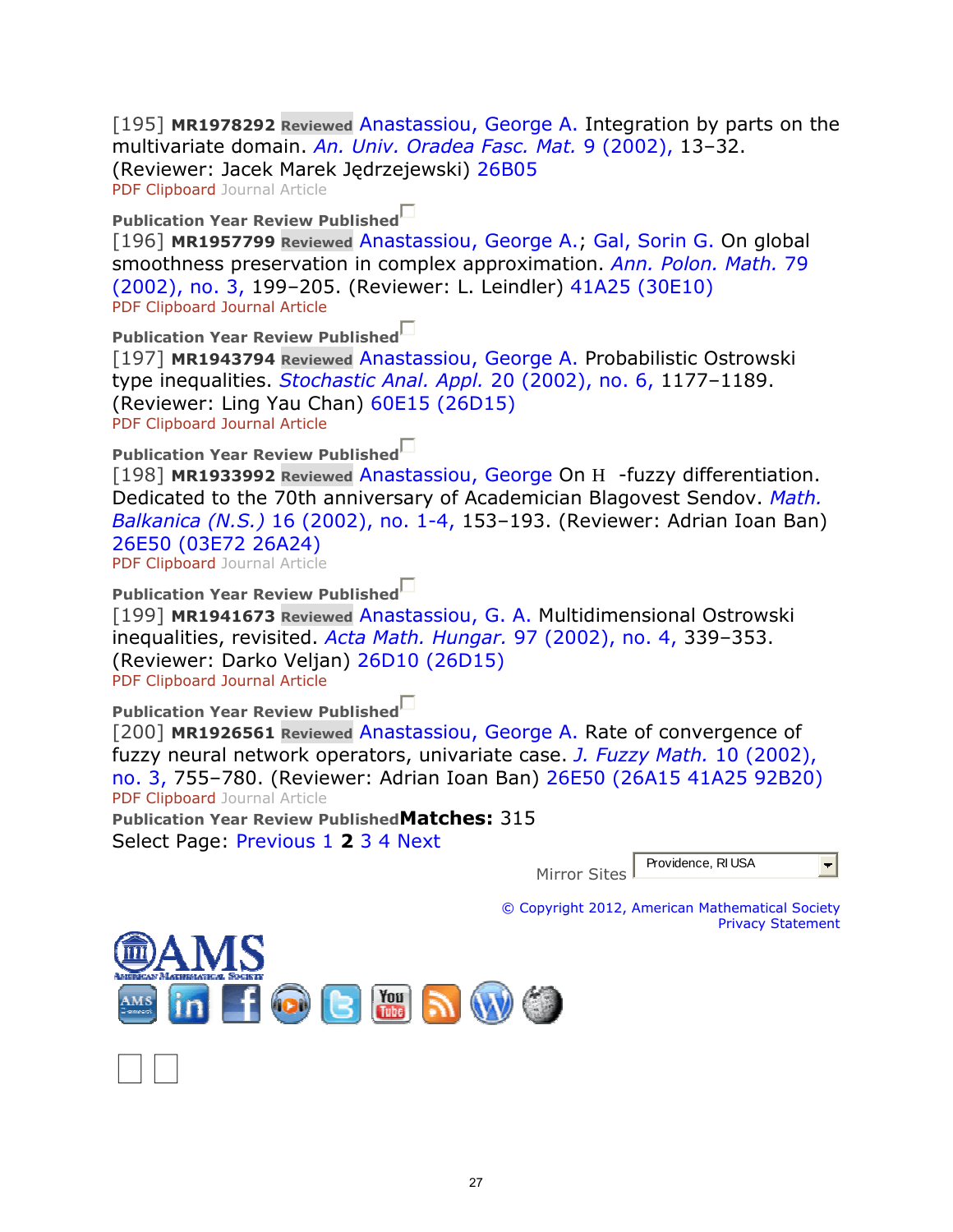

ISSN 2167-5163

- •
- Home
- Preferences
- Help
- Support Mail
- Terms of Use



• University of Memphis

#### **Matches:** 315

Select Page: *Previous* 1 2 3 4 Next Batch Download: *Retrieve Marked Retrieve First 50 Unmark All* MathJax is on Publications results for "Author=(Anastassiou, G\*)" П.

[201] **MR1924848** Reviewed Anastassiou, George Rate of convergence of bounded linear operators. *Approximation theory, X (St. Louis, MO, 2001),*  1–7, Innov. Appl. Math., Appl. Math., *Vanderbilt Univ. Press, Nashville, TN,* 2002. (Reviewer: A. G. Chentsov) 28A33 PDF Clipboard Series Chapter

 $\Box$ 

[202] **MR1916456** Reviewed Anastassiou, G. A.; Koliha, J. J.; Pečarić, J. Opial type Lpinequalities for fractional derivatives. *Int. J. Math. Math. Sci.* 31 (2002), no. 2, 85–95. (Reviewer: Anatoly Kilbas) 26A33 (26D10)

PDF Clipboard Journal Article

П

[203] **MR1915920** Reviewed Anastassiou, George A.; Goldstein, Jerome A. Fractional Opial type inequalities and fractional differential equations. *Results Math.* 41 (2002), no. 3-4, 197–212. (Reviewer: Anatoly Kilbas) 26A33 (26D10 34A34)

PDF Clipboard Journal Article

П

[204] **MR1914495** Reviewed Anastassiou, George A. Multivariate Montgomery identities and Ostrowski inequalities. *Numer. Funct. Anal. Optim.* 23 (2002), no. 3-4, 247–263. (Reviewer: Xue Rong Mao) 26D10 (60E15)

PDF Clipboard Journal Article

П

[205] **MR1900067** Reviewed Anastassiou, George A.; Rychlik, Tomasz Exact rates of Prokhorov convergence under three moment conditions. Combinatorial and global optimization *(Chania, 1998),* 33–42, Ser. Appl. Math., 14, *World Sci. Publ., River Edge, NJ,* 2002. 28A33 (60A10 60B10)

PDF Clipboard Series Chapter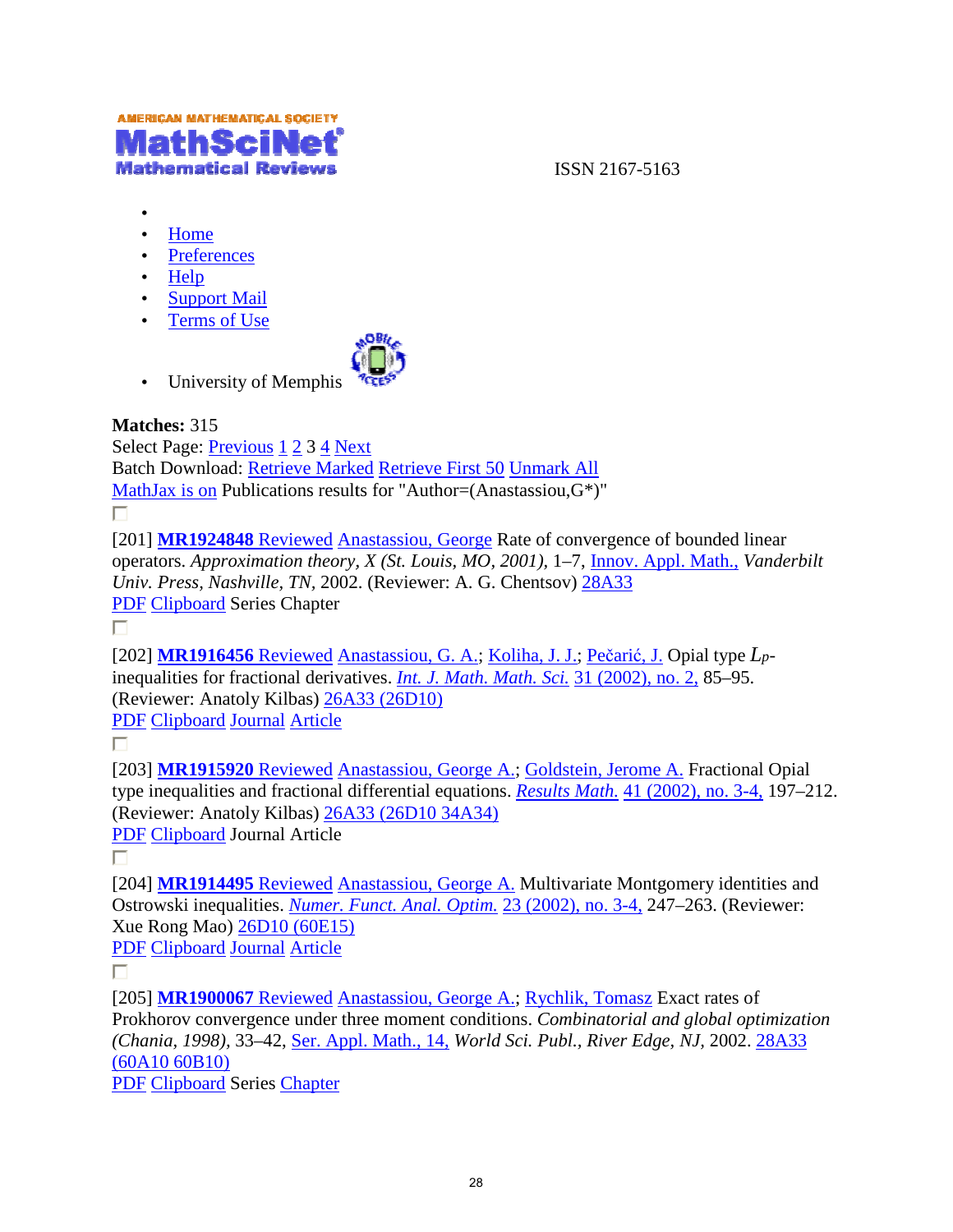П

[206] **MR1897574** Reviewed Anastassiou, George A. Univariate Ostrowski inequalities, revisited. *Monatsh. Math.* 135 (2002), no. 3, 175–189. (Reviewer: Peter Boyadjiev) 26D10 (26D15)

PDF Clipboard Journal Article

П

[207] **MR1880750** Reviewed Anastassiou, G. A.; Papanicolaou, V. G. Probabilistic inequalities and remarks. *Appl. Math. Lett.* 15 (2002), no. 2, 153–157. 60E15 PDF Clipboard Journal Article

П

[208] **MR2065304** Reviewed Anastassiou, George A. Taylor integral remainders and moduli of smoothness. *Inequality theory and applications. Vol. I,* 1–31, *Nova Sci. Publ., Huntington, NY,* 2001. (Reviewer: L. Leindler) 26A15 (26D15 41A17)

PDF Clipboard Series Chapter

П.

[209] **MR1937994** Reviewed Anastassiou, George A.; Gal, Sorin G. Nonpositive Jackson-type approximations to definite integrals. *Trends in approximation theory (Nashville, TN, 2000),* 11– 17, Innov. Appl. Math., *Vanderbilt Univ. Press, Nashville, TN,* 2001. (Reviewer: Lee L. Keener) 41A36 (41A17)

PDF Clipboard Series Chapter

П.

[210] **MR1865279** Reviewed Anastassiou, G. A.; Dragomir, S. S. On some estimates of the remainder in Taylor's formula. *J. Math. Anal. Appl.* 263 (2001), no. 1, 246–263. (Reviewer: Vania D. Mascioni) 26D10 (26A46)

PDF Clipboard Journal Article

П

[211] **MR1859551** Indexed Anastassiou, George A.; Gal, Sorin G. On a fuzzy trigonometric approximation theorem of Weierstrass-type. *J. Fuzzy Math.* 9 (2001), no. 3, 701–708. 42A10 (41A30)

PDF Clipboard Journal Article

П

[212] **MR1858190** Reviewed Anastassiou, G. A.; Koliha, J. J.; Pečarić, J. Opial inequalities for fractional derivatives. *Dynam. Systems Appl.* 10 (2001), no. 3, 395–406. (Reviewer: Anatoly Kilbas) 26A33 (26D10 34A34)

PDF Clipboard Journal Article

П

[213] **MR1844195** Reviewed Anastassiou, George A.; Gal, Sorin G. On some shift invariant multivariate, integral operators, revisited. *Commun. Appl. Anal.* 5 (2001), no. 2, 265–275. 41A35 (26A15 41A25)

PDF Clipboard Journal Article

П.

[214] **MR1844674** Indexed Anastassiou, George A.; Rychlik, Tomasz Moment problems on random rounding rules subject to one moment condition. *Commun. Appl. Anal.* 5 (2001), no. 1, 103–111. 60E99 (44A60)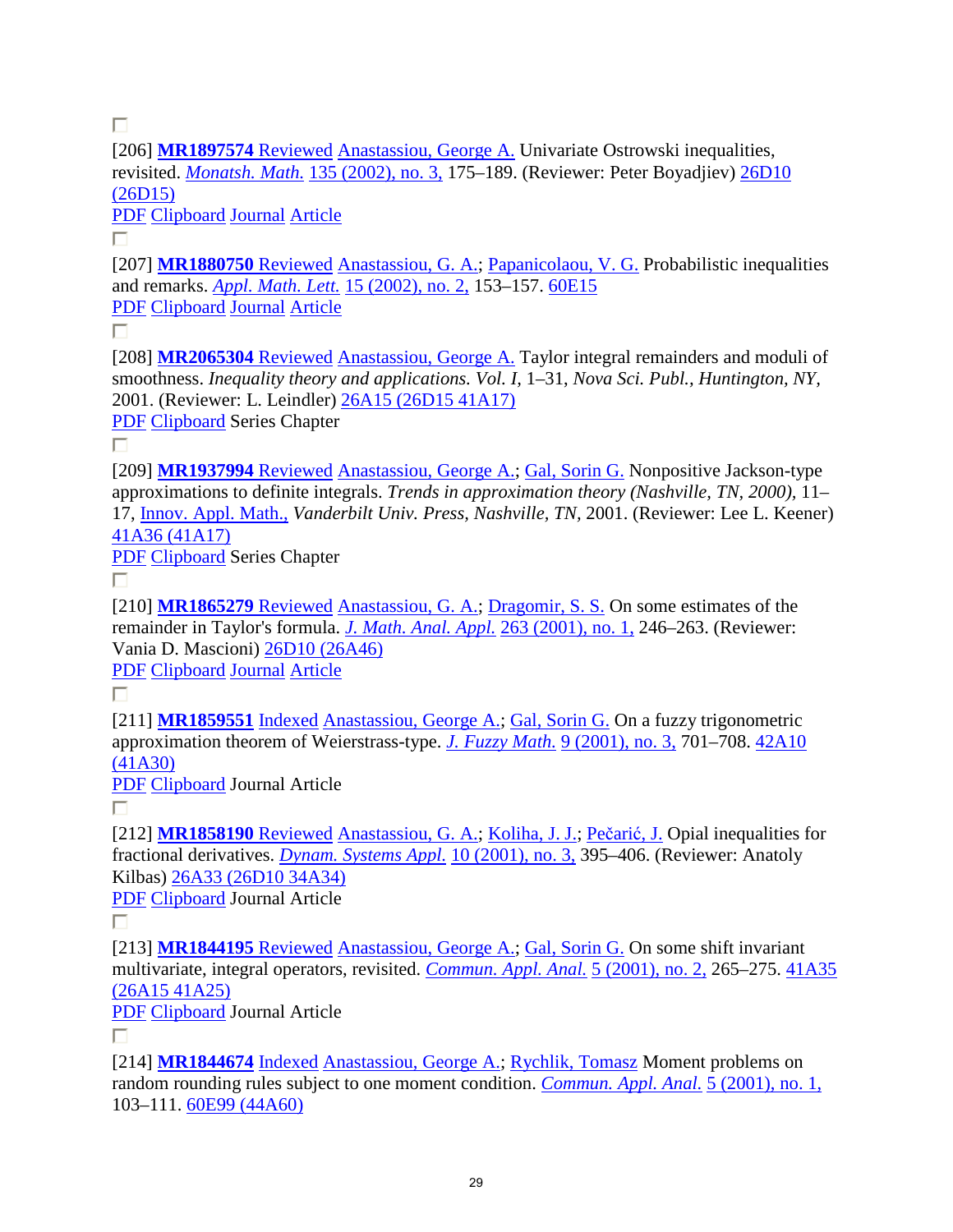PDF Clipboard Journal Article

П.

[215] **MR1841533** Reviewed Anastassiou, George A.; Bendikov, Alexander A sharp error estimate for the numerical solution of multivariate Dirichlet problem for the heat equation. *Stochastic Anal. Appl.* 19 (2001), no. 3, 343–360. (Reviewer: D. G. Natroshvili) 31C20 (60J45 60J65 65C05)

PDF Clipboard Journal Article

П.

[216] **MR1834465** Reviewed Anastassiou, G. A.; Gal, S. G. Partial shape preserving approximation by bivariate Hermite-Fejér polynomials. *Comput. Math. Appl.* 42 (2001), no. 1-2, 57–64. (Reviewer: Carla Manni) 41A35 (41A29)

PDF Clipboard Journal Article

П

[217] **MR1834464** Reviewed Anastassiou, G. A.; Gal, S. G. Partial shape preserving approximations by bivariate Shepard operators. *Comput. Math. Appl.* 42 (2001), no. 1-2, 47–56. (Reviewer: Carla Manni) 41A35 (41A29)

PDF Clipboard Journal Article

П

[218] **MR1791688** Reviewed Anastassiou, George Quantitative approximations. *Chapman & Hall/CRC, Boca Raton, FL,* 2001. xiv+607 pp. ISBN: 1-58488-221-2 (Reviewer: Steven B. Damelin) 41-02 (41A35 42C40 47D06 47N40)

PDF Clipboard Series Book

П.

[219] **MR1843769** Reviewed Anastassiou, George A. Opial type inequalities involving functions and their ordinary and fractional derivatives. *Commun. Appl. Anal.* 4 (2000), no. 4, 547–560. (Reviewer: Anatoly Kilbas) 26D10 (26A33 34B15)

PDF Clipboard Journal Article

П.

[220] **MR1786393** Reviewed Anastassiou, George A.; Gal, Sorin G. Convergence of generalized singular integrals to the unit, univariate case. *Math. Inequal. Appl.* 3 (2000), no. 4, 511–518. (Reviewer: Kai Diethelm) 41A55 (42A99)

PDF Clipboard Journal Article

П.

[221] **MR1782726** Reviewed Anastassiou, George A.; Gal, Sorin G. Convergence of generalized singular integrals to the unit, multivariate case. *Applied mathematics reviews, Vol. 1,* 1–8, *World Sci. Publ., River Edge, NJ,* 2000. 42B99

PDF Clipboard Series Chapter

П

[222] **MR1777986** Reviewed Anastassiou, George A. Higher order multivariate wavelet type approximation. *Wavelet analysis and multiresolution methods (Urbana-Champaign, IL, 1999),*  1–25, Lecture Notes in Pure and Appl. Math., 212, *Dekker, New York,* 2000. 42C40 (41A63) PDF Clipboard Series Chapter

П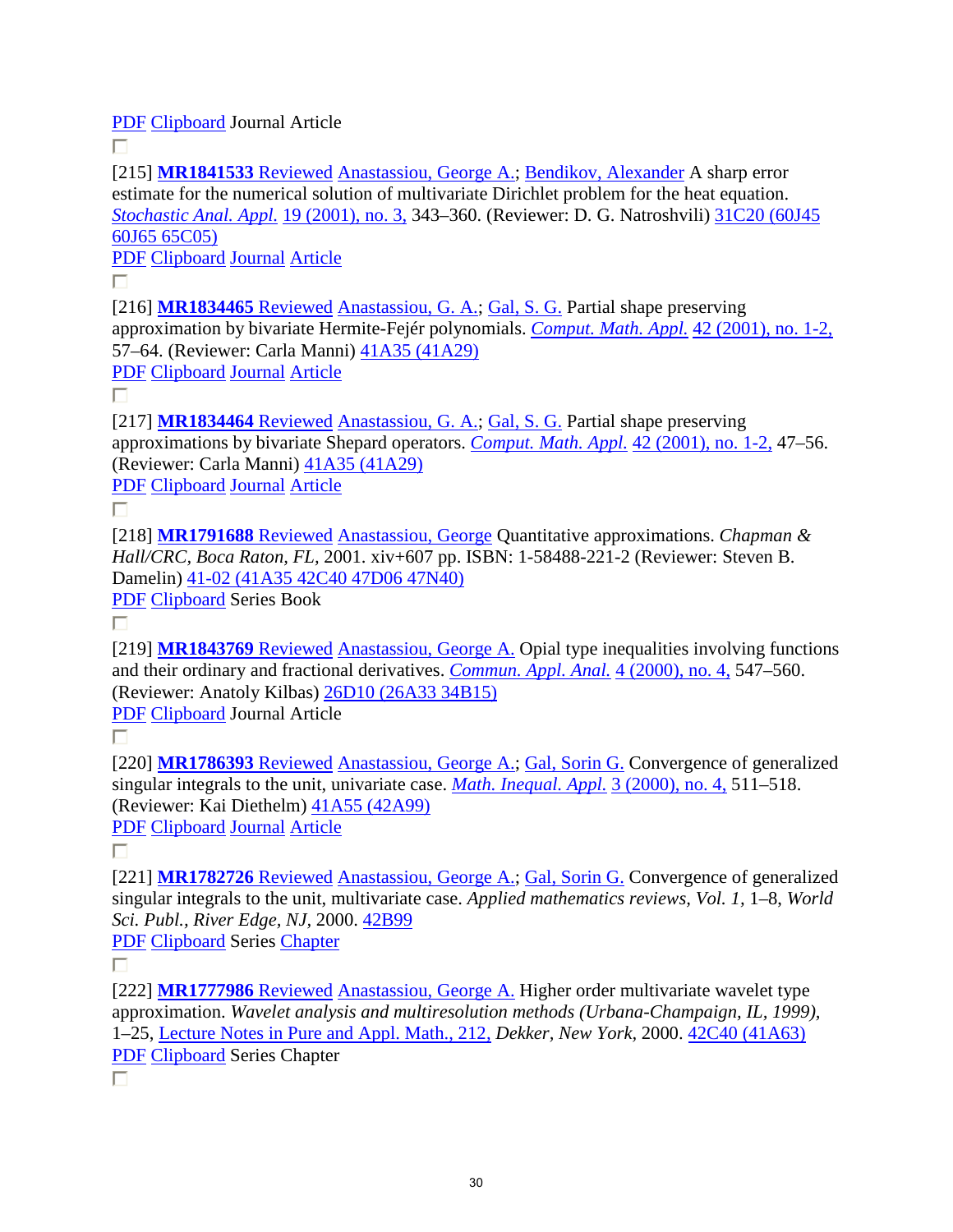[223] **MR1769922** Indexed Anastassiou, George A. Degree of approximation of order statistics functionals, dependent case. *Handbook of analytic-computational methods in applied mathematics,* 1–30, *Chapman & Hall/CRC, Boca Raton, FL,* 2000. 62G30 (41A25 60F05 65C60)

PDF Clipboard Series Chapter

П

[224] **MR1770520** Reviewed Anastassiou, George A.; Rychlik, Tomasz Prokhorov radius of a neighborhood of zero described by three moment constraints. *J. Global Optim.* 16 (2000), no. 1, 69–75. 60E05 (60B10)

PDF Clipboard Journal Article

П

[225] **MR1768960** Indexed Anastassiou, G. A.; Cambanis, S. Nonorthogonal wavelet approximation with rates of deterministic signals. Approximation in mathematics (Memphis, TN, 1997). *Comput. Math. Appl.* 40 (2000), no. 1, 21–35. 42C40 (94A12) PDF Clipboard Journal Article

П.

[226] **MR1768959** Reviewed Anastassiou, G. A. Rate of convergence of some multivariate neural network operators to the unit. Approximation in mathematics (Memphis, TN, 1997). *Comput. Math. Appl.* 40 (2000), no. 1, 1–19. (Reviewer: Steven B. Damelin) 41A35 PDF Clipboard Journal Article

П.

[227] **MR1762645** Reviewed Anastassiou, George A.; Gal, Sorin G. Global smoothness preservation by multivariate singular integrals. *Bull. Austral. Math. Soc.* 61 (2000), no. 3, 489– 506. 41A35 (41A44 41A63)

PDF Clipboard Journal Article

П.

[228] **MR1727161** Reviewed Anastassiou, George A.; Gal, Sorin G. Approximation theory. Moduli of continuity and global smoothness preservation. *Birkhäuser Boston, Inc., Boston, MA,* 2000. xiv+525 pp. ISBN: 0-8176-4151-3 (Reviewer: Bl. Sendov) 41-02 (41A10) PDF Clipboard Series Book

П

[229] **MR1771492** Reviewed Anastassiou, George A.; Gal, Sorin G. General theory of global smoothness preservation by singular integrals, univariate case. Dedicated to Professor Paul L. Butzer on the occasion of his 70th birthday. *J. Comput. Anal. Appl.* 1 (1999), no. 3, 289–317. (Reviewer: Kai Diethelm) 41A35

PDF Clipboard Journal Article

Г

[230] **MR1758782** Reviewed Anastassiou, George A.; Gal, Sorin G. Some shift-invariant integral operators, univariate case, revisited. *J. Comput. Anal. Appl.* 1 (1999), no. 1, 3–23. (Reviewer: Y. Sitaraman) 41A17 (41A36)

PDF Clipboard Journal Article

П

[231] **MR1750589** Reviewed Anastassiou, G. A. Inequalities for local moduli of continuity. *Appl. Math. Lett.* 12 (1999), no. 4, 7–12. (Reviewer: Bl. Sendov) 41A17 (26A15)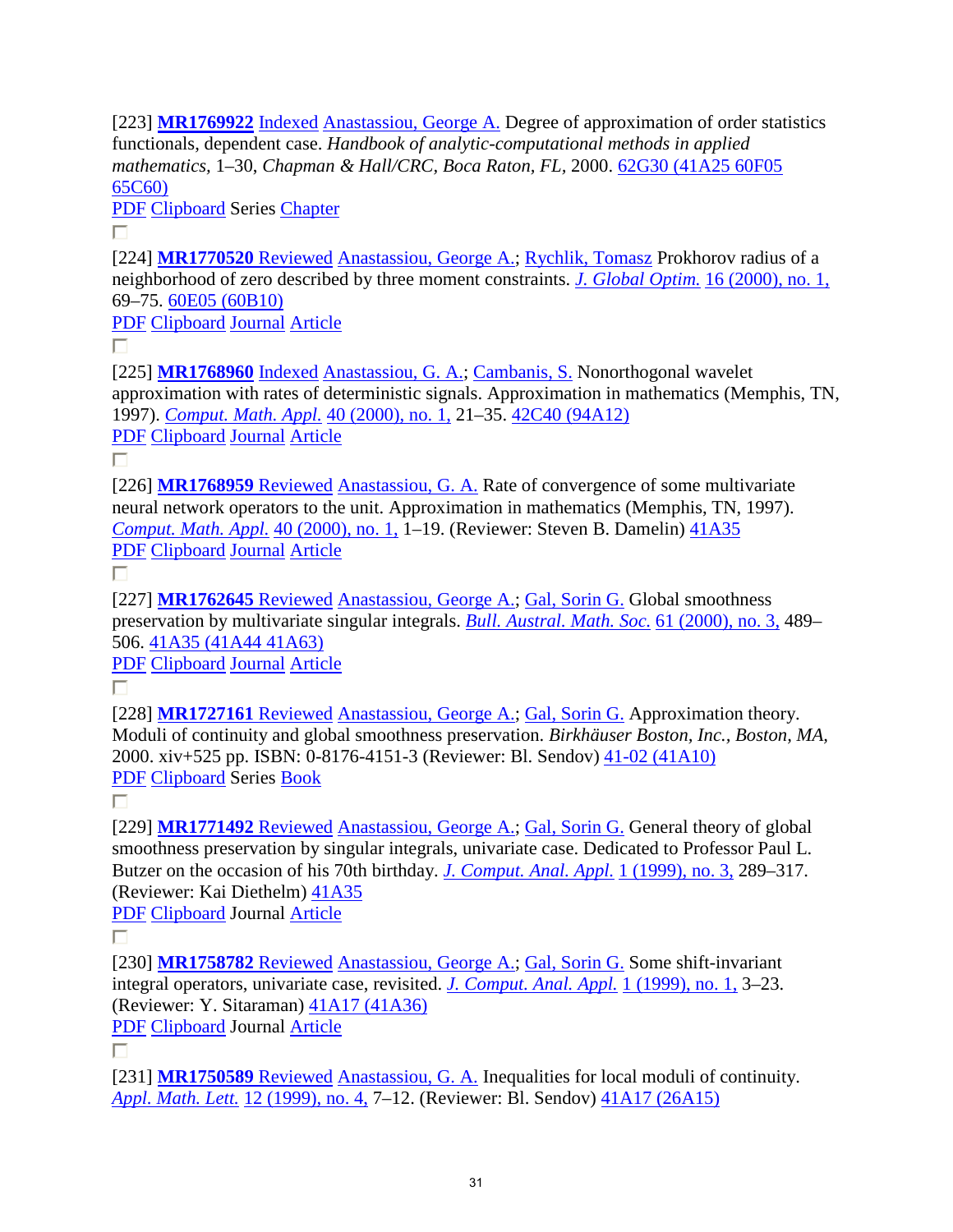PDF Clipboard Journal Article

П.

[232] **MR1737180** Reviewed Anastassiou, G. A.; Rychlik, T. Refined rates of bias convergence for generalized *L*-statistics in the i.i.d. case. *Appl. Math. (Warsaw)* 26 (1999), no. 4, 437–455. 62G30 (60F05 62G20)

PDF Clipboard Journal Article

П.

[233] **MR1726246** Reviewed Anastassiou, George A. Opial type inequalities involving fractional derivatives of functions. *Nonlinear Stud.* 6 (1999), no. 2, 207–230. (Reviewer: Anatoly Kilbas) 26A33 (34A30 34A34)

PDF Clipboard Journal Article

П.

[234] **MR1723068** Reviewed Anastassiou, George A.; Pečarić, J. General weighted Opial inequalities for linear differential operators. *J. Math. Anal. Appl.* 239 (1999), no. 2, 402–418. 34A40 (26D10 34A12)

PDF Clipboard Journal Article

П

[235] **MR1713166** Reviewed Anastassiou, G. A.; Rychlik, T. Rates of uniform Prokhorov convergence of probability measures with given three moments to a Dirac one. *Comput. Math. Appl.* 38 (1999), no. 7-8, 101–119. 60B10 (60E15)

PDF Clipboard Journal Article

П.

[236] **MR1697481** Reviewed Anastassiou, George A.; Gal, Sorin G. On some differentiated shift-invariant integral operators, multivariate case revisited. *Adv. Nonlinear Var. Inequal.* 2 (1999), no. 2, 97–109. (Reviewer: Sarjoo Prasad Yadav) 26B05 (41A35 44A35 47G10) PDF Clipboard Journal Article

П

[237] **MR1697479** Reviewed Anastassiou, George A.; Gal, Sorin G. On some differentiated shift-invariant integral operators, univariate case revisited. *Adv. Nonlinear Var. Inequal.* 2 (1999), no. 2, 71–83. (Reviewer: Sarjoo Prasad Yadav) 26A24 (41A35 44A35 47G10) PDF Clipboard Journal Article

П

[238] **MR2249143** Indexed Anastassiou, G. A.; Rachev, S. T. Solving moment problems with application to stochastics. Monografii Matematice (Timişoara) [Mathematical Monographs (Timişoara)], 65. *Universitatea de Vest din Timişoara, Facultatea de Matematică, Timişoara,* 1998. iv+77 pp. 44A60 (44-02 60-02 60A10 60G07 60K25) PDF Clipboard Series Book

П

[239] **MR1843009** Reviewed Anastassiou, George A.; Ganzburg, Michael I. *L*-positive approximation. *Rev. Roumaine Math. Pures Appl.* 43 (1998), no. 5-6, 475–494. (Reviewer: Christian Coatmélec) 41A17 (41A10 41A29)

PDF Clipboard Journal Article

П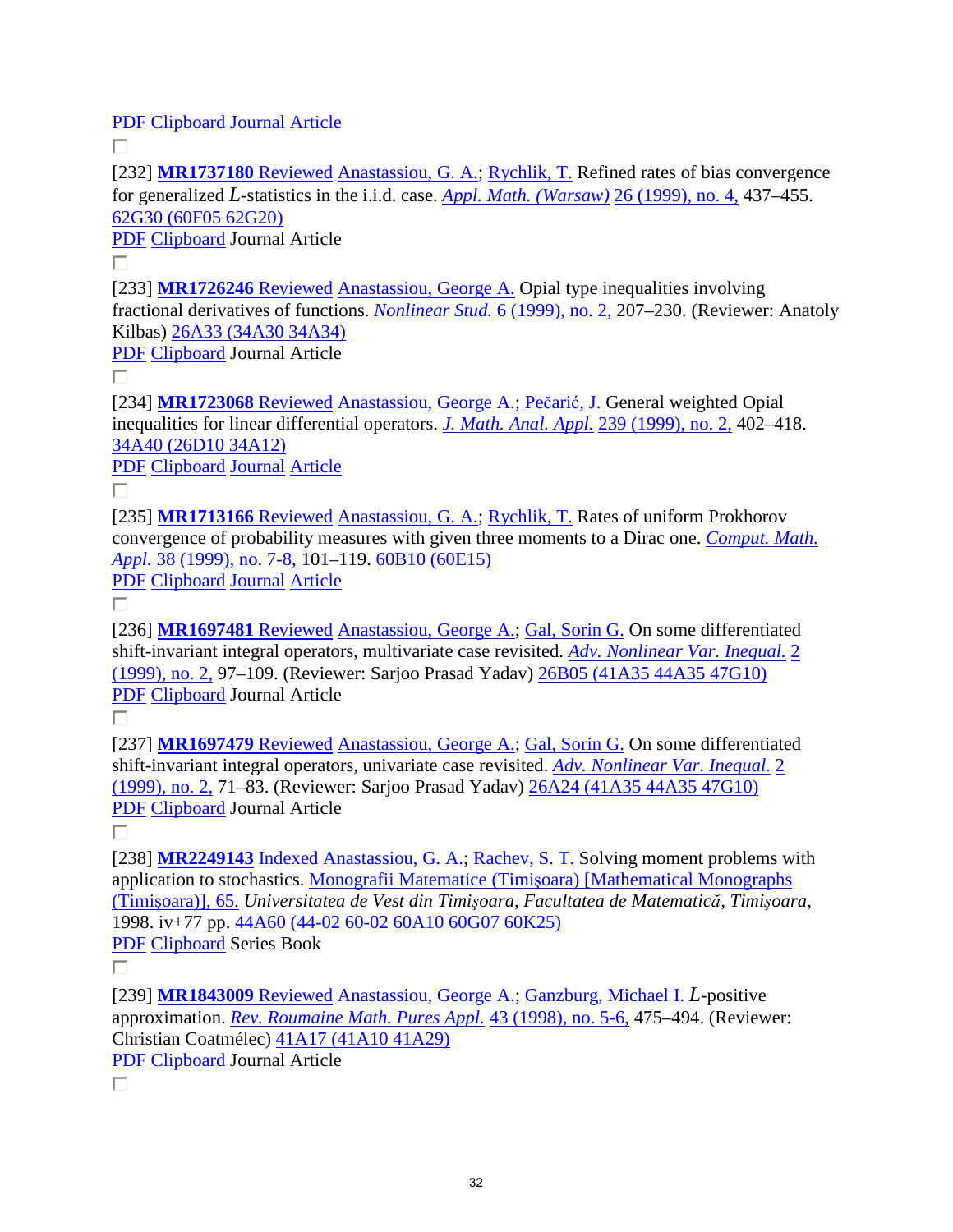[240] **MR1742985** Indexed Anastassiou, George A. The degree of convergence of sequences of multivariate wavelet type operators. *Approximation theory IX, Vol. I. (Nashville, TN, 1998), 1–6,* Innov. Appl. Math., *Vanderbilt Univ. Press, Nashville, TN,* 1998. 41A36 (42C40) PDF Clipboard Series Chapter

П

[241] **MR1708219** Reviewed Anastassiou, George A. Differentiated shift-invariant integral operators, univariate case. *Appl. Anal.* 68 (1998), no. 3-4, 281–311. 26A24 PDF Clipboard Journal Article

П.

[242] **MR1671771** Reviewed Anastassiou, George A. General fractional Opial type inequalities. *Acta Appl. Math.* 54 (1998), no. 3, 303–317. (Reviewer: E. R. Love) 26A33 (26D10) PDF Clipboard Journal Article

П

[243] **MR1652704** Reviewed Anastassiou, George A. Weak convergence of Cardaliaguet-Euvrard neural network operators studied asymptotically. *Results Math.* 34 (1998), no. 3-4, 214– 223. (Reviewer: Andrei Martínez Finkelshtein) 41A35 (41A25)

PDF Clipboard Journal Article

П

[244] MR1631043 Reviewed Anastassiou, G. A.; Rychlik, T. Moment problems on random rounding rules subject to two moment conditions. *Comput. Math. Appl.* 36 (1998), no. 1, 9–19. 60E15 (44A60)

PDF Clipboard Journal Article

П.

[245] **MR1625218** Reviewed Anastassiou, George A. Higher order univariate wavelet type approximation. *Approximation theory,* 43–60, Monogr. Textbooks Pure Appl. Math., 212, *Dekker, New York,* 1998. 41A35

PDF Clipboard Series Chapter

П.

[246] **MR1619775** Reviewed Anastassiou, George A.; Bendikov, Alexander A sharp error estimate for the numerical solution of multivariate Dirichlet problem. *Stochastic Anal. Appl.* 16 (1998), no. 3, 403–422. (Reviewer: A. V. Dzhishkariani) 65N15 (31B35 65N06) PDF Clipboard Journal Article

п

[247] **MR1613447** Reviewed Anastassiou, George A. Opial type inequalities for linear differential operators. *Math. Inequal. Appl.* 1 (1998), no. 2, 193–200. (Reviewer: B. G. Pachpatte) 34A40 (26D10 34B27)

PDF Clipboard Journal Article

П

[248] **MR1625673** Reviewed Anastassiou, George A. Weak convergence of squashing neural network operators studied asymptotically. *Neural Parallel Sci. Comput.* 5 (1997), no. 4, 439– 448. 41A60 (68T05)

PDF Clipboard Journal Article П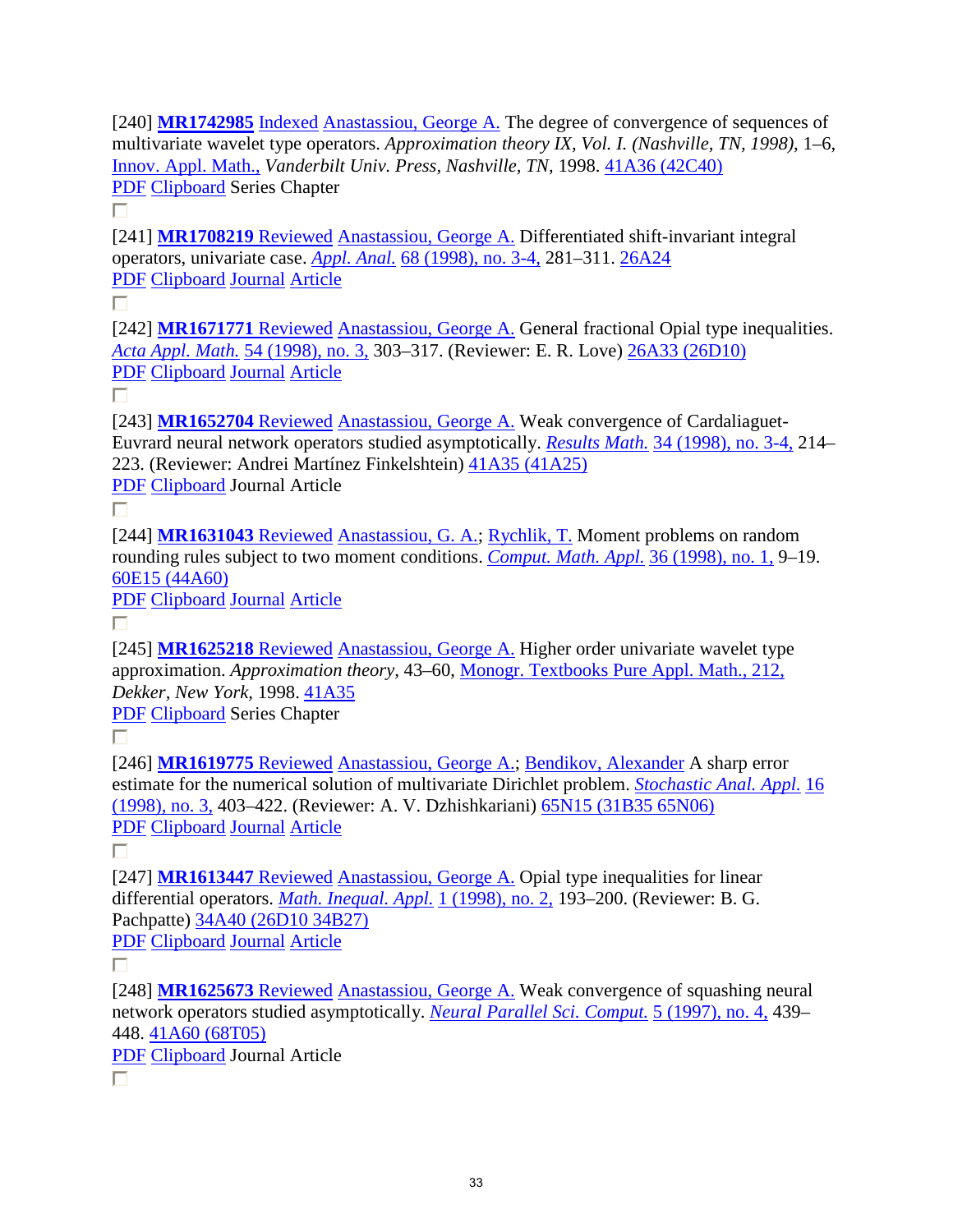[249] **MR1622722** Indexed Anastassiou, George; Yu, X. M. Shape-preserving bivariate shiftinvariant operators. *Rev. Acad. Cienc. Zaragoza (2)* 52 (1997), 43–50. 41A35 (47B38) PDF Clipboard Journal Article

П

[250] **MR1617827** Reviewed Anastassiou, George A.; Yu, X. M. Multivariable probabilistic scale approximation. *J. Tech. Univ. Plovdiv Fundam. Sci. Appl. Ser. A Pure Appl. Math.* 5 (1997), 41–57. (Reviewer: P. N. Rathie) 41A29 (41A63)

PDF Clipboard Journal Article

П.

[251] **MR1614651** Reviewed Anastassiou, George A. Optimal bounds on the average of a rounded off observation in the presence of a single moment condition. *Distributions with given marginals and moment problems (Prague, 1996),* 1–13, *Kluwer Acad. Publ., Dordrecht,* 1997. 60E99 (44A60)

PDF Clipboard Series Chapter П

[252] **MR1605288** Reviewed Anastassiou, George A.; Bendikov, Alexander D. A discrete analog of Kac's formula and optimal approximation of the solution of the heat equation. *Indian J. Pure Appl. Math.* 28 (1997), no. 10, 1367–1389. (Reviewer: Alexander Ostermann) 65M15 (65M06 65M20)

PDF Clipboard Journal Article

П.

[253] **MR1489819** Indexed Anastassiou, George A. Lattice homomorphism inequalities for vector valued functions. Proceedings of the Second World Congress of Nonlinear Analysts, Part 1 (Athens, 1996). *Nonlinear Anal.* 30 (1997), no. 1, 549–554. 41A65 (47B60) PDF Clipboard Journal Article

П

[254] **MR1487192** Reviewed Anastassiou, George A. Differentiated shift-invariant integral operators, multivariate case. *Bull. Inst. Math. Acad. Sinica* 25 (1997), no. 4, 243–275. (Reviewer: Heinz H. Gonska) 41A35 (26B05)

PDF Clipboard Journal Article

П

[255] **MR1463089** Reviewed Anastassiou, George A. Lattice homomorphism—Korovkin type inequalities for vector valued functions. *Hokkaido Math. J.* 26 (1997), no. 2, 337–364. (Reviewer: L. G. Labsker) 47B60 (41A36 46E40)

PDF Clipboard Journal Article

П

[256] **MR1460196** Reviewed Anastassiou, George A. Rate of convergence of some neural network operators to the unit-univariate case. *J. Math. Anal. Appl.* 212 (1997), no. 1, 237–262. 92B20

PDF Clipboard Journal Article

П

[257] **MR1459235** Reviewed Anastassiou, G. A. Multivariate Ostrowski type inequalities. *Acta Math. Hungar.* 76 (1997), no. 4, 267–278. (Reviewer: E. Thandapani) 26D10 PDF Clipboard Journal Article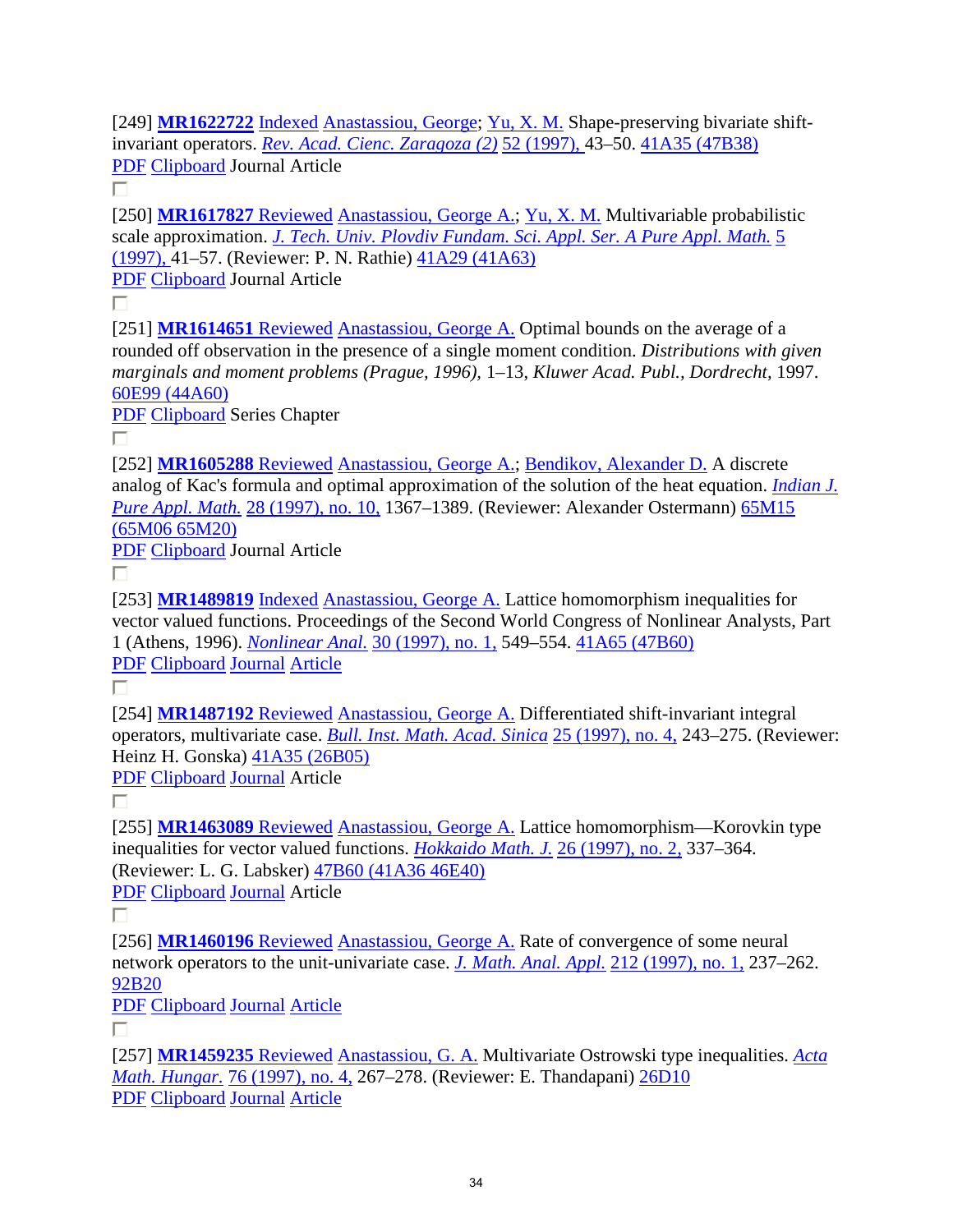П

[258] **MR1447821** Reviewed Anastassiou, George A. Shape and probability preserving univariate wavelet type operators. *Commun. Appl. Anal.* 1 (1997), no. 3, 303–314. 42C15 (41A29 60E99)

PDF Clipboard Journal Article

П

[259] **MR1426263** Reviewed Anastassiou, George A.; Bendikov, Alexander A sharp error estimate for the numerical solution of multivariate Dirichlet problems. *J. Comput. Appl. Math.* 75 (1996), no. 2, 215–229. (Reviewer: Leslie R. T. Gardner) 65N15 (31B05 60J15 65N06) PDF Clipboard Journal Article

П

[260] **MR1393793** Reviewed Anastassiou, G. A.; Zhou, M. Simultaneous approximation of the Feller operator. *Comput. Math. Appl.* 31 (1996), no. 10, 31–44. 41A28 (41A35) PDF Clipboard Journal Article

П

[261] **MR1376648** Reviewed Zhou, Mi; Anastassiou, George A. Representation formulae for (*C*0) *m*-parameter operator semigroups. *Ann. Polon. Math.* 63 (1996), no. 3, 247–272. (Reviewer: Adam Bobrowski) 47D03 (41A63 47D06 60G50 60H30) PDF Clipboard Journal Article

П.

[262] **MR1471769** Indexed Zhou, Mi; Anastassiou, George A. Asymptotic expansions related to (*C*0) *m*-parameter operator semigroups. *Approximation theory VIII, Vol. 1 (College Station, TX, 1995),* 563–570, Ser. Approx. Decompos., 6, *World Sci. Publ., River Edge, NJ,* 1995. 41A60 (41A35 47D06)

PDF Clipboard Series Chapter

П

[263] **MR1471707** Indexed Anastassiou, George A. Differentiated shift-invariant integral operators. *Approximation theory VIII, Vol. 1 (College Station, TX, 1995), 1–6, Ser. Approx.* Decompos., 6, *World Sci. Publ., River Edge, NJ,* 1995. 41A36 (47B38) PDF Clipboard Series Chapter

п

[264] **MR1386374** Reviewed Anastassiou, George A. Differentiated shift-invariant multivariate integral operators. *Southwest J. Pure Appl. Math.* **1995,** no. 1, December 1995, 13–16 (electronic). 45P05

PDF Clipboard Journal Article

П.

[265] **MR1383569** Reviewed Anastassiou, George A. Global smoothness preservation by singular integrals. *Proyecciones* 14 (1995), no. 2, 83–88. (Reviewer: C. M. Joshi) 41A17 (26A15)

PDF Clipboard Journal Article

П.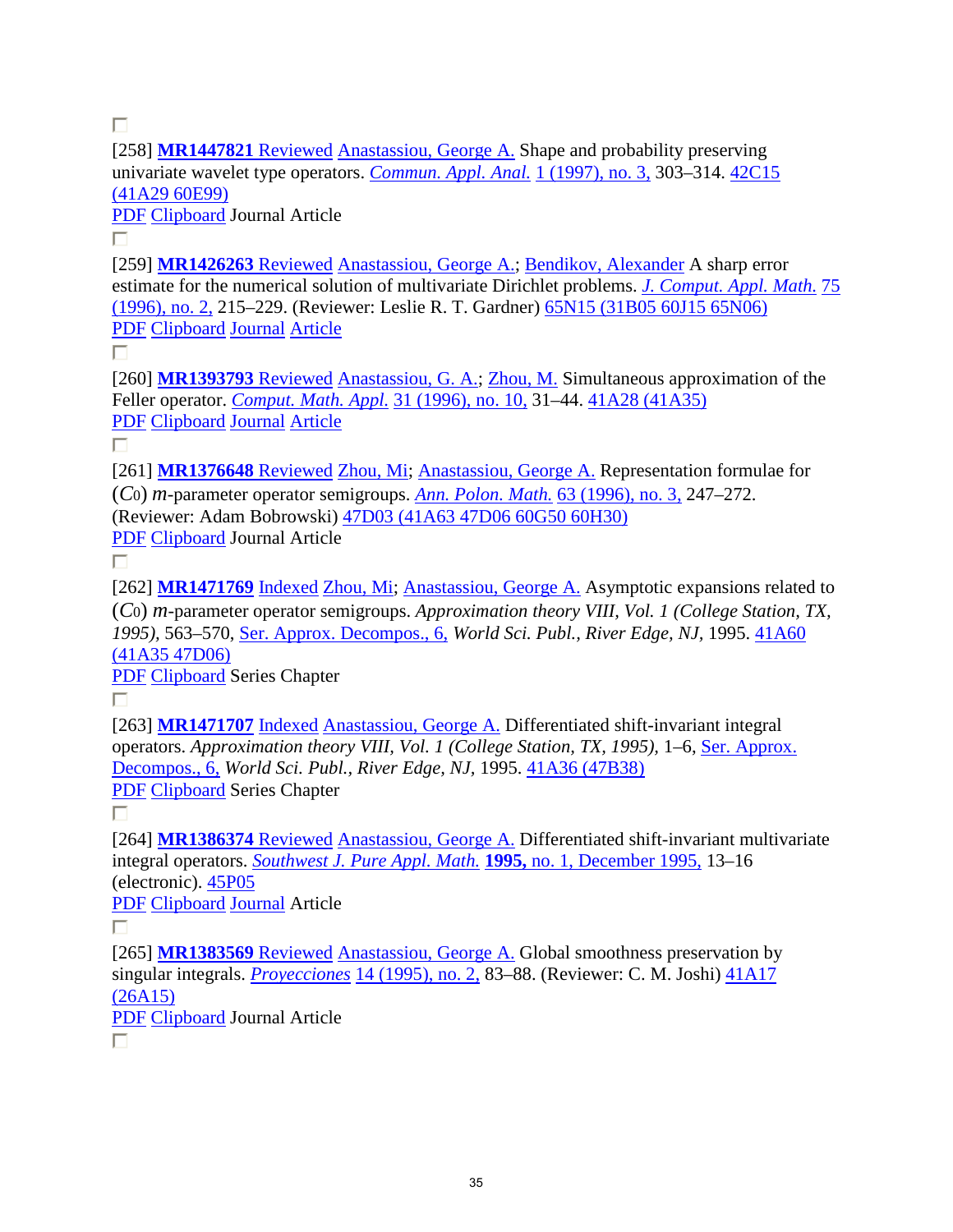[266] **MR1374976** Reviewed Zhou, Mi; Anastassiou, George A. Asymptotic expansions of the representation formulae for (*C*0) *m*-parameter operator semigroups. *Numer. Funct. Anal. Optim.* 16 (1995), no. 9-10, 1273–1291. 47D06 (41A60)

PDF Clipboard Journal Article

П

[267] **MR1343049** Reviewed Zhou, M.; Anastassiou, G. A. Some saturation properties of the representation formulae for (*C*0) *m*-parameter operator semigroups. Concrete analysis. *Comput. Math. Appl.* 30 (1995), no. 3-6, 243–253. 47D03 (41A35 47A58)

PDF Clipboard Journal Article

П

[268] **MR1343028** Reviewed Anastassiou, G. A. Comparison theorems on moduli of continuity. Concrete analysis. *Comput. Math. Appl.* 30 (1995), no. 3-6, 15–21. (Reviewer: Mircea Ivan) 41A25 (26A15)

PDF Clipboard Journal Article

П.

[269] **MR1333249** Reviewed Anastassiou, George A.; Gonska, Heinz H. On some shift invariant integral operators, univariate case. *Ann. Polon. Math.* 61 (1995), no. 3, 225–243. (Reviewer: Y. Sitaraman) 41A35 (47B38)

PDF Clipboard Journal Article

 $\Box$ 

[270] **MR1325376** Reviewed Anastassiou, G. A. Central limit theorem, weak law of large numbers for martingales in Banach spaces, and weak invariance principle—a quantitative study. *J. Multivariate Anal.* 52 (1995), no. 1, 158–180. (Reviewer: Miguel A. Arcones) 60B12 (60F17 60G42)

PDF Clipboard Journal Article

П.

[271] **MR1283537** Reviewed Anastassiou, George A. Ostrowski type inequalities. *Proc. Amer. Math. Soc.* 123 (1995), no. 12, 3775–3781. (Reviewer: Michael Evans) 26D10 (26A99 41A44) PDF Clipboard Journal Article

П.

[272] **MR1320010** Reviewed Anastassiou, George A.; Gonska, Heinz H. On stochastic global smoothness. *Rev. Acad. Cienc. Zaragoza (2)* 49 (1994), 119–136. 41A17 (60G99) PDF Clipboard Journal Article

П.

[273] **MR1309258** Reviewed Anastassiou, G. A.; Rachev, S. T.; Yu, X. M. Multivariate probabilistic wavelet approximation. *Approximation, probability, and related fields (Santa Barbara, CA, 1993),* 65–73, *Plenum, New York,* 1994. (Reviewer: F. Móricz) 41A30 (42C05 60E05)

PDF Clipboard Series Chapter

п

[274] **MR1309257** Reviewed Anastassiou, George A.; Gonska, Heinz H. On some shiftinvariant integral operators, multivariate case. *Approximation, probability, and related fields (Santa Barbara, CA, 1993),* 41–63, *Plenum, New York,* 1994. 41A35 (47B38 47G10) PDF Clipboard Series Chapter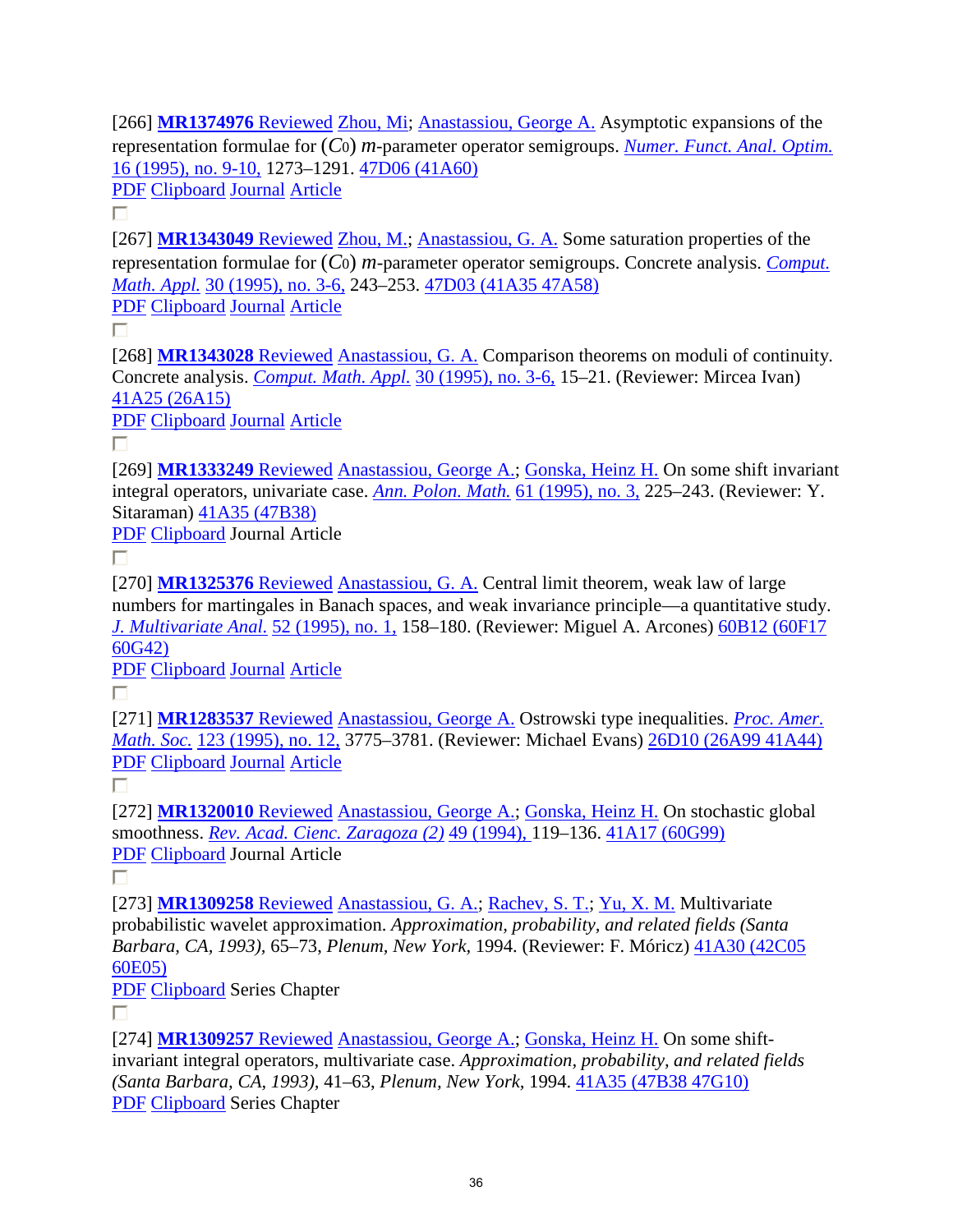П

[275] **MR1309256** Reviewed Anastassiou, G. A. *Lp*-Korovkin type inequalities for positive linear operators. *Approximation, probability, and related fields (Santa Barbara, CA, 1993),* 19– 40, *Plenum, New York,* 1994. (Reviewer: Ewald Quak) 41A36 (41A17) PDF Clipboard Series Chapter

П

[276] **MR1305963** Reviewed Anastassiou, George; Yu, X. M. Bivariate constrained wavelet approximation. *J. Comput. Appl. Math.* 53 (1994), no. 1, 1–9. (Reviewer: Gilbert Walter) 41A29 PDF Clipboard Journal Article

П

[277] **MR1220702** Reviewed Anastassiou, George A. Moments in probability and approximation theory. Pitman Research Notes in Mathematics Series, 287. *Longman Scientific & Technical, Harlow; copublished in the United States with John Wiley & Sons, Inc., New York,* 1993. x+411 pp. ISBN: 0-582-22770-4 (Reviewer: Aurelian Gheondea) 44A60 (41A29 41A36 60E99)

PDF Clipboard Series Book

П.

[278] MR1218537 Reviewed Anastassiou, George A. Higher order monotone approximation with linear differential operators. *Indian J. Pure Appl. Math.* 24 (1993), no. 4, 263–266. 41A29 (34A99 41A30)

PDF Clipboard Journal Article

П.

[279] **MR1212843** Reviewed Anastassiou, G.; Yu, Xiang Ming Multivariate probabilistic approximation in wavelet structure. *Approx. Theory Appl.* 8 (1992), no. 4, 17–27. (Reviewer: Sushil Sharma)  $\frac{41A25}{(41A30)41A63}$  42C15)

PDF Clipboard Journal Article

П

[280] **MR1203076** Reviewed Anastassiou, George A. A generalized "*K*-attainable'' inequality related to the weak convergence of probability measures. *Rev. Acad. Cienc. Zaragoza (2)* 47 (1992), 103–120. (Reviewer: L. G. Labsker) 41A25 (41A30 41A65 60B10) PDF Clipboard Journal Article

П.

[281] **MR1185045** Reviewed Anastassiou, G. A.; Yu, X. M. Convex and coconvex-probabilistic wavelet approximation. *Stochastic Anal. Appl.* 10 (1992), no. 5, 507–521. 42C15 (41A30) PDF Clipboard Journal Article

П.

[282] **MR1180181** Reviewed Anastassiou, George; Rachev, Svetlozar T. Moment problems and their applications to the stability of queueing models. *Comput. Math. Appl.* 24 (1992), no. 8-9, 229–246. (Reviewer: W. Szczotka) 60K25 PDF Clipboard Journal Article

П.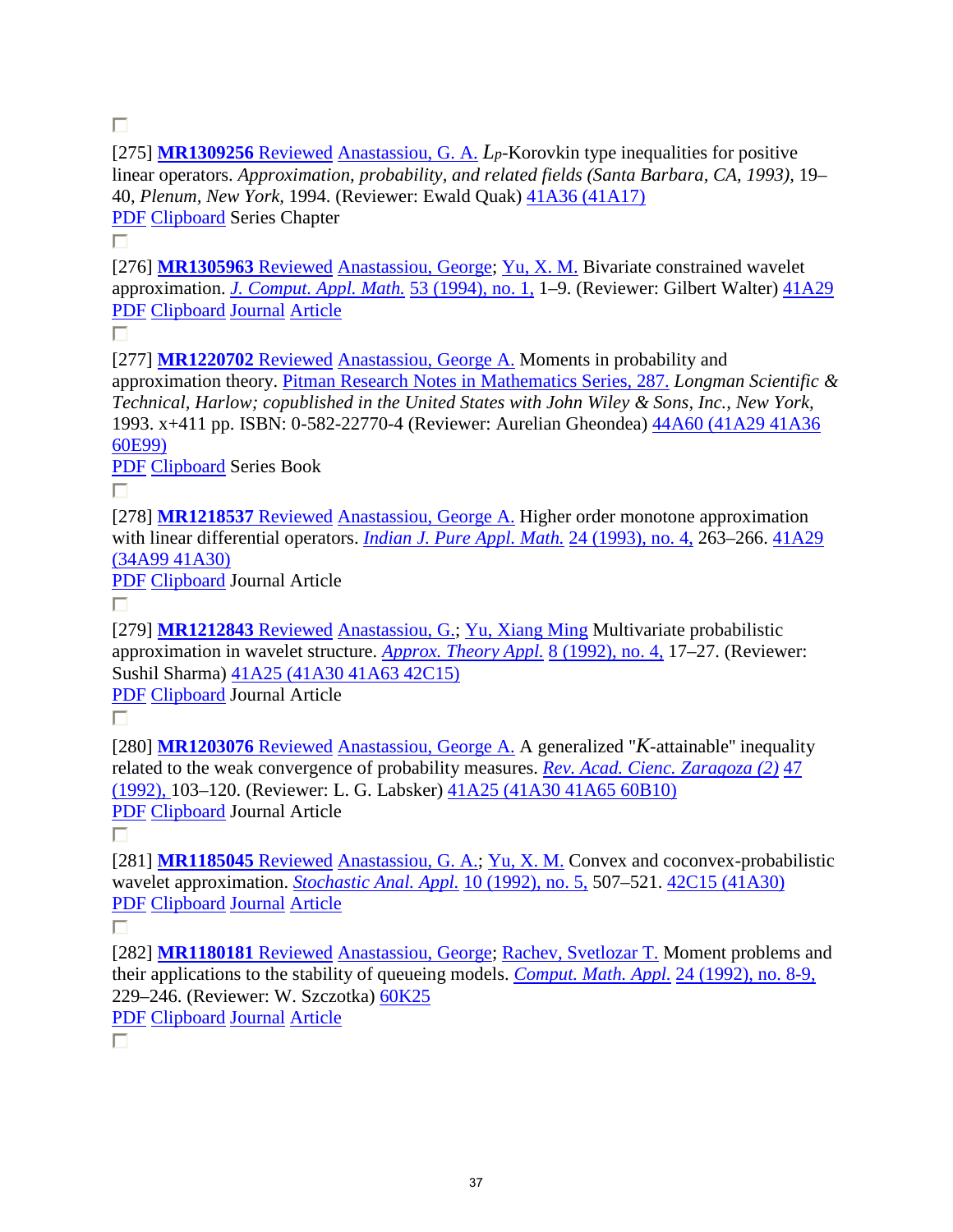[283] **MR1174097** Reviewed Anastassiou, George A.; Yu, Xiang Ming Bivariate probabilistic wavelet approximation. *Approximation theory (Memphis, TN, 1991),* 79–92, Lecture Notes in Pure and Appl. Math., 138, *Dekker, New York,* 1992. (Reviewer: W. R. Madych) 41A30 (41A25) PDF Clipboard Series Chapter

П

[284] **MR1174096** Reviewed Anastassiou, George A.; Rachev, S. T. Moment problems and their applications to characterization of stochastic processes, queueing theory, and rounding problems. *Approximation theory (Memphis, TN, 1991),* 1–77, Lecture Notes in Pure and Appl. Math., 138, *Dekker, New York,* 1992. (Reviewer: Sujit K. Basu) 60E99 (44A60 60G99) PDF Clipboard Series Chapter

П

[285] **MR1166787** Reviewed Anastassiou, G. A.; Yu, X. M. Monotone and probabilistic wavelet approximation. *Stochastic Anal. Appl.* 10 (1992), no. 3, 251–264. 41A30 (42C15) PDF Clipboard Journal Article

П.

[286] **MR1163321** Reviewed Anastassiou, G. A.; Yu, X. M. Probabilistic discrete wavelet approximation. *Numer. Funct. Anal. Optim.* 13 (1992), no. 1-2, 117–121. 42C15 (41A30) PDF Clipboard Journal Article

П

[287] **MR1145846** Reviewed Anastassiou, George A. Weak convergence and the Prokhorov radius. *J. Math. Anal. Appl.* 163 (1992), no. 2, 541–558. (Reviewer: Rae M. Shortt) 60A10 (28A33 60B10)

PDF Clipboard Journal Article

П

[288] **MR1212307** Reviewed Anastassiou, George A.; Cottin, Claudia; Gonska, Heinz H. Global smoothness preservation by multivariate approximation operators. *Approximation interpolation and summability (Ramat Aviv, 1990/Ramat Gan, 1990),* 31–44, Israel Math. Conf. Proc., 4, *Bar-Ilan Univ., Ramat Gan,* 1991. (Reviewer: Dinh Dung) 41A17 (41A63) PDF Clipboard Series Chapter

П

[289] **MR1125416** Reviewed Anastassiou, George A. A discrete stochastic Korovkin theorem. *Internat. J. Math. Math. Sci.* 14 (1991), no. 4, 679–682. (Reviewer: Francesco Altomare) 60F25 (41A36 60G99)

PDF Clipboard Journal Article

П.

[290] **MR1114765** Reviewed Anastassiou, George A. Monotone approximation by pseudopolynomials. *Progress in approximation theory,* 5–11, *Academic Press, Boston, MA,* 1991. (Reviewer: Muhammad A. Bokhari) 41A10 (41A25 41A28) PDF Clipboard Series Chapter

П

[291] **MR1113067** Reviewed Anastassiou, George A.; Cottin, Claudia; Gonska, Heinz H. Global smoothness of approximating functions. *Analysis* 11 (1991), no. 1, 43–57. (Reviewer: Z. Ditzian) 41A35 (26A15 41A17)

PDF Clipboard Journal Article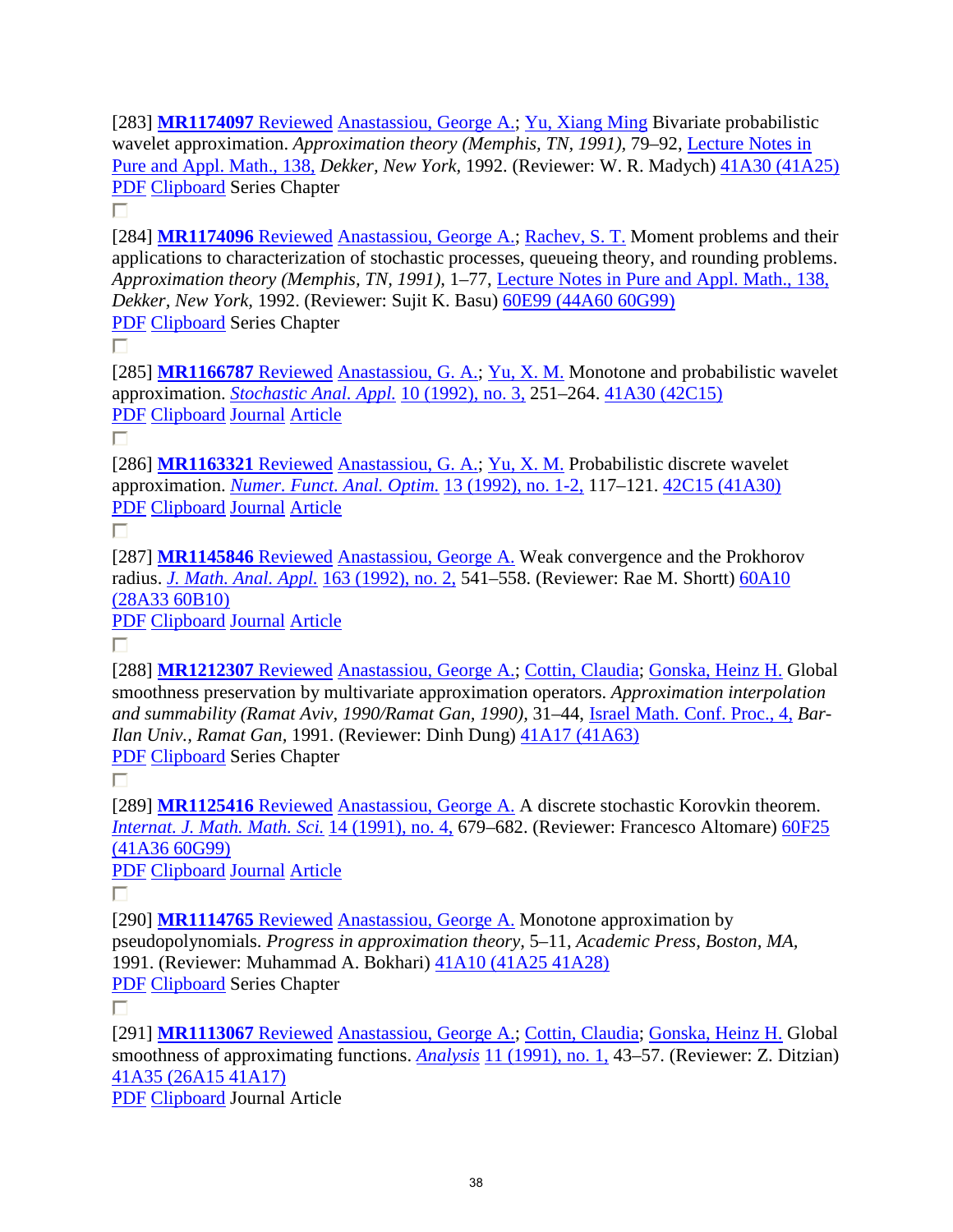П

[292] **MR1112323** Reviewed Anastassiou, George A. Korovkin inequalities for stochastic processes. *J. Math. Anal. Appl.* 157 (1991), no. 2, 366–384. 60G99 (41A36) PDF Clipboard Journal Article

П.

[293] **MR1069682** Reviewed Anastassiou, George A. Bivariate monotone approximation. *Proc. Amer. Math. Soc.* 112 (1991), no. 4, 959–964. (Reviewer: D. Leviatan) 41A29 (41A25) PDF Clipboard Journal Article

П.

[294] **MR1169690** Indexed Anastassiou, George A. Weak convergence and the Prokhorov radius for probability measures. *Approximation, optimization and computing,* 47–48, *North-Holland, Amsterdam,* 1990. 60B10

PDF Clipboard Series Chapter

П

[295] **MR1079284** Reviewed Ali, S. A.; Anastassiou, G. A.; Shisha, O. Discrete best *L*<sup>1</sup> approximation in the gauges sense. *Numer. Funct. Anal. Optim.* 11 (1990), no. 5-6, 411–427. (Reviewer: A. Kroó) 41A50

PDF Clipboard Journal Article

П.

[296] **MR1054547** Reviewed Anastassiou, George A. On a discrete Korovkin theorem. *J. Approx. Theory* 61 (1990), no. 3, 384–386. (Reviewer: J. Albrycht) 41A36 (41A45) PDF Clipboard Journal Article

П.

[297] **MR1090955** Indexed Anastassiou, G. A.; Rachev, S. T. Approximation of a random queue by means of deterministic queueing models. *Approximation theory VI, Vol. I (College Station, TX, 1989),* 9–11, *Academic Press, Boston, MA,* 1989. 60K25 PDF Clipboard Series Chapter

П.

[298] **MR1055666** Reviewed Anastassiou, G. Spline monotone approximation with linear differential operators. *Approx. Theory Appl.* 5 (1989), no. 4, 61–67. (Reviewer: J. Prasad) 41A15 (41A35)

PDF Clipboard Journal Article

П.

[299] **MR1022114** Reviewed Anastassiou, George A. Rate of convergence of positive linear operators using an extended complete Tchebycheff system. *J. Approx. Theory* 59 (1989), no. 2, 125–149. (Reviewer: Heinz H. Gonska) 41A25 (41A17 41A36 41A80) PDF Clipboard Journal Article

П

[300] **MR1014589** Reviewed Anastassiou, George Rate of convergence of nonpositive generalized convolution type operators. *J. Math. Anal. Appl.* 142 (1989), no. 2, 441–451. (Reviewer: D. Leviatan) 41A35 (47B38 47G10)

PDF Clipboard Journal Article

**Matches:** 315 Select Page: Previous 1 2 3 4 Next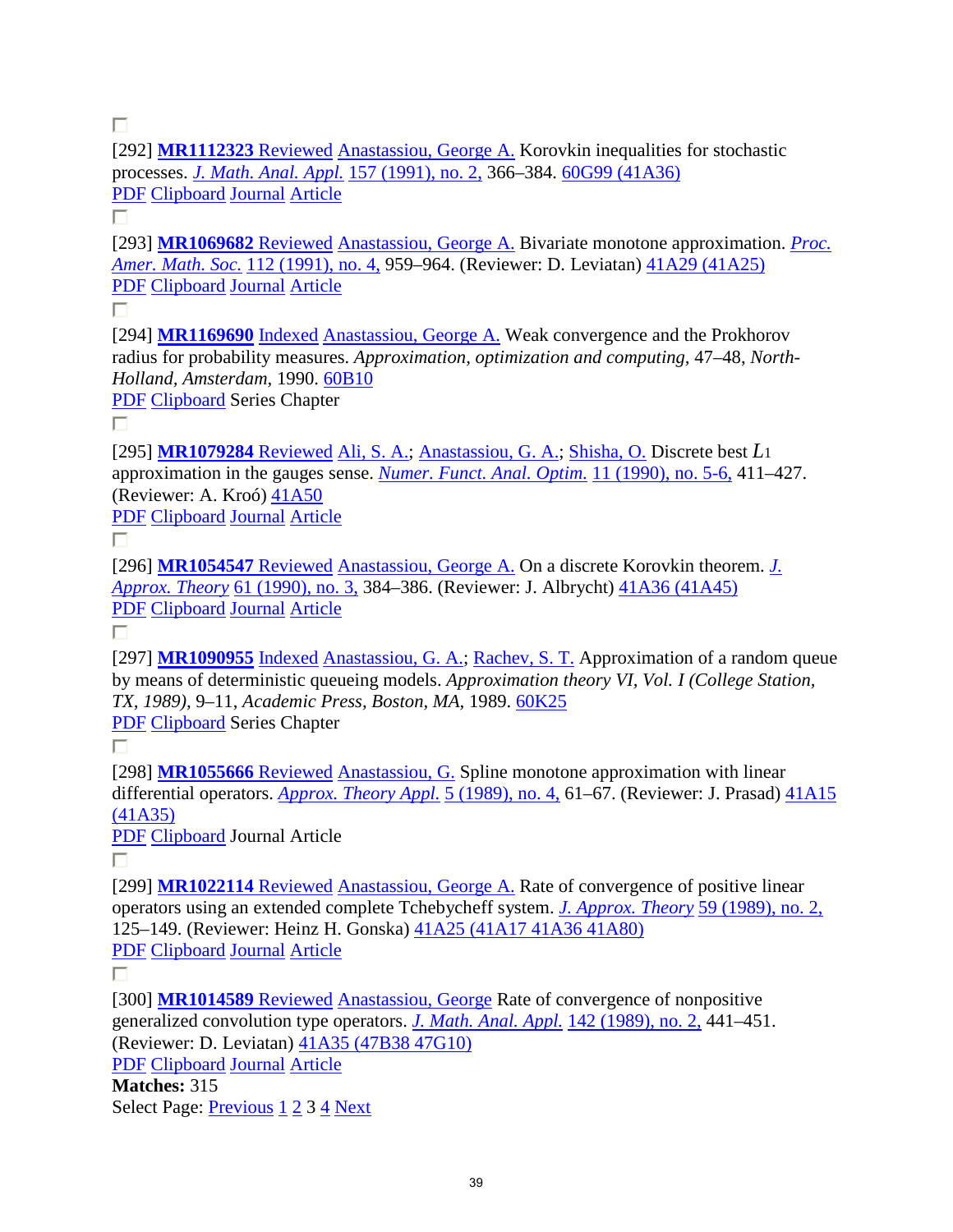Mirror Sites

© Copyright 2012, American Mathematical Society **Privacy Statement**  $\bm S$ 血 Δ **MAS** in FOB HOM A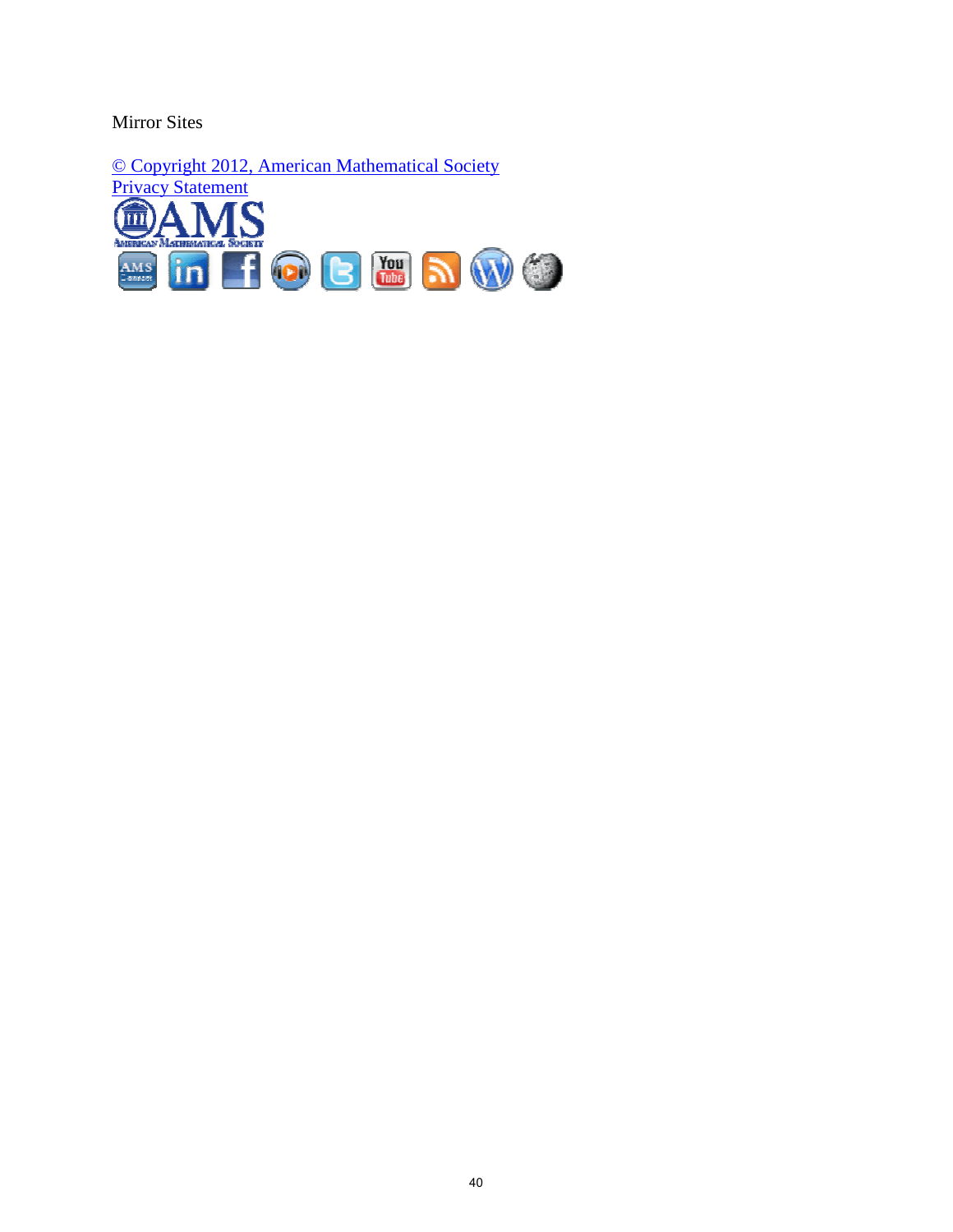

ISSN 2167-5163

- •
- Home
- Preferences
- Help
- Support Mail
- Terms of Use



• University of Memphis

#### **Matches:** 315

Select Page: *Previous* 1 2 3 4 Next Batch Download: *Retrieve Marked Retrieve First 50 Unmark All* MathJax is on Publications results for "Author=(Anastassiou, $G^*$ )"

П.

MathJax is on Publications results for "Author=(Anastassiou,G\*)"<br>
<br>[301] **MR1012675** Reviewed Anastassiou, George Sharp inequalities for convolution-type operators. *J. Approx. Theory* 58 (1989), no. 3, 259–266. (Reviewer: A. S. Cavaretta)  $41A35$ PDF Clipboard Journal Article

П.

[302] **MR1009059** Reviewed Anastassiou, George A. Smooth rate of weak convergence of [302] **MR1009059** Reviewed Anastassiou, George A. Smooth rate of weak convergenc convex type positive finite measures. *J. Math. Anal. Appl.* 141 (1989), no. 2, 491–508. (Reviewer: Elżbieta Wagner) 28A33 (60B10)

PDF Clipboard Journal Article

П

[303] **MR0972596** Reviewed Anastassiou, George A. The rate of weak convergence of convex type positive finite measures. *J. Math. Anal. Appl.* 136 (1988), no. 1, 229–248. (Reviewer: Toshihiko Nishishiraho) 41A25 (41A36 41A44)

PDF Clipboard Journal Article

П

[304] **MR0935865** Reviewed Anastassiou, George A. A comparison between the Lipschitz and Prohorov metrics. *Bull. Soc. Math. Grèce (N.S.)* 28 (1987), part A, 1–5. (Reviewer: Detlef Plachky) 60B05 (28C15) convergence of convex<br>
<u>no. 1</u>, 229–248. (Reviewer:<br>
arison between the Lipschitz and<br>
arison between the Lipschitz and<br>
<u>t A</u>, 1–5. (Reviewer: Detlef<br>
degree of weak convergence of a

PDF Clipboard Journal Article

п

[305] **MR0915960** Reviewed Anastassiou, George A. On the degree of weak convergence of a sequence of finite measures to the unit measure under convexity. *J. Approx. Theory* 51 (1987), no. 4, 333–349. 28A33 (41A36)

PDF Clipboard Journal Article

П.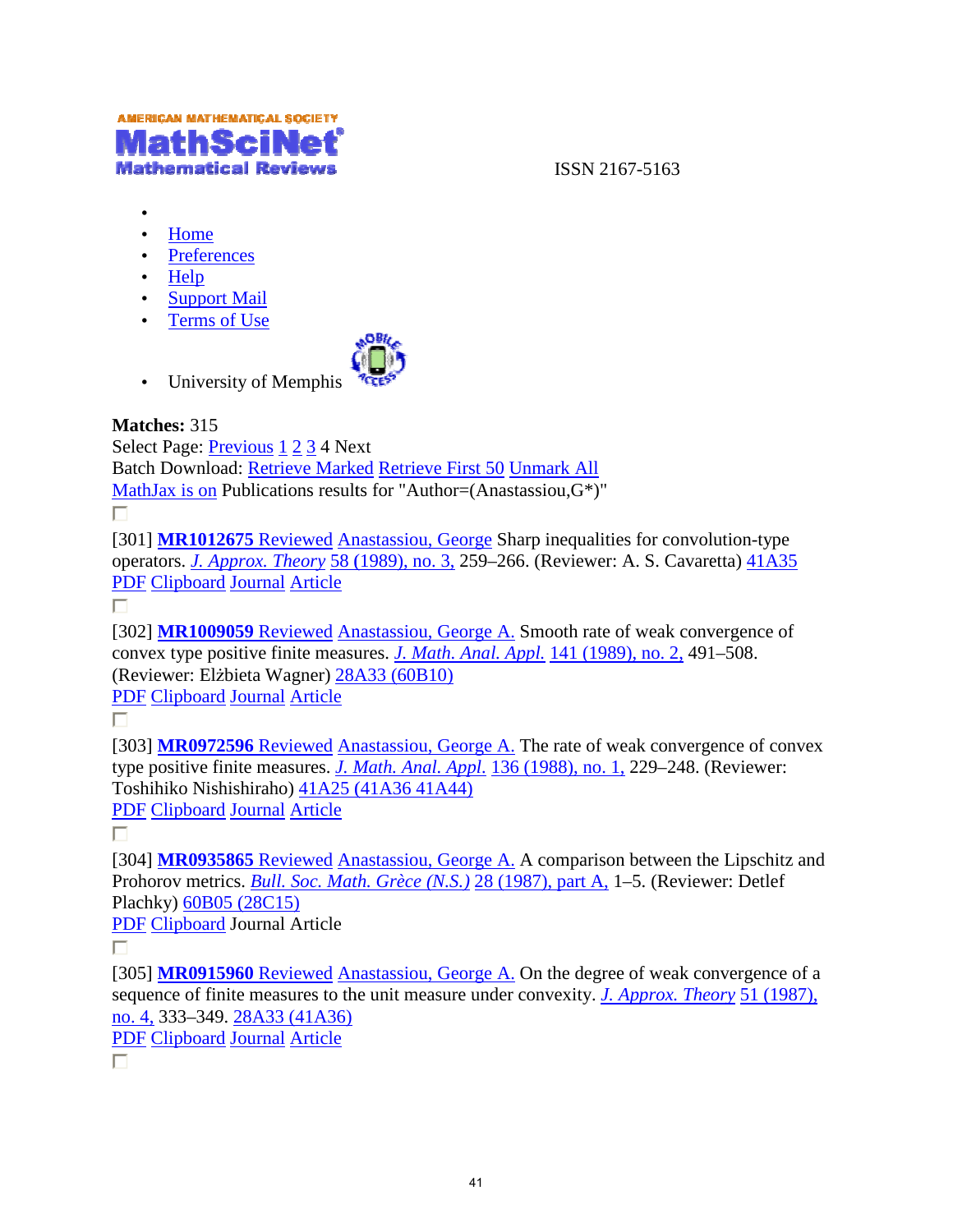[306] **MR0898080** Reviewed Anastassiou, George A. The Lévy radius of a set of probability measures satisfying basic moment conditions involving {*t*,*t*2}. *Constr. Approx.* 3 (1987), no. 3, 257–263. (Reviewer: S. G. Maloshevskiĭ) 60E05 PDF Clipboard Journal Article

П.

[307] **MR0888197** Reviewed Anastassiou, George A. Multidimensional quantitative results for probability measures approximating the unit measure. *Approx. Theory Appl.* 2 (1986), no. 4, 93– 103. (Reviewer: Sheldon Eisenberg) 41A36 (47B55)

PDF Clipboard Journal Article

П.

[308] **MR0877619** Reviewed Anastassiou, George A. Korovkin type inequalities in real normed vector spaces. *Approx. Theory Appl.* 2 (1986), no. 2, 39–53. (Reviewer: Francesco Altomare) 46E15 (41A65 46B99)

PDF Clipboard Journal Article

П.

[309] **MR0813778** Reviewed Anastassiou, George A. A discrete Korovkin theorem. *J. Approx. Theory* 45 (1985), no. 4, 383–388. (Reviewer: Francesco Altomare) 41A36 PDF Clipboard Journal Article

П

[310] **MR0812755** Reviewed Anastassiou, George A. A study of positive linear operators by the method of moments, one-dimensional case. *J. Approx. Theory* 45 (1985), no. 3, 247–270. (Reviewer: William A. Light) 41A36 (41A25)

PDF Clipboard Journal Article

П

[311] **MR0804853** Reviewed Anastassiou, G. A.; Shisha, O. Monotone approximation with linear differential operators. *J. Approx. Theory* 44 (1985), no. 4, 391–393. (Reviewer: Ryozi Sakai) 41A36 (41A10 41A29)

PDF Clipboard Journal Article

П.

[312] **MR0804852** Reviewed Anastassiou, George A. Miscellaneous sharp inequalities and Korovkin-type convergence theorems involving sequences of probability measures. *J. Approx. Theory* 44 (1985), no. 4, 384–390. (Reviewer: D. E. Wulbert) 41A25 PDF Clipboard Journal Article

П.

[313] **MR0804851** Reviewed Anastassiou, George A. A "*K*-attainable'' inequality related to the convergence of positive linear operators. *J. Approx. Theory* 44 (1985), no. 4, 380–383. (Reviewer: Francesco Altomare) 41A25 (41A36) PDF Clipboard Journal Article

П

[314] **MR2633775** Thesis Anastassiou, George Angelos; A STUDY OF POSITIVE LINEAR OPERATORS BY THE METHOD OF MOMENTS (PROBABILITY MEASURE, DEGREE CONVERGENCE). Thesis (Ph.D.)–University of Rochester. 1984. 97 pp, *ProQuest LLC* PDF Clipboard Series Thesis